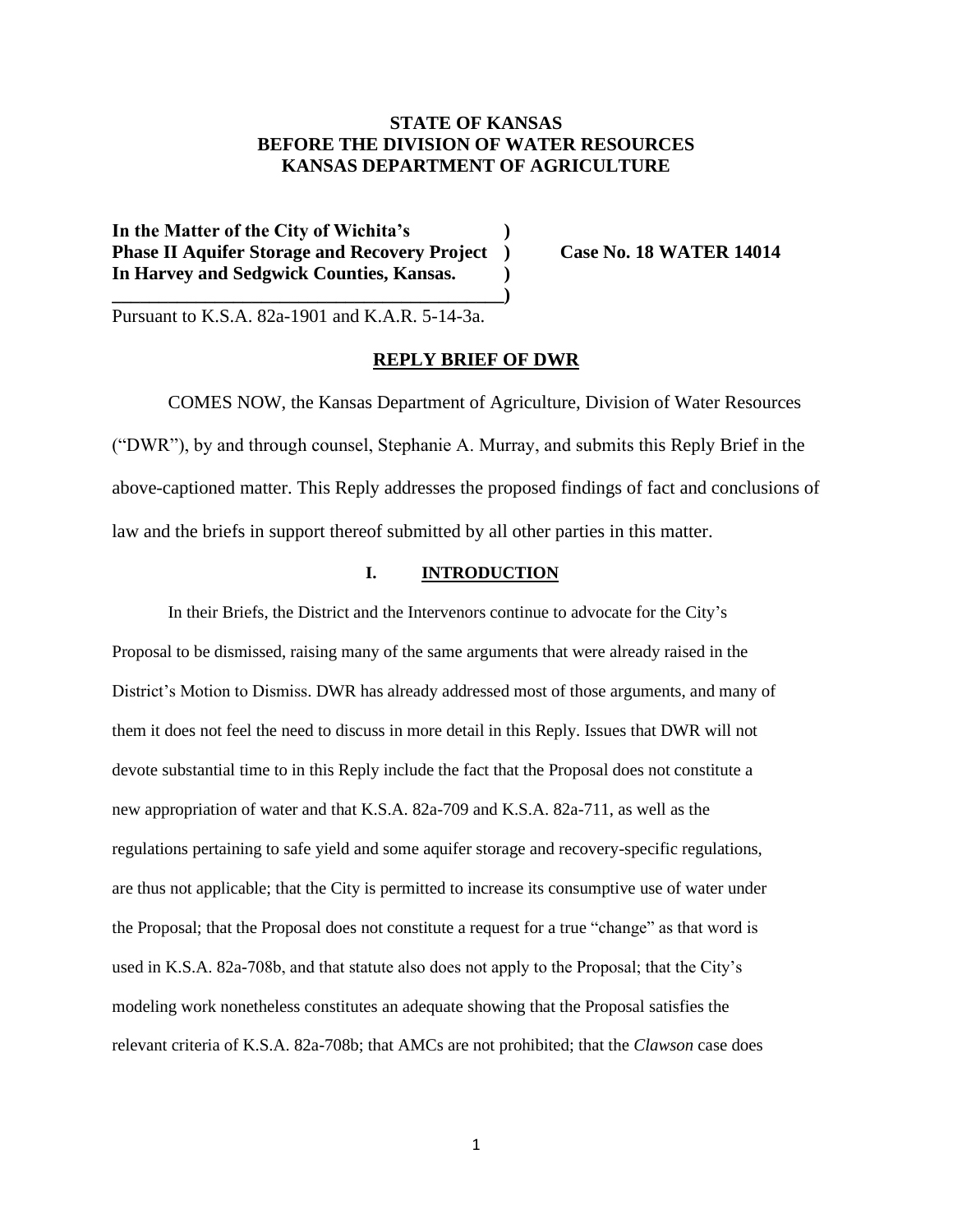not apply here; and that the minimum desirable streamflow, Takings Clause, and standing arguments raised by the District and the Intervenors are off-base.<sup>1</sup>

The District's and the Intervenors' Briefs also raise some new arguments or make new points to advance already-raised arguments. DWR will address those points in greater detail herein. First, the District and the Intervenors continue to raise arguments regarding prior administrative decisions made by the City, which are not at issue in this hearing. Both of those parties also continue to argue that the Proposal should be rejected because it lacks certain accompanying defined permit conditions. Further, the District persists in mischaracterizing its own authority and inexplicably invokes the Kansas Administrative Procedure Act ("KAPA") to argue that the channels through which the City sought review of the Proposal were improper. Several of these arguments are utterly far-fetched, and none of them are grounds for the Proposal to be dismissed.

Additionally, the District and the Intervenors persist in mischaracterizing relevant facts and continue to argue for the application of laws that do not actually govern the Proposal. Specifically, the District mischaracterizes current Project operations under Phase II, and both the District and the Intervenors continue to advance errant arguments regarding the beneficial use of water the City would make under the Proposal, the amount of water the City would be entitled to under the Proposal, passive recharge, impairment, minimum desirable streamflow ("MDS"), and practical saturated thickness. Additionally, the District and the Intervenors make numerous arguments related to the adequacy of the modeling work that the City performed to support the

<sup>&</sup>lt;sup>1</sup>The Intervenors write in their Brief that "new appropriations, or increases in consumptive use in the well field area have been denied due to Safe Yield as early as the 1980's. Intervenors' Proposed Findings of Fact and Conclusions of Law, p. 17, para. 67. It is true that DWR has for some time denied applications for new appropriations in the Wichita Wellfield area that would have increased the overall consumptive use of that area. However, the owners of existing, unperfected water rights in the area have always been permitted to increase their individual consumptive use under those water rights.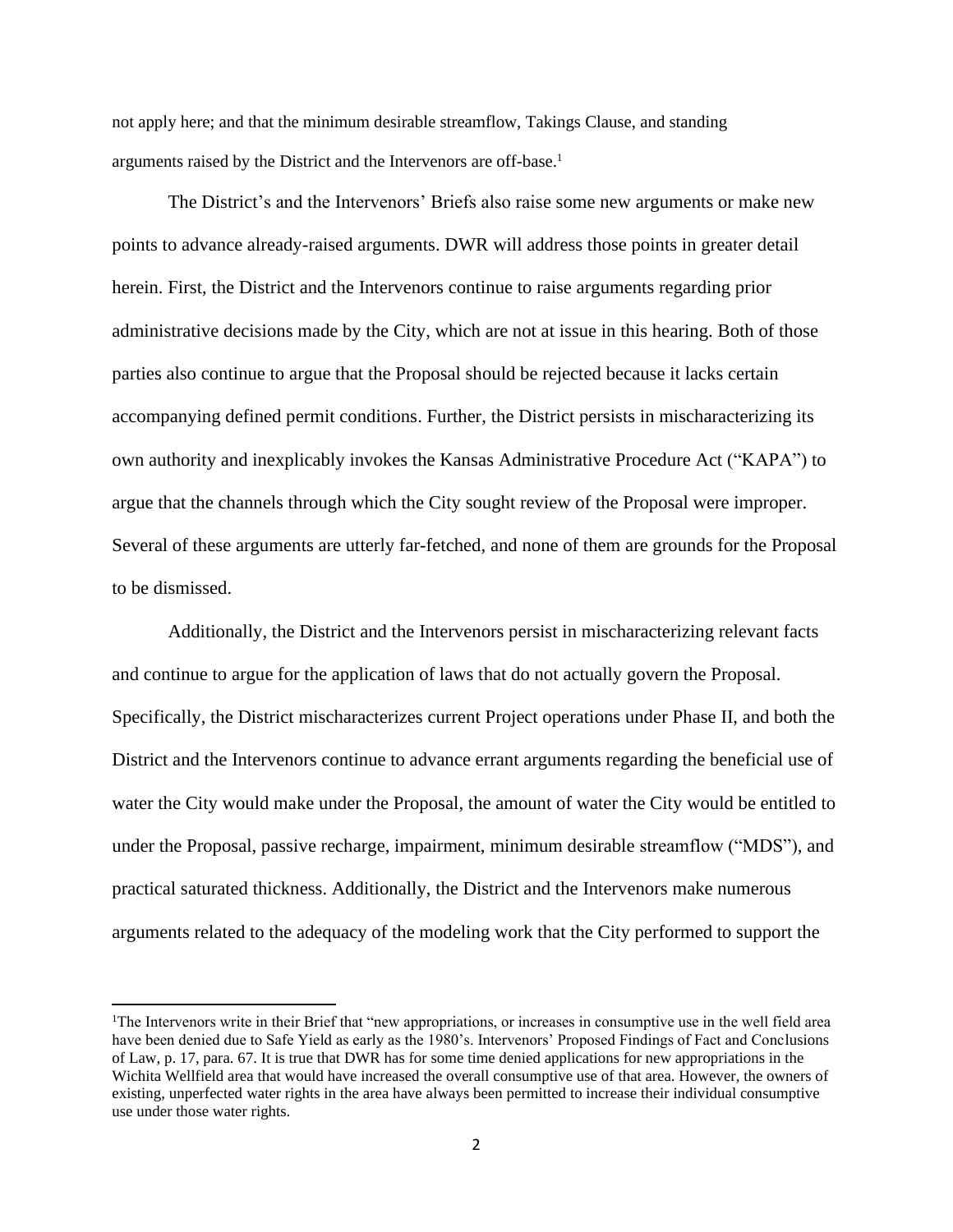Proposal, and the adequacy of DWR's initial review of the Proposal. Both the District and the Intervenors make further arguments regarding fairness and the uniform application of relevant law to both the City and other area water users. Finally, the District misconstrues hearing testimony and misstates the law in numerous places throughout its Brief.

## **II. OTHER POSSIBLE DROUGHT PLANNING APPROACHES AVAILABLE TO THE CITY ARE IRRELEVANT.**

Both the District's and the Intervenors' Briefs argue that the City should explore other drought planning strategies rather than pursuing the Proposal. Specifically, the District argues that the City should pursue desalinating water from the Burrton salt plume, reclaiming more industrial water, constructing more bank storage wells, or constructing more recharge basins in the Aquifer. <sup>2</sup> The Intervenors also argue that the City "has many alternative options available to satisfy its desire to secure water in the event of a 1% drought."<sup>3</sup>As discussed in DWR's brief, other approaches that the City could have taken to improve its water management are really not relevant here.<sup>4</sup> The City's administrators weighed all of their options and elected to pursue the Project and the Proposal.<sup>5</sup> The District also argues that the City should pursue a multi-year flex account ("MYFA") rather than the Proposal.<sup>6</sup> DWR's Brief sets out in detail why a MYFA is not a viable option for the City here.<sup>7</sup> Other drought planning options available to the City are not before the Presiding Officer in this matter, and any arguments related to that topic are simply not relevant.

<sup>2</sup>District's Proposed Findings, Conclusions, and Brief, p. 67-68, paras 314-315.

<sup>&</sup>lt;sup>3</sup>Intervenors' Proposed Findings of Fact and Conclusions of Law, p. 97, para. 118.

<sup>4</sup>Transcript, Vol. I, p. 153, ll. 5-9; p. 157, ll. 15-16

<sup>5</sup> *Id.*

<sup>6</sup> 'District's Proposed Findings, Conclusions, and Brief, p. 97.

<sup>7</sup>Brief in Support of Proposed Findings of Fact and Conclusions of Law of DWR, pp. 54-55.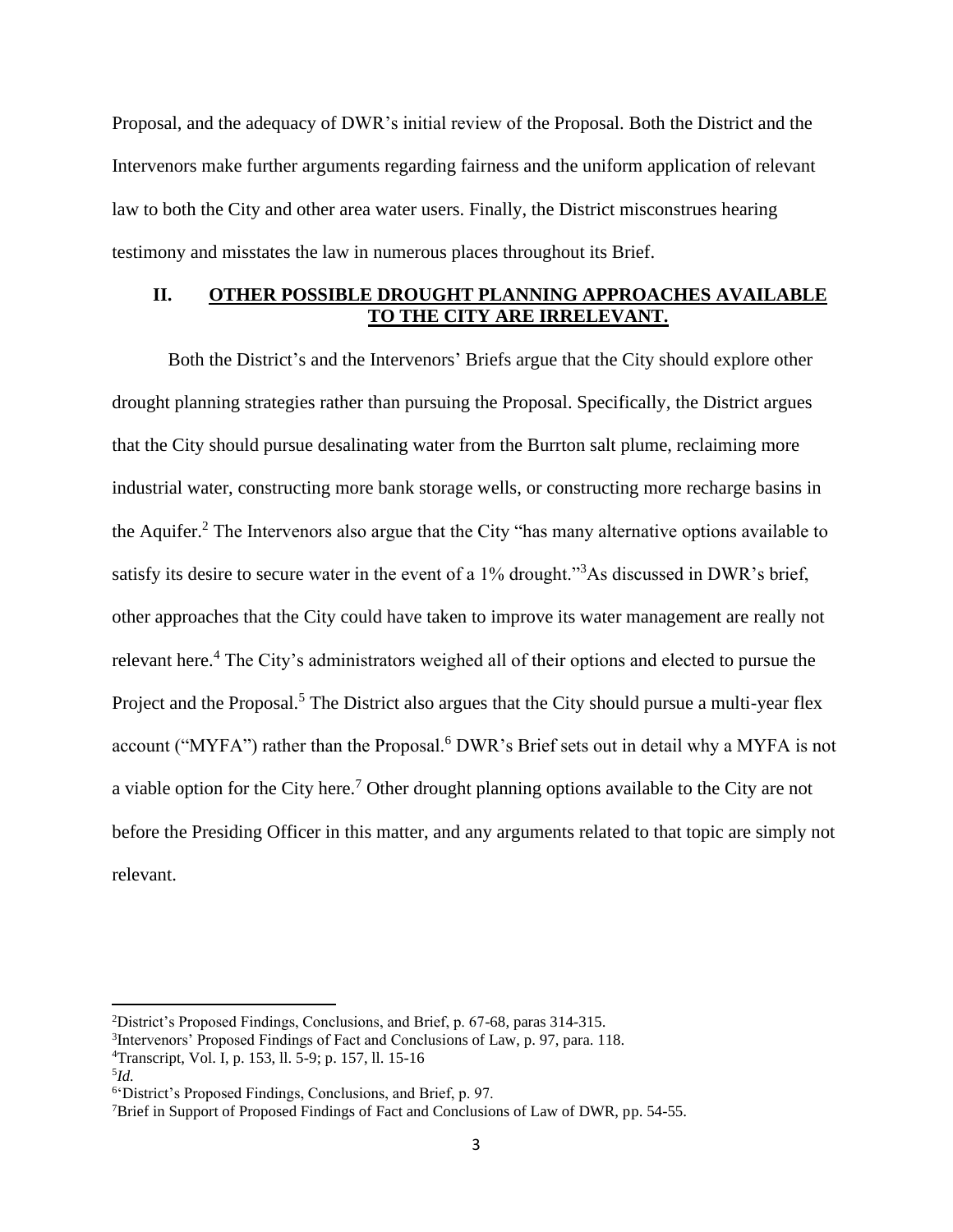## **III. DETERMINING NECESSARY PERMIT CONDITIONS IS THE PURPOSE OF THESE PROCEEDINGS—AND THE DISTRICT ADVOCATES FOR SOME CONDITIONS THAT ARE UNNECESSARY.**

The District and the Intervenors also continue to argue that the Proposal should be dismissed because it lacks certain permit conditions. <sup>8</sup> For example, the District argues that the Proposal is defective because it "fails to address the circumstances under which the City can and should withdraw AMCs in the future."<sup>9</sup> DWR does agree that a permit condition requiring the City to fully exercise its native water rights before withdrawing any recharge credits would be appropriate. However, the fact that such a condition did not exist at the beginning of these proceedings is not a reason to deny the Proposal. Such a permit can easily be crafted and included in any recommendation or order in this matter. Broadly, the argument that the Proposal should be dismissed on the grounds that it lacks adequate accompanying permit conditions disregards the entire purpose of these proceedings, which has always been to determine permit conditions that would make the Proposal most prudent.

Further, these arguments by the District illustrate how much more productive these proceedings could have been if the District had been willing to engage in a meaningful discussion of permit conditions from the beginning, rather than simply muddying the waters with its numerous off-base arguments advocating for the Proposal's dismissal. The District has refused to engage in a productive discussion regarding permit conditions and now expects credence to be given to its argument that the Proposal is defective because it lacks adequate permit conditions. The irony of that position speaks for itself.

The District also complains that, under the Proposal, it would be "the City's sole decision whether to pump down the Aquifer or be a good steward of the resource and that there is "no

<sup>8</sup>*See* District's Proposed Findings, Conclusions, and Brief, p. 69-70. 9 *Id.* at p. 12, para. 57.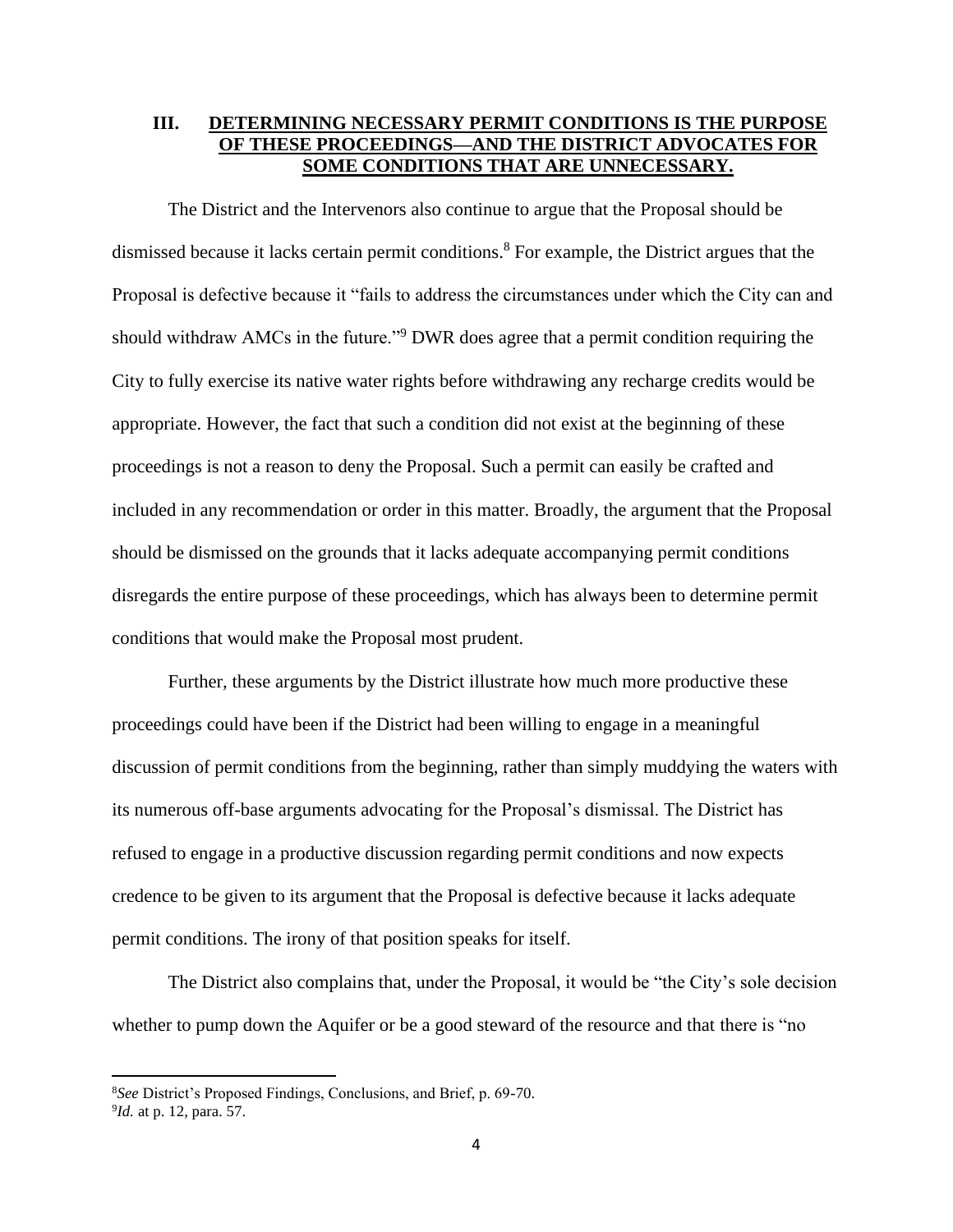guarantee" that the City will "manage the Aquifer in a manner that aspires to keep the Aquifer full."<sup>10</sup> The Intervenors similarly write, "Nothing in the City's Proposal requires the City to maintain a full Aquifer, limits the City's ability to withdraw native rights or restricts the City from withdrawing recharge credits."<sup>11</sup> These things are true, but they are also true of all water rights and water right owners. DWR does not prescribe to owners of multiple water rights how they should use or manage those rights. DWR requires water right owners to operate within the terms, conditions, and limitations set forth in their water right permits, which are prescribed to protect each water right's water source, and in turn, other users of that source. Here, the relevant permit terms, conditions, and limitations will remain the same as they have always been. Moreover, a permit condition requiring the City to use its native water rights before it withdraws recharge credits would prescribe water rights management much more than DWR normally does. Similarly, DWR does require any water user to guarantee that they will not exercise their water rights to the fullest extent they are allowed to unless it is absolutely necessary to do so, and there is no reason to require such a thing of the City here. Finally, the City has been an exemplary steward of the Aquifer, and DWR has no reason to believe that will change with the Proposal.

The District also argues that the justification advanced by the City related to the AMC aspect of the Proposal (keeping the Aquifer full for a longer period of time) does not apply to the minimum index aspect of the Proposal, as "there was no analysis or modeling produced by the City that demonstrated how waiting longer to withdraw credits would somehow benefit the Aquifer during an extreme drought."<sup>12</sup> For one thing, this argument misses the entire point of the minimum index aspect of the Proposal, which is not simply that it would allow the City to wait

<sup>10</sup>*Id.* at p. 21, para. 94; p. 71.

<sup>&</sup>lt;sup>11</sup>Intervenors' Proposed Findings of Fact and Conclusions of Law, p. 20, para. 75.

<sup>&</sup>lt;sup>12</sup>District's Proposed Findings, Conclusions, and Brief, p. 78.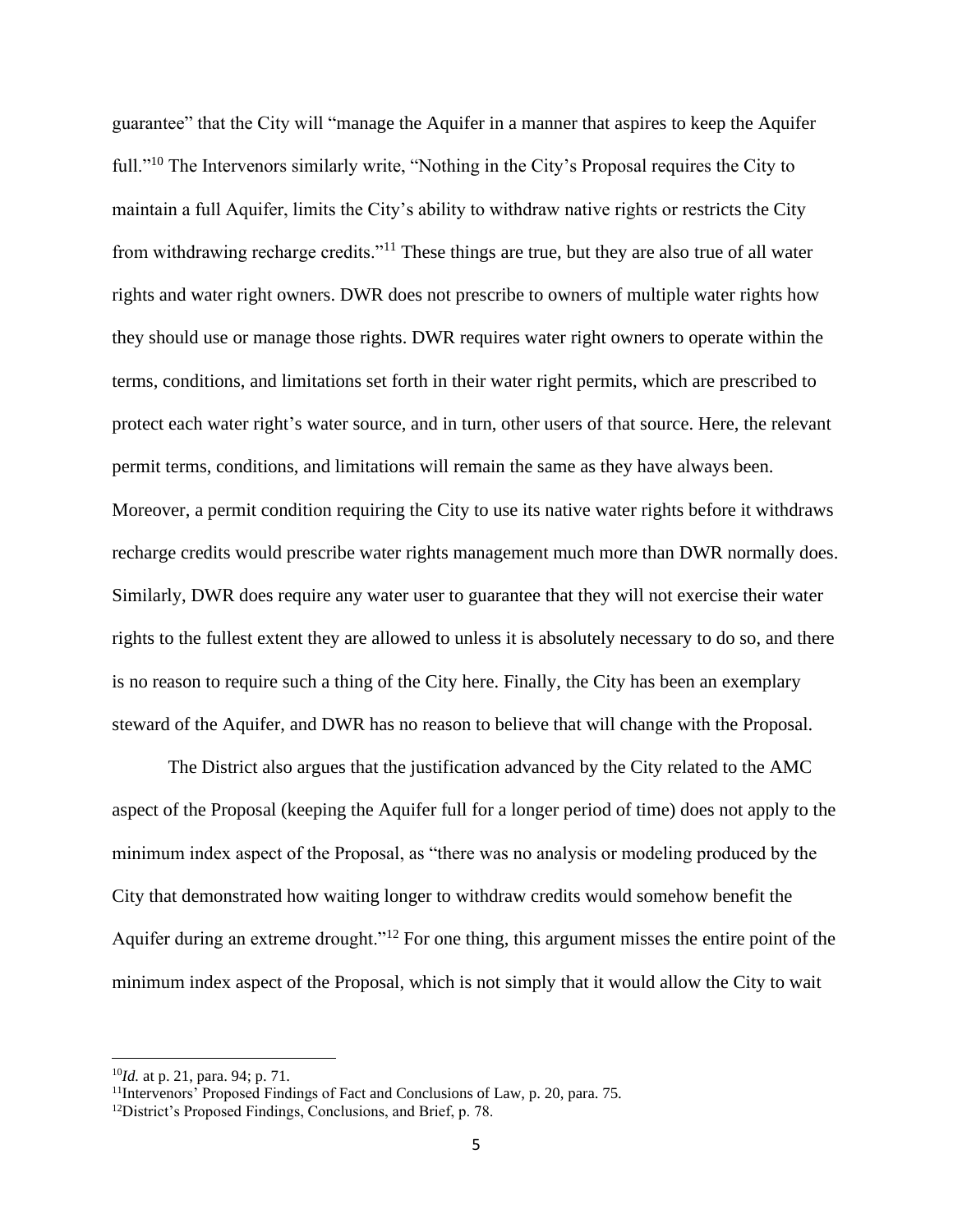longer to withdraw accumulated credits, but that the City might end up not needing to withdraw those credits at all. This is obviously beneficial to the Aquifer, and no modeling or analysis is needed to make that determination. Even if credits eventually do need to be withdrawn, it is simply common sense that keeping an Aquifer as full as possible as a drought progresses is beneficial. The bottom line is that lowered minimum index levels would not harm the Aquifer because the Project would still operate in only the top 20 percent of the Aquifer, even under the Proposal.

Additionally, the District and the Intervenors consistently disregard the fact the City itself has proposed permit conditions that would require it to continue to physically recharge the Aquifer when it is possible to do so and would not allow AMCs to be generated unless the Aquifer is functionally full. DWR agrees that such a permit condition is necessary and fully expects that any order approving the Proposal would contain such terms. This is why statements such as the one by the Intervenors that "the proposed modification simplify and greatly accelerate the City's ability to accumulate recharge credits without any obligation to recharge the Aquifer" are misleading.<sup>13</sup> The City's obligation to recharge the Aquifer when it wants to generate a credit only goes away if the Aquifer is functionally full to start with. The determination of appropriate permit conditions is one of the main purposes of these proceedings, and the District's own behavior is a large part of the reason more concrete permit conditions have not been crafted to this point. In any case, the lack of permit conditions at the outset of the proceedings is not a reason for the Proposal to be dismissed.

## **IV. THE DISTRICT MISCHARACTERIZES RELEVANT BACKGROUND FACTS AND CURRENT PHASE II OPERATIONS.**

As to the background events giving rise to the Proposal, it is enlightening that the District

<sup>&</sup>lt;sup>13</sup>Intervenor's Proposed Findings of Fact and Conclusions of Law, p. 96, para. 117.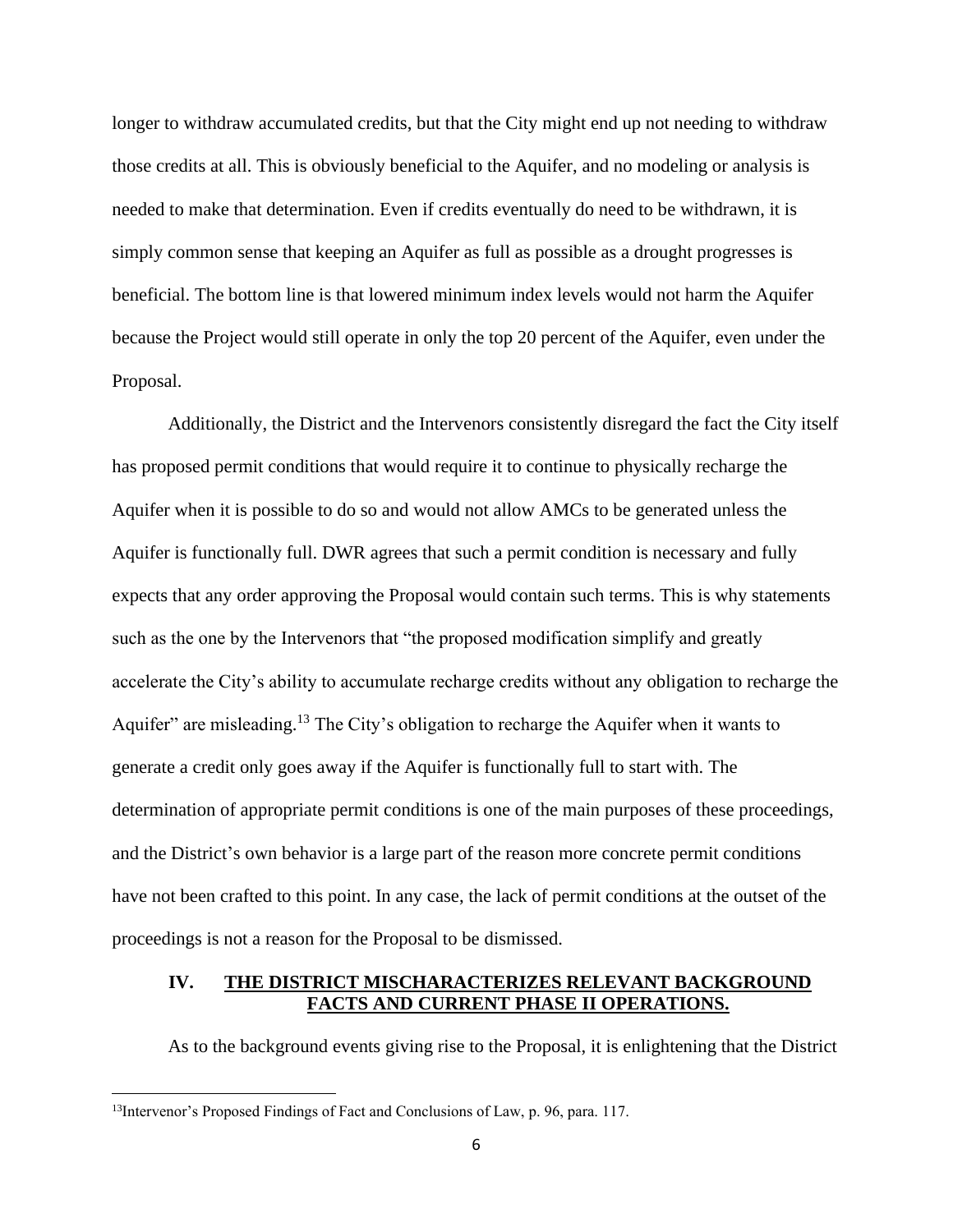attributes the "hole" in the Aquifer that existed in January 1993 solely to the City and its use of its native Equus Beds water rights, while crediting "natural recharge and the sustainable water practices of the various constituents of the Aquifer" for the subsequent rebound in water levels.<sup>14</sup> To blame water level declines entirely on the City (and then not even credit it specifically for recharge) is patently disingenuous. The fact is that all water users in the Equus Beds contributed to the Aquifer's decline prior to 1993, and the City's subsequent water management, namely its increased reliance on Cheney Reservoir, was the most significant factor in facilitating recharge and the Aquifer's eventual recovery.<sup>15</sup> That the District cannot even acknowledge this and has attempted to frame the entire situation the way it has is illustrative of the District's conduct throughout this process and its inability to view the Proposal through an unbiased lens.

The District also mischaracterizes the City's current operation of the Project. Paragraph 101 of the District's Brief is based on a series of hypothetical questions posed to Mr. Letourneau regarding the withdrawal of AMCs.<sup>16</sup> The hypothetical the District relies on is foundationally flawed when used for the purpose of drawing a comparison to the AMC aspect of the Proposal. The hypothetical at issue was as follows:

Q. Okay. So we have -- it's 10 feet above bedrock, let's say we inject an acre-foot of water into this 1-acre area. If we were to subtract out any kind of storage coefficients, if we assume that we can subtract out storage coefficients for sand and gravel, would you agree with me that the water level would go up by a foot?

A. Yes.

Q. Okay. So at that point, as we've injected in the water, we're now at 11 feet. Then let's say down the road that the same amount of recharge credits that were injected are taken out and let's say that we don't have to worry about gradational losses.

A. Okay.

<sup>14</sup>District's Proposed Findings, Conclusions, and Brief, p. 1, para. 2.

<sup>15</sup>*See* Transcript, Volume I, p. 145, lines 15-25; Transcript, Volume I, p. 146, lines 1-25; Transcript, Volume I, p. 271, lines 11-14.

<sup>16</sup>District's Proposed Findings, Conclusions, and Brief, p. 23, para. 101.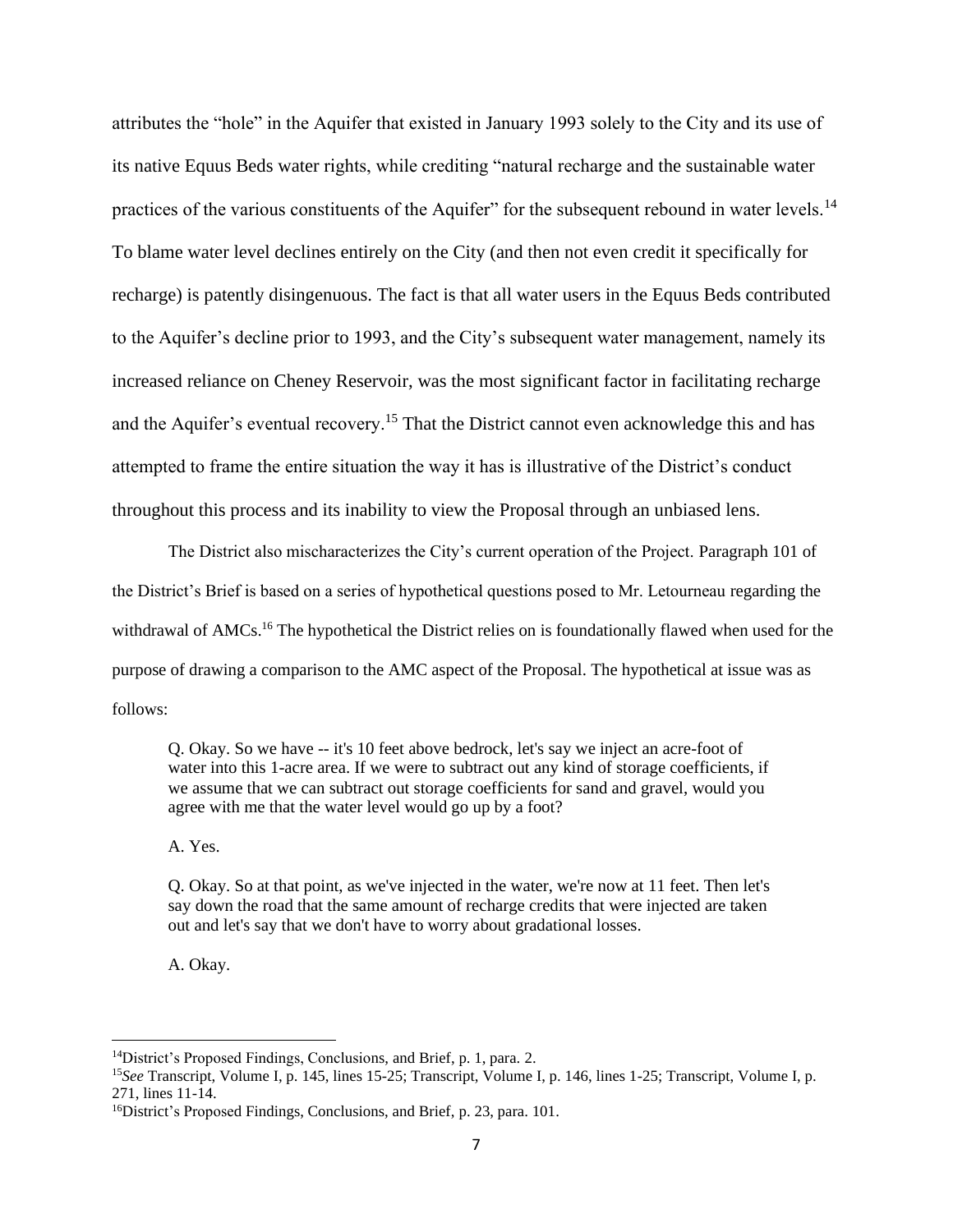Q. Let's say that that same amount is taken out in the future, what is the water level back to in this 1-acre area?

A. 10 feet above bedrock.

Q. Now let's talk about the same concept with respect to an aquifer maintenance credit. Let's say we start at water level of 10 feet below the bedrock, right?

A. Okay.

Q. And then let's say that the City sends a gallon of water to -- to the City for municipal use, they've taken it out of the Little Arkansas River, they've treated it, they send it directly to the City for use, would you agree with me that the level of this aquifer -- or this water level in our hypothetical is still 10 feet, would you agree?

A. Yes.

Q. Now let's say in the future the City cashes in this credit and they're going to take out the corresponding amount they sent to the City for use, would you agree with me now the water level would drop to 9 feet?

A. Yes.<sup>17</sup>

In the first part of the District's hypothetical, which ostensibly represents current Phase II operations, the Aquifer's water level starts at ten feet above bedrock. Water is then injected, raising the water table to eleven feet above bedrock. A physical recharge credit is then later withdrawn, returning the water table to ten feet above bedrock. This hypothetical does not accurately represent the way the City would have to approach this situation under current Phase II operations. In the District's hypothetical, injection is the first step in this process, but the Aquifer is currently so full that the City cannot inject water without first withdrawing water. In order to inject one acre-foot of water, the City would have to first withdraw one acre-foot, which in the District's hypothetical would lower the Aquifer's water table to nine feet above bedrock before any injection occurs.

Thus, in reality, the Aquifer's water table is lowered to nine feet above bedrock in both situations presented by the District. The only difference is that, in the first scenario, the withdrawal of water is undertaken for the sole purpose of creating space in the Aquifer for

<sup>17</sup>Transcript, Vol. VIII, p. 1981, l. 9 – p. 1982, l. 22.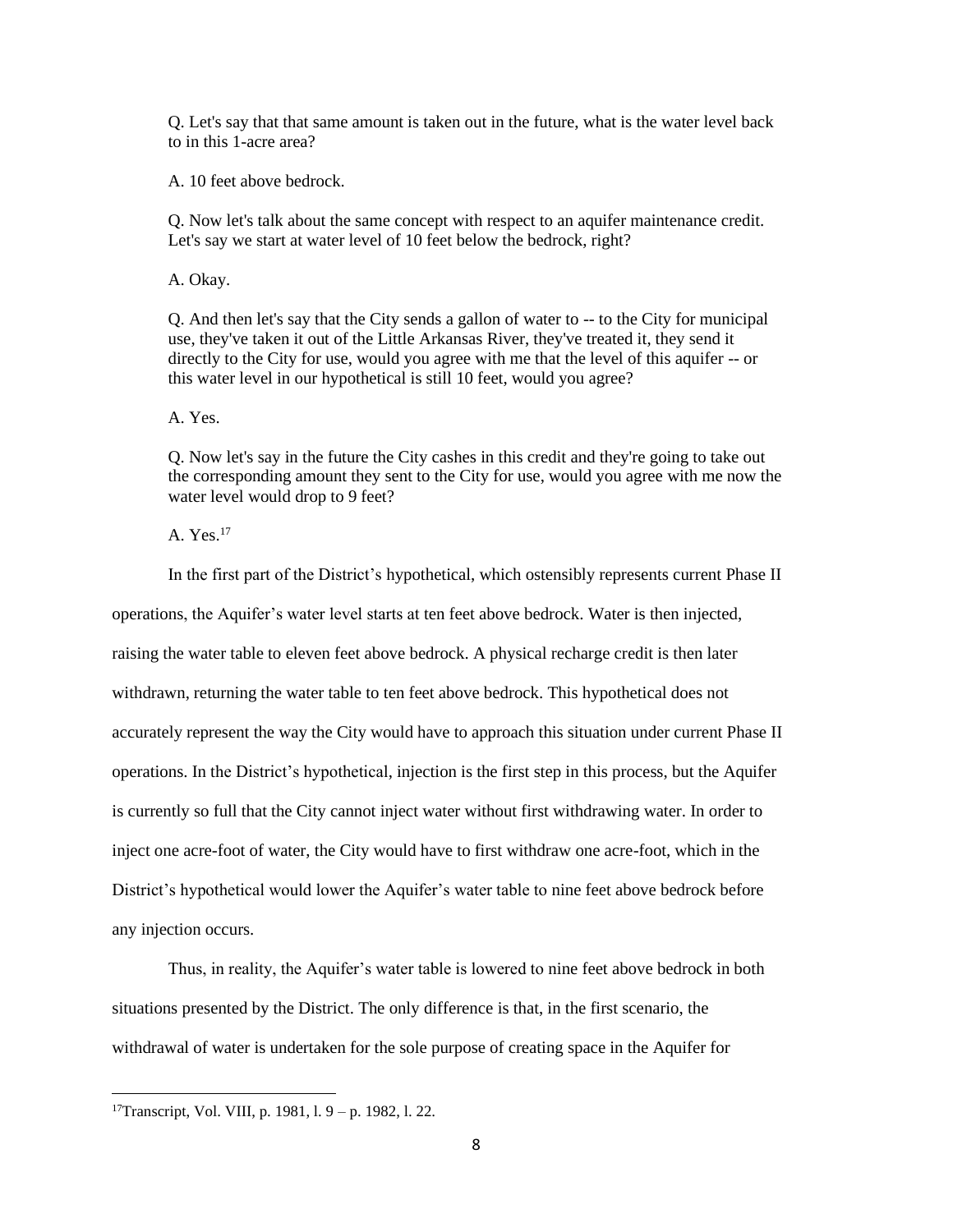injection, while in the second scenario, water is withdrawn because the use of that water is actually necessary to meet the City's consumer demand. The District's cited hypothetical scenario actually illustrates exactly why the City has pursued the Proposal, and the District's reliance on such a fundamentally flawed hypothetical illustrates that it either does not understand or has knowingly disregarded the most basic aspects of the Project and the Proposal.

## **V. THE DISTRICT ERRONEOUSLY INVOKES THE KANSAS ADMINISTRATIVE PROCEDURE ACT AND MISCHARACTERIZES ITS OWN AUTHORITY.**

The District persists in mischaracterizing its own authority regarding the Project and the Proposal, and its new arguments are even more patently inaccurate than those is has raised previously. The District claims that review of the Proposal has violated the Kansas Administrative Procedure Act and also makes repeated reference to the District's authority to grant spacing waiver. These arguments are inaccurate. KAPA does not apply to this stage of the proceedings in any way, and the District does not have the authority to grant spacing waivers.

#### a. The Kansas Administrative Procedure Act is Inapplicable to this Stage of these Proceedings.

DWR's Brief has already addressed the fact that the District has patently misconstrued its own authority by claiming that it is within the purview of the District to determine how recharge credits can be accumulated and when they can be withdrawn.<sup>18</sup> However, it is necessary to address here in more detail the District's absolutely outlandish claim that the City "failed to pursue proper administrative channels" pursuant to the Kansas Administrative Procedure Act ("KAPA") when it sought review of the Proposal.<sup>19</sup> The District argues that KAPA "embodies [the] principle" that the City "should have started its review with the District."<sup>20</sup> It is difficult to even know how to respond to such a wildly incorrect and wholly inapplicable argument. The District is not an executive branch agency and therefore is not subject to KAPA.<sup>21</sup> Moreover, KAPA governs the review of agency actions.<sup>22</sup> No agency action, final or otherwise,

<sup>&</sup>lt;sup>18</sup>Brief in Support of Proposed Findings of Fact and Conclusions of Law of DWR, pp. 20-21.

<sup>&</sup>lt;sup>19</sup>District's Proposed Findings, Conclusions, and Brief, p. 86.

<sup>20</sup>*Id.*

<sup>21</sup>*See* K.S.A. 77-501, *et seq*.

<sup>22</sup>*See id.*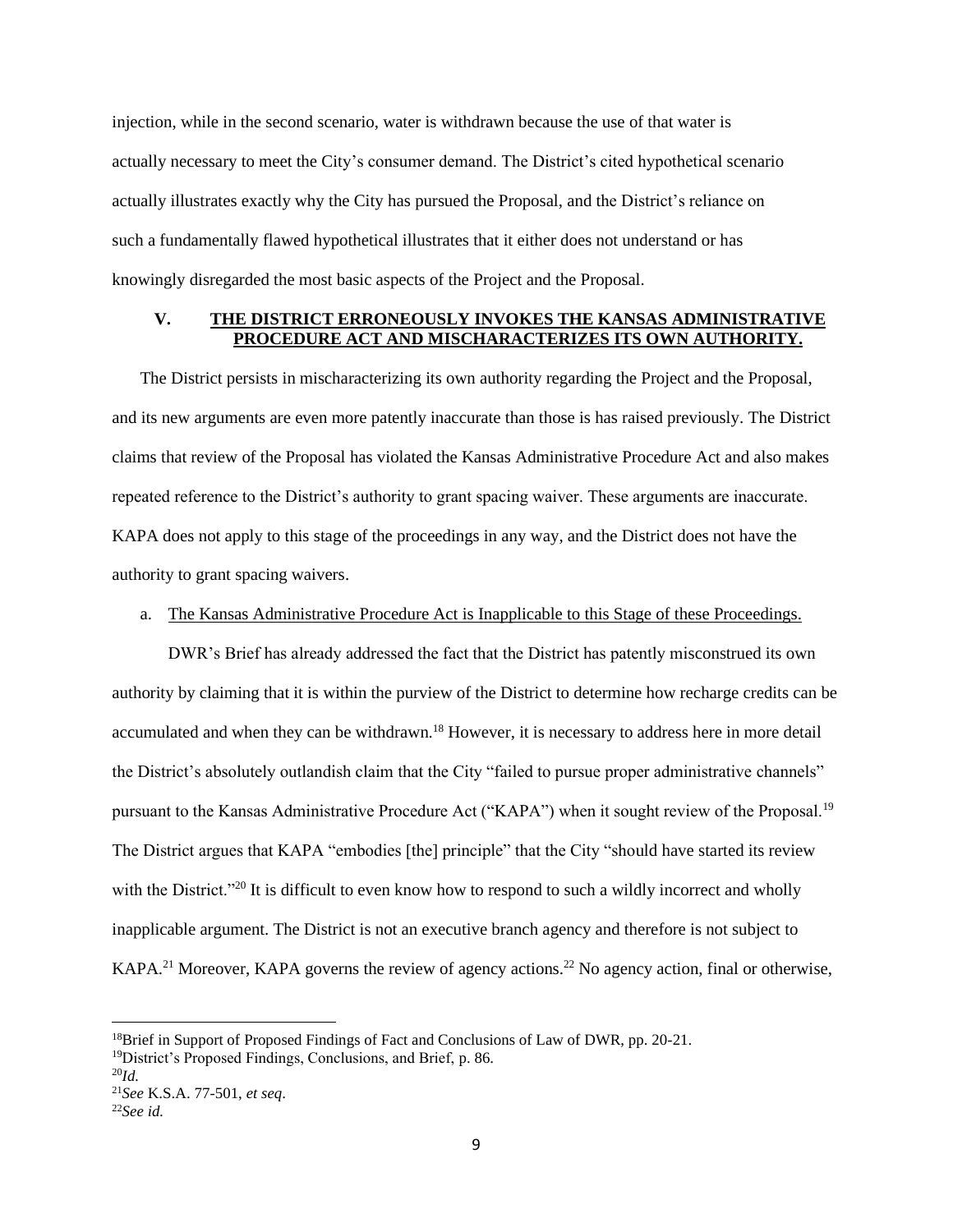has been taken here—the entire purpose of these proceedings is so that the Presiding Officer can write recommendations upon which agency action will ultimately be based. KAPA has no bearing on the proceedings at this juncture at all. The District's entire KAPA argument is baffling at best and serves only to illustrate the extent to which the District is willing to disregard relevant arguments and authority to advance its "kitchen sink" approach to having the Proposal rejected.

#### b. The District Does Not Have the Authority to Grant Spacing Waivers.

The District misstates the law again in its discussion of spacing waivers. The District's Brief references "…the granting of spacing waivers *by the District*…" and also states, "Mr. Boese determined that spacing waivers previously granted do not apply to AMC withdrawals, and new spacing waivers *from the District* would be required (emphasis added).<sup>23</sup> The District also writes, "Additionally, since the granting of spacing waivers *by the District* was also based on recharge credits not being withdrawn....(emphasis added)"<sup>24</sup> Spacing waivers are not granted by the District. They are granted by DWR. K.A.R. 5-10-4 provides, "the Chief Engineer may grant an exemption or waiver from any regulation adopted by the Chief Engineer if it is shown that the granting of such exemption or waiver will not prejudicially nor unreasonably affect the public interest and that it will not impair an existing water right."<sup>25</sup>

It is true that DWR would not generally waive a regulation if it had received a contrary recommendation from a groundwater management district. However, DWR is authorized to do so. K.A.R. 5-22-2 governs well spacing requirements within the District and provides that the minimum spacing of nondomestic wells shall be 660 feet from all domestic wells.<sup>26</sup> Because this requirement is contained in a regulation adopted by the Chief Engineer, the Chief Engineer could waive it if he determined that doing so would not prejudicially or unreasonably affect the public interest and would not cause impairment.

 $^{23}$ District's Proposed Findings, Conclusions, and Brief, p. 37, para. 183.

<sup>24</sup>*Id.* at p. 38, para. 184.

 $^{25}$ K.A.R. 5-10-4.

 $^{26}$ K.A.R. 5-22-2.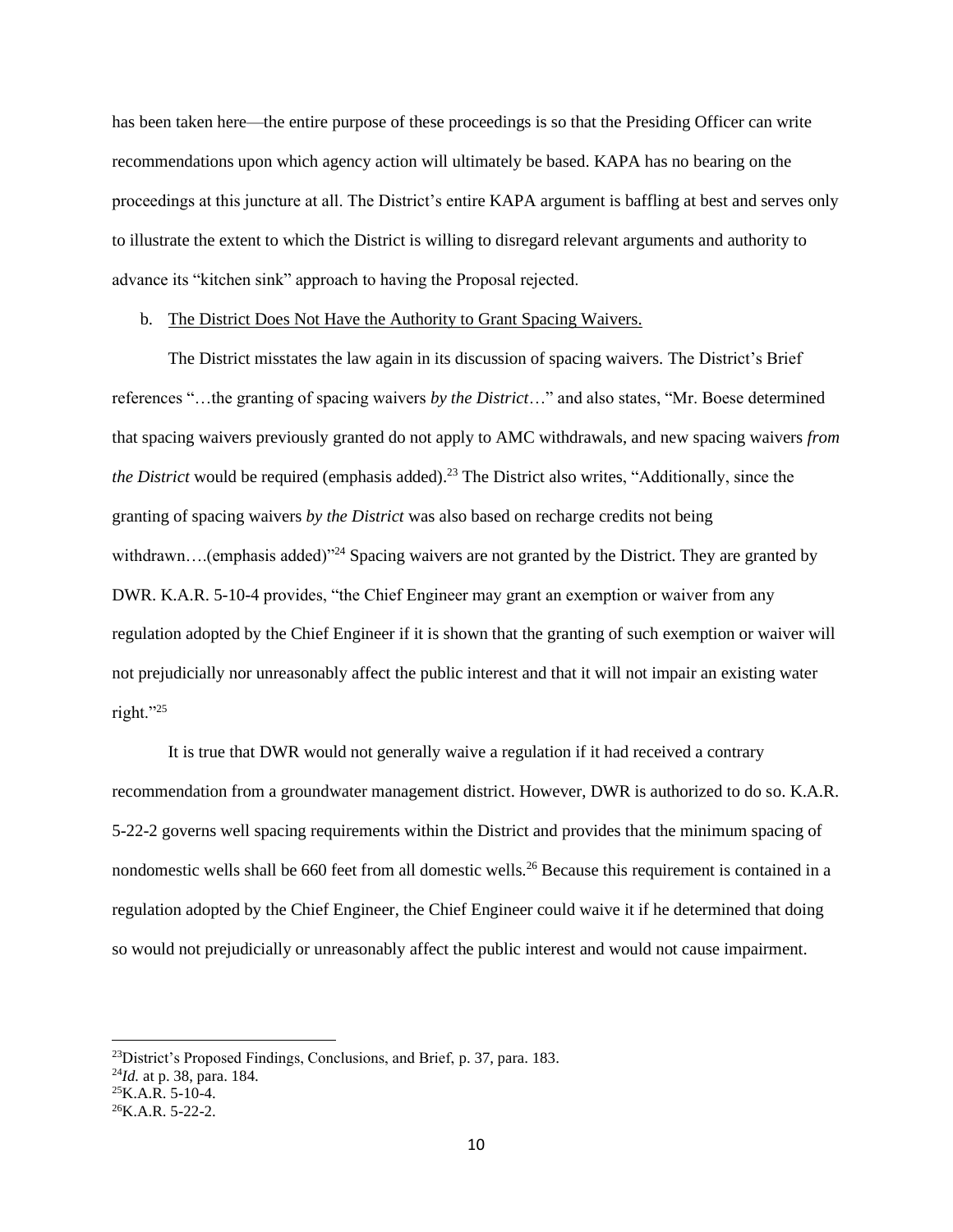DWR does not believe that the City's water use under the Proposal will harm the public interest or cause impairment.

Additionally, it has been well-documented that the City has expressed its willingness to enter into MOU terms that would require it to make whole any domestic water right owner whose well is within 660 feet of a Project well and is negatively impacted by the City's water use under the Proposal. Even if an MOU to that effect between the City and the District does not materialize, permit conditions to the same effect could easily be included in any order approving the Proposal. Particularly with such a provision in place, it is very unlikely that the granting of spacing waivers here would harm the public interest or cause impairment. Moreover, the District's conduct throughout the proceedings (refusing to engage in productive discussion of permit conditions and blatantly mischaracterizing facts, law, and the hearing record) has made this a scenario where unilateral waiver of a regulation could be appropriate and necessary. Even aside from the substantive issue of whether spacing waivers should be granted, this is yet another instance of the District misrepresenting the law as to a process it should be very familiar with.

## **VI. THE DISTRICT AND THE INTERVENORS MISCHARACTERIZE NUMEROUS ASPECTS OF THE PROPOSAL AND MISAPPLY RELEVANT LAWS.**

The District and the Intervenors continue to argue that the Proposal would constitute a new appropriation, that it will allow the City to make unauthorized uses of its water, that the accumulation of AMCs would constitute passive recharge, that the proposed accounting method is inaccurate, that the City's water use under the Proposal will result in impairment to existing area water rights, that the Proposal should be denied due to practical saturated thickness concerns, and that the City's modeling work and DWR's review of that modeling was inadequate. None of those arguments are accurate.

a. The Proposal does not Constitute a New Appropriation.

The District and the Intervenors continue to argue that the Proposal would constitute a new appropriation. That is not the case—the Proposal will not give the City access to any more water than it is currently entitled to use. The Intervenors particularly make numerous references to additional appropriations, and the District and the Intervenors both continue to discuss the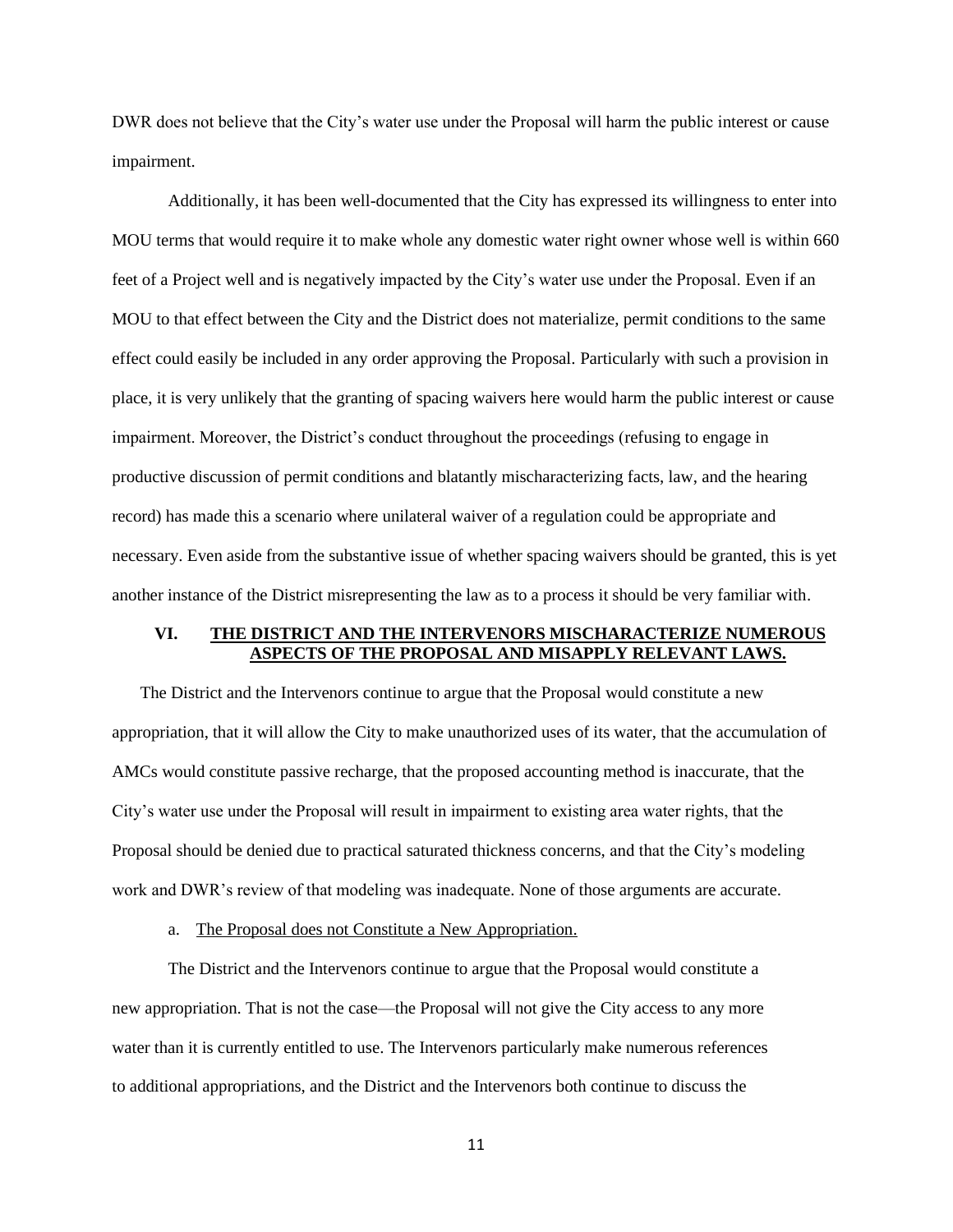proposed 120,000 acre-feet cap on recharge credit accumulation in the context of an additional appropriation. The Intervenors write that "the City's Proposal seeks the ability to accumulate and withdraw up to 120,00 acre-feet of water, subject only to individual permit requirements."<sup>27</sup> As DWR's Brief discusses at length, the Proposal does not seek to withdraw 120,000 acre-feet of recharge credits. The proposed cap applies to overall recharge credit accumulation, not to water use. Moreover, the cited sentence by the Intervenors treats the relevant individual permit requirements as though they are merely an afterthought. To the contrary, permit requirements such as authorized quantity and rate are the bedrock of every water right, and the specific permit requirements at issue here are the very reason that the City will not, in fact, ever be permitted to withdraw 120,000 acre-feet of recharge credits at a time.

The District alleges that the City offered "contradicting" testimony regarding how the cap was determined, and the Intervenors cite testimony that the City is not likely to need 120,000 acre-feet of recharge credits, even during severe drought.<sup>28</sup> Again, because the 120,000 acre-feet number pertains to recharge credit accumulation and does not pertain to actual water use, DWR does not feel that this number is even all that critical to the Proposal. Additionally, the 120,000 acre-feet cap would simply impose a limit where none currently exists.<sup>29</sup> For those reasons, DWR is not concerned to any substantial degree with how the City determined this number, even if the City did in fact present conflicting testimony in that regard. For the same reasons, DWR is also not concerned by the testimony that the City is not likely to need 120,000 acre-feet of recharge credits, even in extreme drought. While DWR does not think it would be inappropriate to lower

<sup>&</sup>lt;sup>27</sup>Intervenors' Proposed Findings of Fact and Conclusions of Law, p. 54, para. 234.

 $^{28}$ District's Proposed Findings, Conclusions, and Brief, p. 18, para. 80; Intervenors' Proposed Findings of Fact and Conclusions of Law, p. 16, para. 59.

 $29$ The Intervenors cite testimony by Mr. Romero that "the current minimum index levels act as a cap or physical limitation on the recovery of credits." Intervenor's Proposed Findings of Fact and Conclusions of Law, p. 16, para. 59. A limitation on the recovery of credits is not relevant to the 120,000 acre-feet cap related to the accumulation of credits, and the minimum index levels are not even needed act as some sort of de facto cap on credit recovery—the quantity and rate limitations of the Project recharge and recovery wells already do that.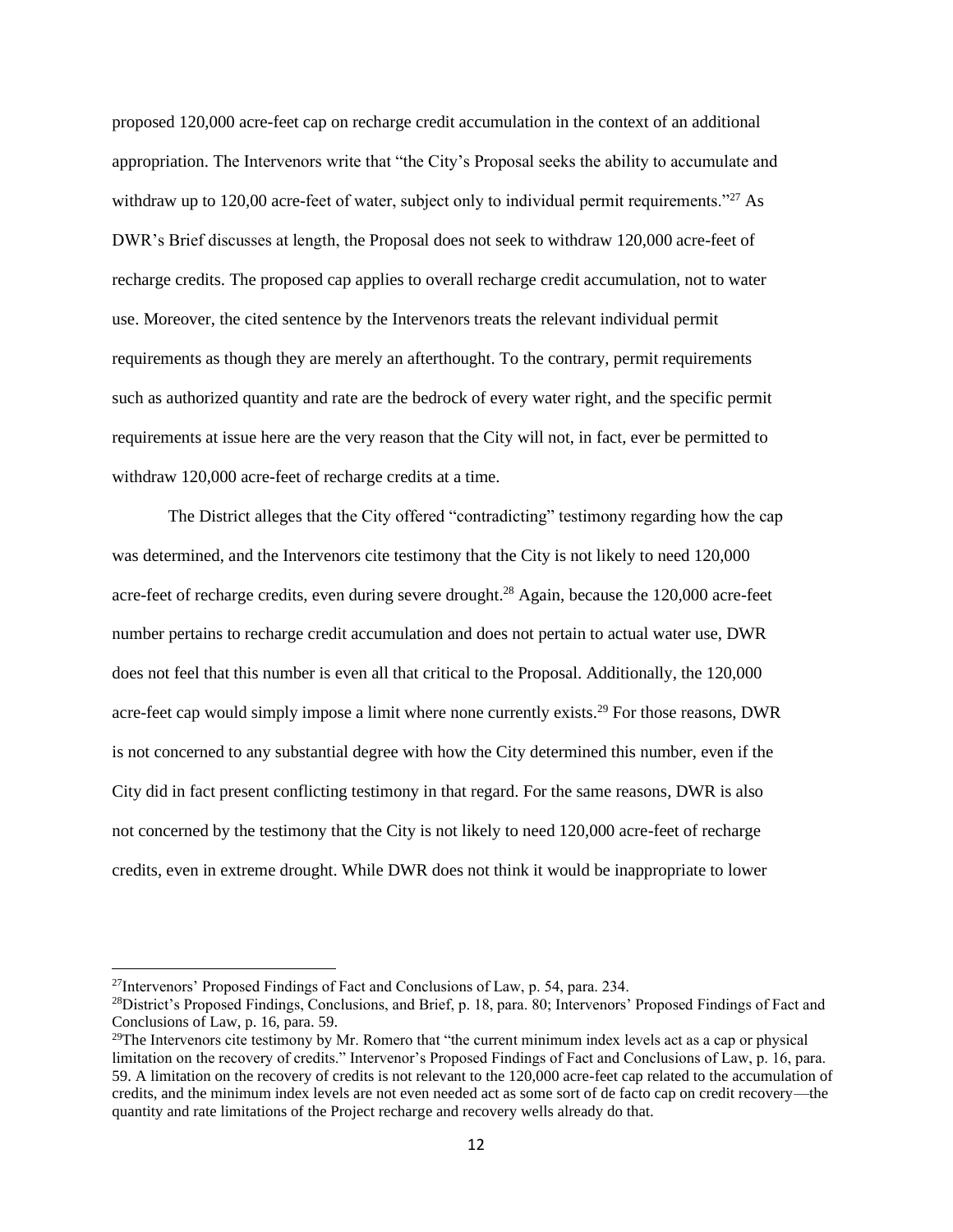the 120,000 acre-feet cap somewhat, the cap as proposed is not unreasonable and does not warrant the Proposal's dismissal.

Related to the issue of the amount of water the City would be entitled to under the Proposal, the District's Brief sets out a scenario that the City could undertake now under current Phase II operations: in a single year, the City could take 10,000 acre-feet of water out of the Aquifer using its native water rights in the Equus Beds Wellfield and then, in the same year, fully recharge the Aquifer through the injection of Little Arkansas River surface water.<sup>30</sup> What the District leaves out of this scenario is that by fully recharging the Aquifer, the City would be entitled to subsequently (immediately if it so chose) withdraw a corresponding amount of water from the BSA in the form of physical recharge credits. In the District's scenario this would presumably be an additional 10,000 acre-feet of water. Accordingly, a total of 20,000 acre-feet of water would be withdrawn from the BSA and the Aquifer for consumptive municipal use, and the Aquifer's water table would be lowered, raised, and lowered again.

The District compares this situation to what it apparently believes is some sort of doomsday scenario that the City could undertake under the Proposal, where, in one year, the City could take 10,000 acre-feet of water out of the Aquifer using its native water rights in the Equus Beds Wellfield, accumulate 10,000 acre-feet of AMCs by diverting Little Arkansas River Surface, and then subsequently take the 10,000 acre-feet of water it had accumulated in AMCs out of the BSA.<sup>31</sup> The end-result in this scenario is, again, that 20,000 acre-feet of water is withdrawn from the Aquifer for consumptive municipal use. The difference between this scenario and the first scenario the District sets out is that, here, the Aquifer's water table has not been raised and lowered multiple times purely for the purpose of injection, and the AMC water would remain in the Aquifer longer than the physical recharge credits would in the first scenario, if one assumes that the City is able to satisfy its municipal need with Little Arkansas River surface

<sup>30</sup>District's Proposed Findings, Conclusions, and Brief, p. 71.

<sup>31</sup>*Id.*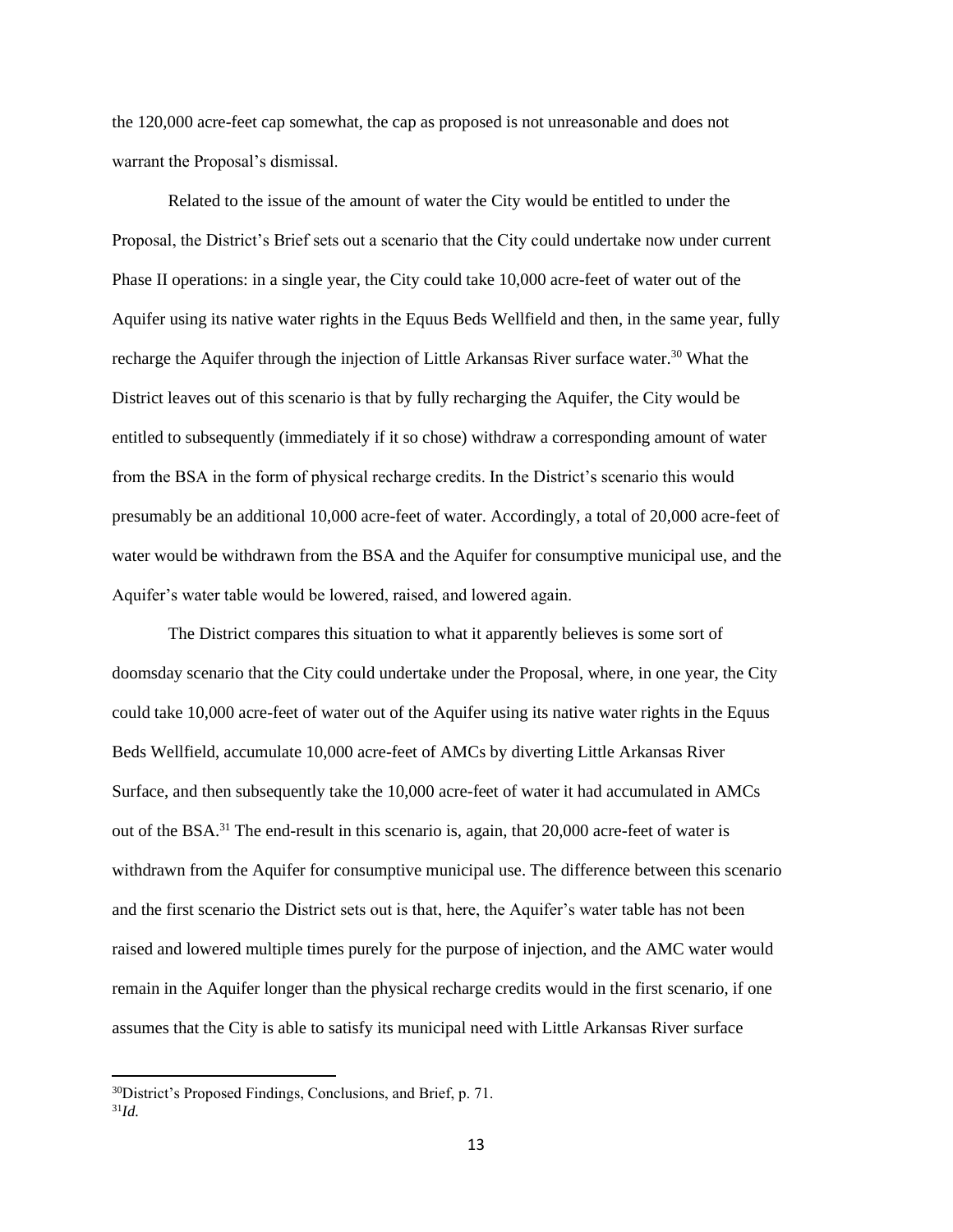water rather than injecting that water for physical recharge and finding itself still in need of an equivalent amount of water for municipal use. So, the District is correct in its assertion that there would be "no way to preclude the City from pursuing such an approach" under the Proposal. However, the District fails to acknowledge that there is no way to preclude the City from doing the exact same thing now and that the scenario under the Proposal is better for the overall health of the Aquifer.

The Intervenors write that "AMCs will allow a substantially larger quantity of groundwater to be withdrawn from the EBWF area during a drought when the demand for and value of water are at the highest points.<sup>32</sup> It is worth noting that the "substantially larger" quantity of water that the Intervenors refer to still represents a quantity of water that the City would be *entitled* to—AMC withdrawals will be limited to the amount of water that the City could have physically injected, and each recharge and recovery well will still be governed by its annual authorized quantity and rate limitations. The alternative is that the City is either required to raise and lower the Aquifer's water table solely for the purpose of injection or that the Project recharge and recovery wells will be de facto prevented from pumping their authorized quantity each year.

Additionally, K.A.R. 5-22-14, the regulation that the District argues bars the City from projecting its water demands into 2060, applies only to new appropriations.<sup>33</sup> Finally, it is worth noting that the Intervenors' argument "that due process demands that new appropriations be available to all and not exclusively available to the City" is off-base because the Proposal is not a new appropriation.

#### b. The Uses the City Will Make of its Water under the Proposal are Permissible.

DWR's Brief addresses the District's and Intervenors' "two-for-one" argument in detail, but it is necessary here to expand on the District's arguments regarding the uses the City would make of its water under the Proposal. The District again illustrates its lack of basic understanding of the Proposal with its

<sup>&</sup>lt;sup>32</sup>Intervenors' Proposed Findings of Fact and Conclusions of Law, p. 50, para. 215.

<sup>&</sup>lt;sup>33</sup>District's Proposed Findings, Conclusions, and Brief, p. 72; K.A.R. 5-22-14.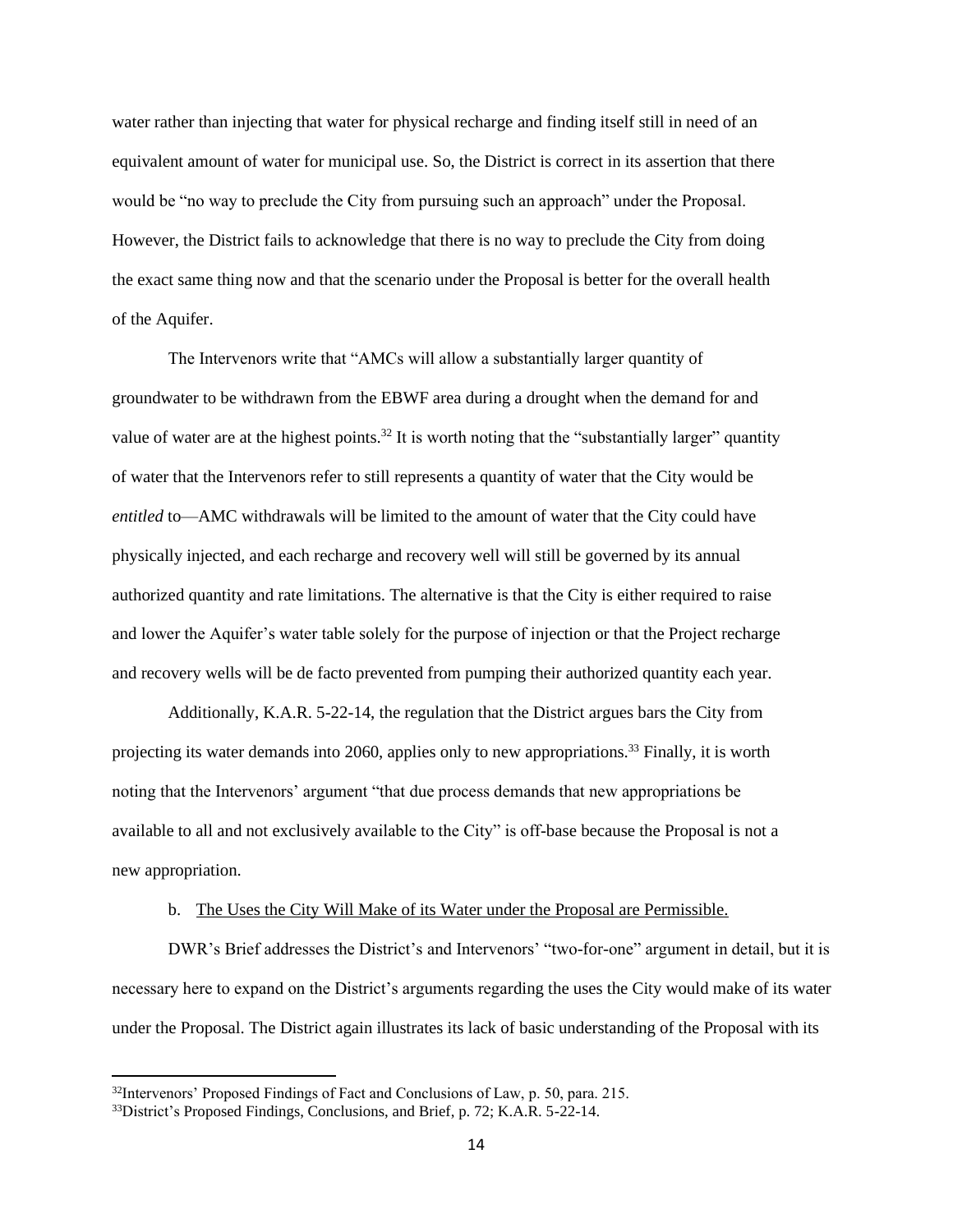citation to what it believes to be an "illuminating" exchange wherein Mr. Letourneau testified that "water left in the Aquifer for purposes of an accounting process" would not be a beneficial use of water recognized by the Kansas Water Appropriation Act ("KWAA").<sup>34</sup> It is unclear what is supposed to have been so illuminating about this testimony, as the beneficial use of the City's AMC water under the Proposal would not be "for purposes of an accounting process," and no one has ever claimed that that would be the case. As discussed in DWR's Brief, AMC water under the Proposal would be stored in the BSA for eventual municipal use, the same end-result consumptive use that the City makes of all its Project water now. The District apparently cannot even make up its mind which completely off-base argument best excuses its total disregard of this fact, as it also continues to make the alternative claim that the unauthorized use the City is attempting to make of its water would be "to accumulate AMCs."<sup>35</sup>

Relatedly, the District cites testimony wherein Mr. Pajor agreed that currently, when the City takes Little Arkansas River surface water diversions directly to town, that water is not considered to have been used for recharge.<sup>36</sup> The District uses this testimony to support its conclusion that "…using ASR II ground rules as a baseline, drawing parallels between past diversions to the City from the Little Arkansas River to the City's current Proposal, would not allow for AMCs."<sup>37</sup> The District again misses the point that because the City did not possess physical infrastructure connecting the river to the BSA at the time Phase II was approved, currently-allowed Phase II operations do not actually parallel the Proposal in this regard.

Further, because water withdrawn from the BSA based on the accumulation of AMCs would be used for municipal use, such water would not "fall low on the list of priorities," as the District alleges.<sup>38</sup> The District is entirely off-base in making this argument at all. For one thing, K.S.A. 82a-707(b), the statute the District cites to support its contention in this regard, applies only "when supply is not sufficient

<sup>37</sup>*Id.*

<sup>34</sup>District's Proposed Findings, Conclusions, and Brief, p. 64, para. 300.

 $35$ District's Motion to Dismiss, p. 3; District's Proposed Findings, Conclusions, and Brief, p. 91.

<sup>36</sup>District's Proposed Findings, Conclusions, and Brief, p. 12, para. 55.

<sup>38</sup>District's Proposed Findings, Conclusions, and Brief, p. 91.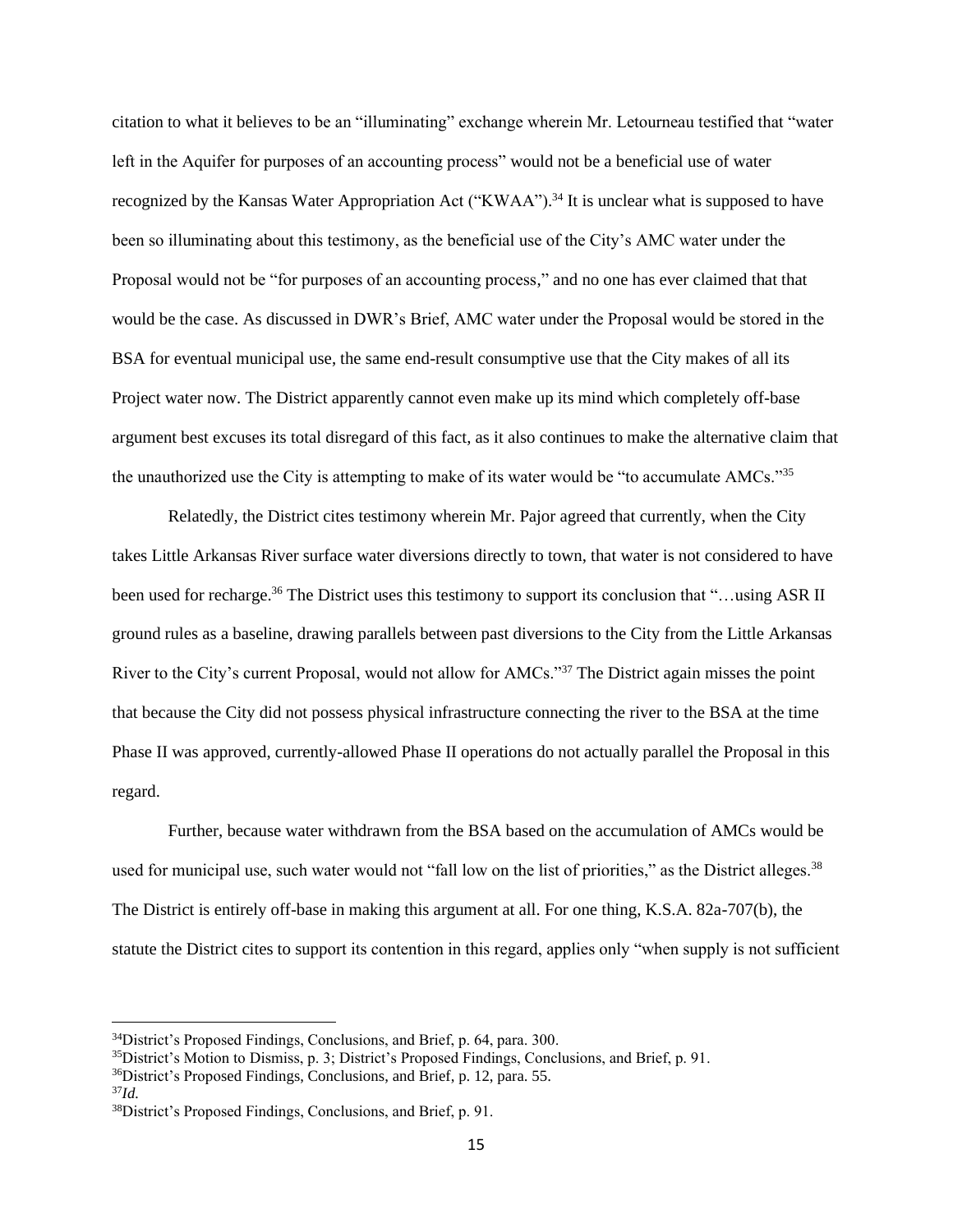to satisfy all water rights."<sup>39</sup> Further, the priority of uses set out in that statute applies only in the narrow context of determining priority among water rights with the same date of priority.<sup>40</sup> Outside of that context, all rights relevant to water right usage when supply is not sufficient to satisfy all users are to be determined based on the date of priority—the purpose of use is not to be considered.<sup>41</sup> Even if a scenario did arise where the use of water that the City obtains through AMCs needed to be considered (which would require that there be an impairment and that there be a resulting dispute between two or more water rights with the same date of priority), that use would be municipal use, which is the second-highest priority use after domestic use.<sup>42</sup> The District's and the Intervenors' arguments regarding unauthorized use of water are not accurate. The type of end-result consumptive use made of the City's Project water, as well as the number of consumptive uses made of such water, would be the same under the Proposal as it is now.

## c. The Accumulation of AMCs will not Constitute Passive Recharge.

In its arguments regarding passive recharge, the District acknowledges that DWR determined that AMCs as proposed here would not constitute passive recharge because all the water at issue would utilize existing Project infrastructure.<sup>43</sup> However, the District makes no attempt to reconcile this fact with its argument that AMCs would constitute passive recharge, instead merely continuing to cite examples of passive recharge where the water source at issue is completely unconnected to any Project infrastructure (and in some cases where the City does not even own water rights allowing it to use that source). <sup>44</sup> The District attempts to draw parallels between these scenarios and the Proposal by citing Mr. Letourneau's testimony that the City *could* treat water from Cheney Reservoir, El Dorado Reservoir, or the Arkansas

<sup>39</sup>K.S.A. 82a-707.

<sup>40</sup>*Id.*

<sup>41</sup>*Id.*

<sup>42</sup>*Id.*

<sup>43</sup>District's Proposed Findings, Conclusions, and Brief, p. 67, para. 312.

<sup>44</sup>*See id.* at p. 64, para. 303 (citing testimony that crediting the City in the Equus Beds Wellfield for using water from Cheney Reservoir rather than the Aquifer would constitute passive recharge); p. 67, para. 313 (citing testimony that crediting the City in the Equus Beds Wellfield for using Cheney Reservoir, El Dorado Reservoir, or the Big Arkansas River instead of the Aquifer would amount to passive recharge).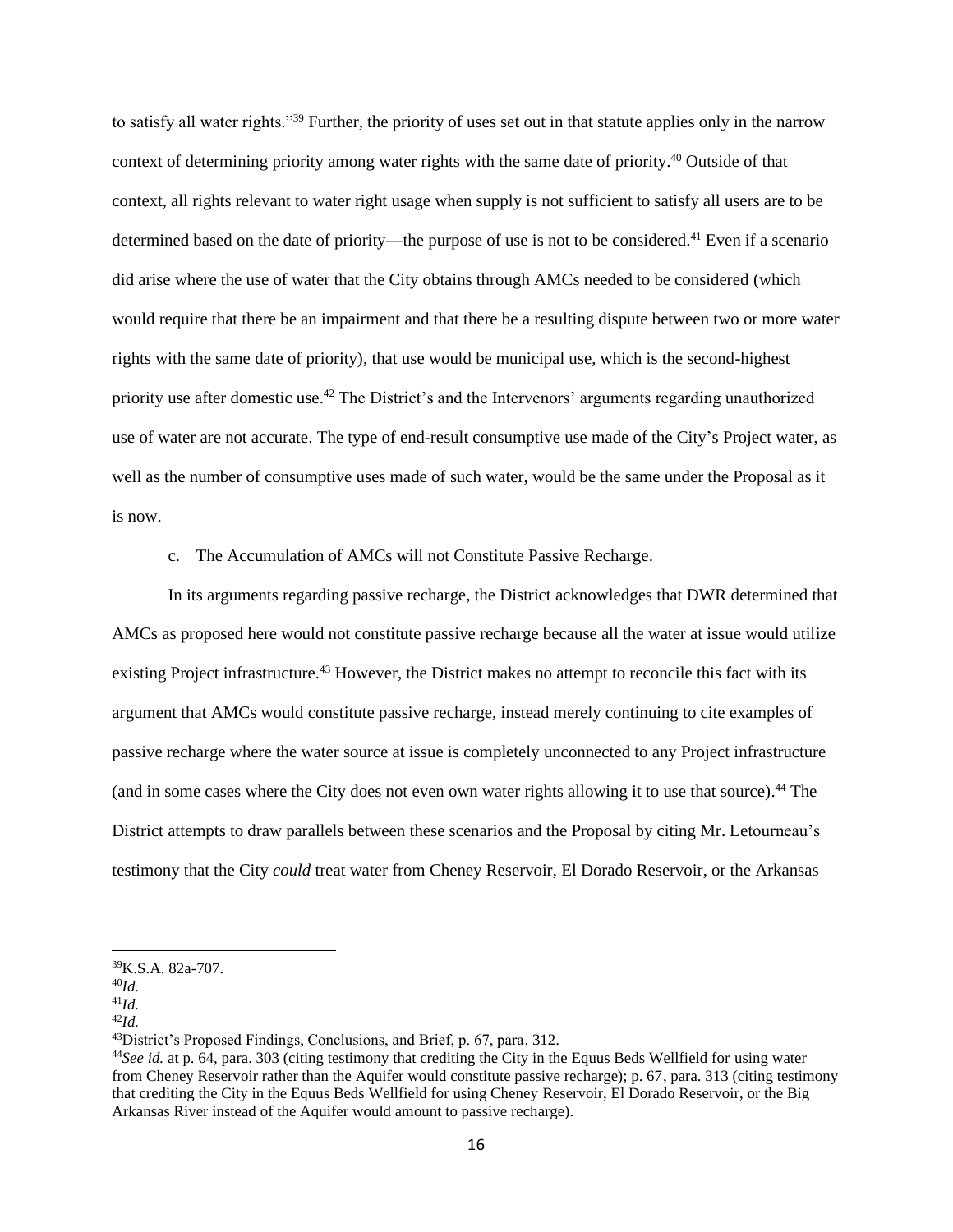River at its Project treatment facility.<sup>45</sup> In doing so, the District fails to account for the basic fact that the real difference between its example scenarios and the Proposal is that treatment of Little Arkansas River surface water at the City's Project treatment plant is not just a mere hypothetical possibility—physical infrastructure connecting the Little Arkansas River and the Project treatment plant already exists, and the water rights that would be used to generate AMCs are the exact same rights that are currently used to generate physical recharge credits. That is why the recharge contemplated in the context of AMCs is not passive.

Relatedly, the District writes that Mr. Letourneau "admitted that ultimately the *only* distinction with respect to the City's Proposal that exempted it from the definition of passive recharge credit was the source of water as 'coming from the Little Ark.'" (emphasis in original).<sup>46</sup> For one thing, Mr. Letourneau never even said the word "only" in the relevant testimony, and it is thus misleading for the District to have italicized that word. For another thing, the District completely omits part of the relevant sentence, which contains testimony that directly contradicts the District's argument. The entirety of the relevant testimony was as follows:

Q. So in your view, then, the distinction here with respect to the Little Arkansas River, is the distinction the nature of where the water is coming from then?

A. Well, it's the start of the ASR, I mean, yeah, it's coming from the Little Ark, **ASR diversion, treated at the ASR facility**, there's just not space in the aquifer. That's what it boils down to  $47$ 

Additionally, immediately prior to the above testimony Mr. Letourneau had testified, "everything other than diversions from the Little Ark **through the ASR diversion works** would be considered passive recharge credits right now." Accordingly, Mr. Letourneau made clear that it was the presence of physical Project infrastructure, not merely the water source being the Little Arkansas River, that led DWR to the conclusion that AMCs as proposed would not constitute passive recharge.

<sup>45</sup>*Id.* at p. 67, para. 313.

<sup>46</sup>*Id.*

<sup>47</sup>Transcript, Vol. VII, p. 1655, ll. 20-24.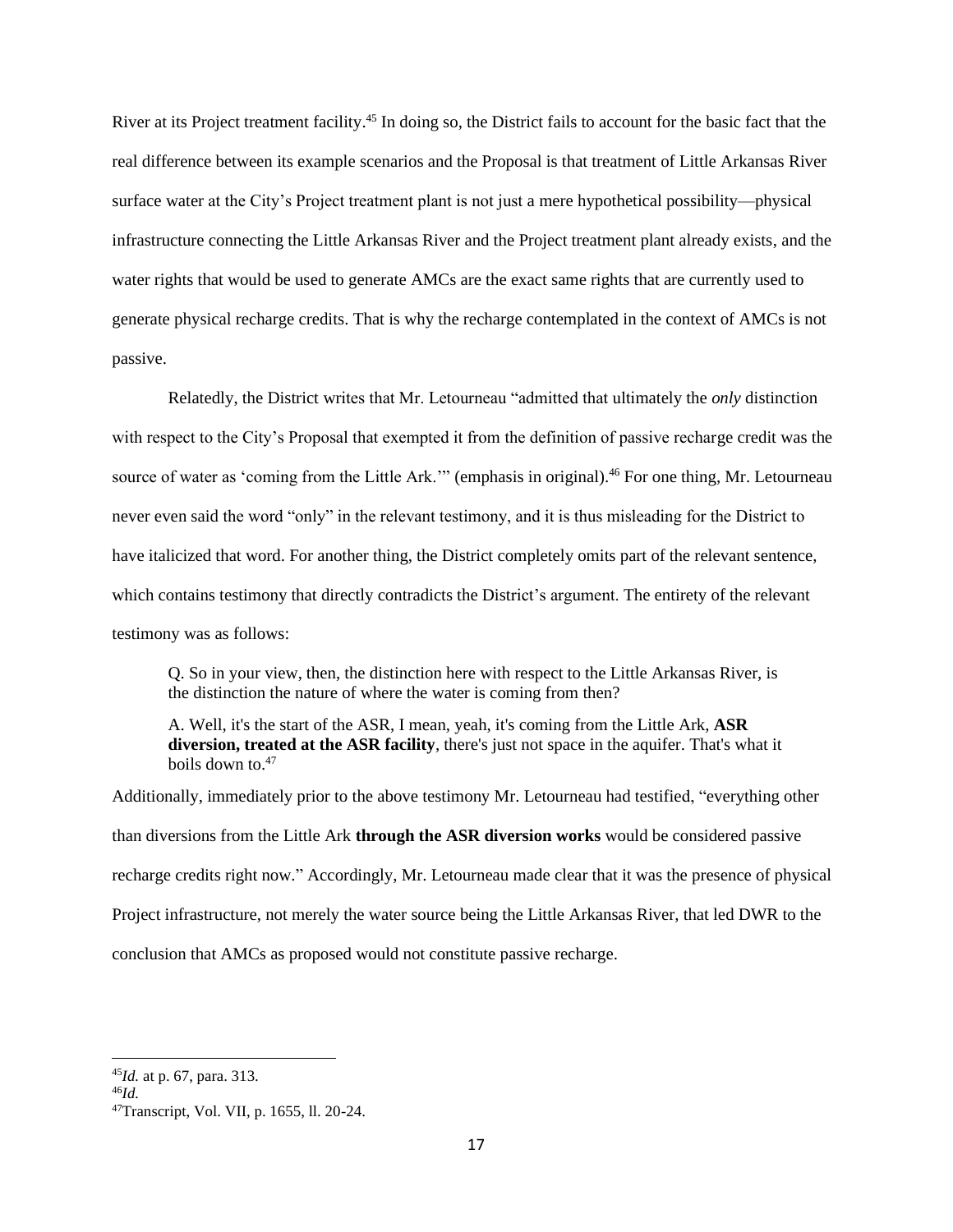For many of the same reasons set out above, the statement by the Intervenors that "a passive recharge credit is when source water is not injected into the aquifer," while perhaps an accurate statement of what was considered passive recharge when Chief Engineer Pope approved Phase I, does not fully capture the concept of passive recharge.<sup>48</sup> As DWR's Brief explains, the Project and the state of the Aquifer has evolved immensely since Chief Engineer Pope wrote the Phase I Findings and Orders. It is simply not a sound argument to say that Chief Engineer Pope envisioned the present scenario when he contemplated passive recharge at that time. Further, Mr. Pope's testimony that "getting credit for not pumping a well can really lead to unintended consequences," which the Intervenors cite, is not concerning to DWR.<sup>49</sup> The only "consequence" that can logically follow from this scenario is that other water users in the state could build an aquifer storage recovery system and receive credit for pumping that system's surface water source rather than its groundwater source. That is an outcome that DWR is more than comfortable with.

The Intervenors argue that the accounting procedure the City has proposed for the creation of AMCs "does not…cause source water (water diverted from the Little Arkansas River) to enter the storage volume of the basin storage area."<sup>50</sup> As discussed in DWR's Brief, while DWR acknowledges that physical injection of Little Arkansas River surface water into the BSA will not occur when the City accumulates AMCs under the Proposal, the proposed accounting method will ensure that all AMC water that is withdrawn is water that would have been diverted from the river if the City was forced to pump the BSA down to make space for injection. This is why DWR has always been of the opinion that water withdrawn based on the accumulation of AMCs under the Proposal should not be considered native Equus Beds water. For that reason and for all of the reasons set out herein relating to physical Project infrastructure, recharge is not necessarily passive just because source water was not physically injected into the Aquifer.

<sup>48</sup>Intervenors' Proposed Findings of Fact and Conclusions of Law, p. 9, para. 29.

<sup>49</sup>*Id.* at p. 24, para 95.

<sup>50</sup>*Id.* at p. 10, para. 30.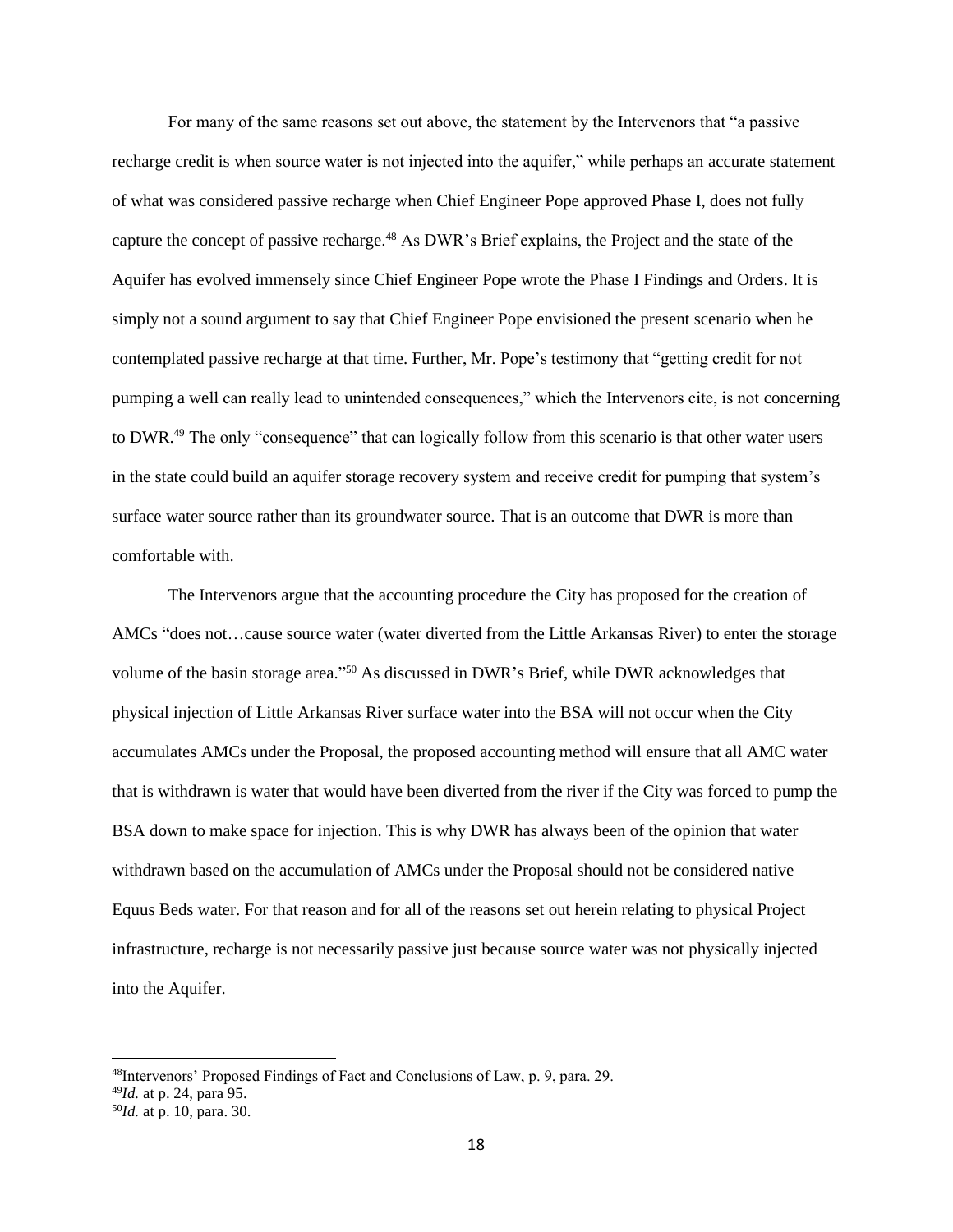#### d. The City's Proposed Accounting Method is Adequate.

Related to the issue of passive recharge, the District and the Intervenors both criticize the adequacy of the AMC accounting method proposed by the City. First, the District's argument that "there would be no ability to meter water as it is diverted into the Aquifer, as with ASR Phase II water," disregards the entire purpose of the new proposed AMC accounting method.<sup>51</sup> The District also cites testimony that the City's actual physical recharge credit retention has historically been around 63-64 percent. However, this fact is really not relevant in and of itself because it says nothing about the correlation between that number and the proposed AMC accounting method—had AMC retention been calculated for the same time frame, it likely also would have been around 63-64 percent.

The District and the Intervenors also allege that the initial loss value of five percent and annual recurring loss value of three percent proposed for the AMC accounting does not match actual recharge credit loss values, with the Intervenors writing, "an initial 5% loss for AMCs based on what retention might look like if the aquifer were at the theoretical perfect level for artificial recharge is not based on actual measurements or a generally accepted engineering methodology, it is merely the city's ideal scenario rather than actual measurements or sound engineering.<sup>52</sup> However, the way the five percent initial loss value was determined was explored during the hearing: the City could retain 95% of its recharge credits if it pumped the Aquifer down to 1998 levels in order to reduce the among of water lost from the Aquifer to the river.<sup>53</sup> As the Intervenors point out, "a natural consequence of a fuller aquifer is that more water will be discharged to the stream, [and] physically you have a higher quantity of recharge credits being lost to streamflow." <sup>54</sup> Thus, the City is credited with 95% recharge credit retention in order to avoid a scenario where the City is incentivized to pump the Aquifer down in order to achieve a water table where its credit retention is maximized. <sup>55</sup> In light of this testimony, the District's allegation that the

<sup>51</sup>District's Proposed Findings, Conclusions, and Brief, p. 13, para. 58.

<sup>52</sup>Intervenors' Proposed Findings of Fact and Conclusions of Law, p. 85, para. 79.

<sup>53</sup>Transcript, Vol. VII, p. 1887, ll. 3-21.

<sup>54</sup>Intervenors' Proposed Findings of Fact and Conclusions of Law, p. 28, para. 118. 55*Id.*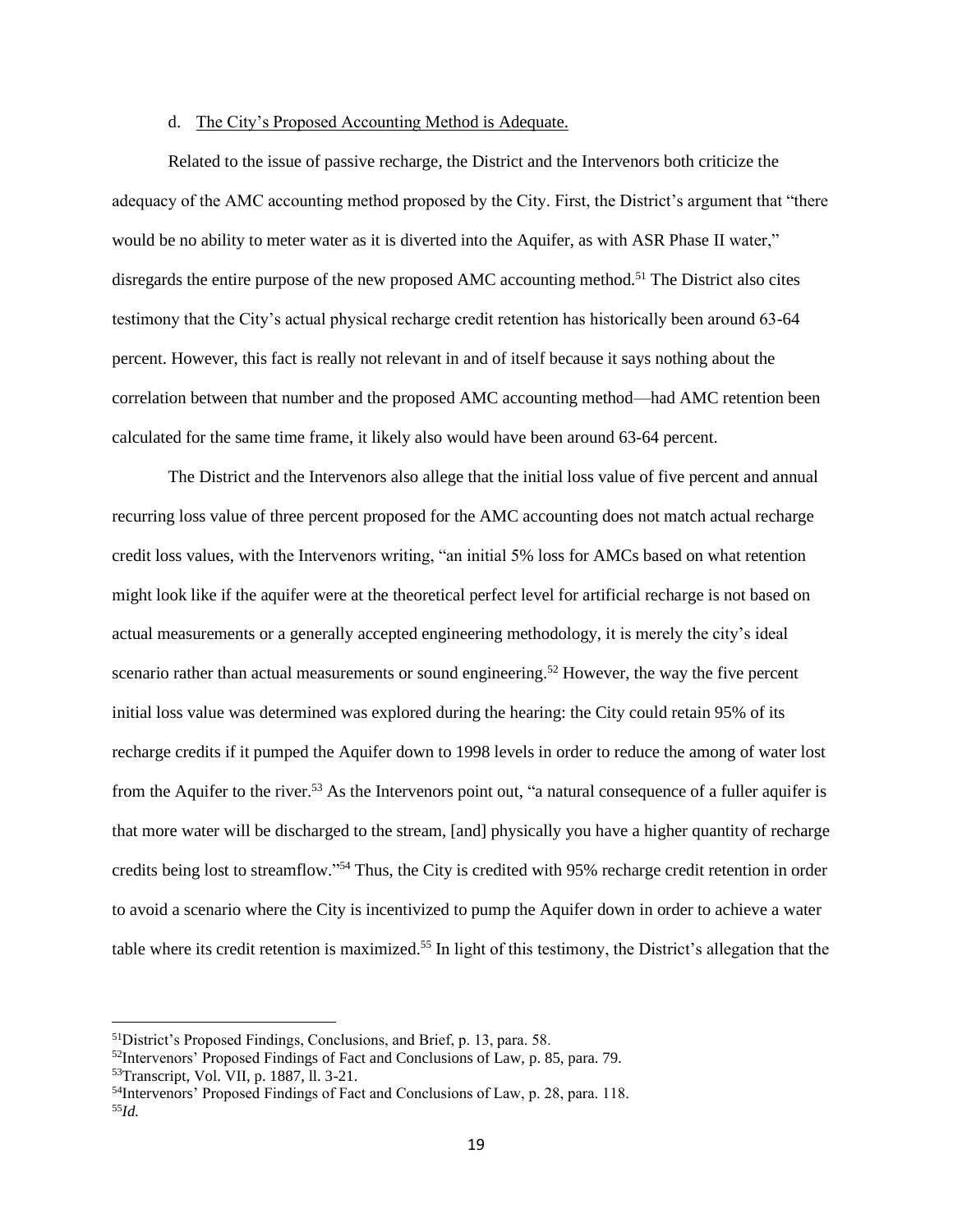City "could not explain the defensibility of using the 1998 groundwater levels as a baseline for physical recharge operations…" is inaccurate.<sup>56</sup> Some amount of approximation is necessary when dealing with AMC accounting, but DWR still feels that the proposed AMC accounting method closely approximates actual physical recharge credit retention and was established using sound and reasonable methods.

The Intervenors also cite K.A.R.  $5-12-1(d)(1)$ , which states, "If more than one application for a permit to appropriate water for artificial recharge relates to the same aquifer storage and recovery system, each application shall use the same methodology for accounting water stored in the basin storage area."<sup>57</sup> This regulation does not bar the proposed AMC accounting method because, as discussed in DWR's Brief, AMCs would not constitute artificial recharge, but rather would simply be a "recharge credit." The only water for which the City gets the beneficial use of artificial recharge is water that it physically injects into the BSA under current Phase I and Phase II operations, and all such physically injected water will continue to be accounted for using the same method. K.A.R. 5-12-1(d)(1) does not bar the proposed AMC accounting method, which is reasonable and permissible.

## e. The District and the Intervenors Continues to Disregard DWR's Existing Impairment Procedures.

The District also raises its impairment arguments again in its Brief, once again completely disregarding DWR's established impairment procedures. The District writes that Mr. Clement testified that "if impairment occurred to another user, the City could drill the impacted well deeper, however, he could not guarantee the Aquifer would yield sufficient water or acceptable quality just by drilling deeper" but that "[Mr. Clement] failed to identify any other solution."<sup>58</sup> The Intervenors similarly write that "if impairment is defined in the sense of wells losing their water column, then lowering the Aquifer to the proposed index levels would cause impairment."59

<sup>56</sup>District's Proposed Findings, Conclusions, and Brief, p. 28, para. 132.

<sup>57</sup>Intervenors' Proposed Findings of Fact and Conclusions of Law, p. 10, para 31.

<sup>58</sup>District's Proposed Findings, Conclusions, and Brief, p. 51, paras 240-241.

<sup>59</sup>Intervenors' Proposed Findings of Fact and Conclusions of Law, p. 45, para. 194.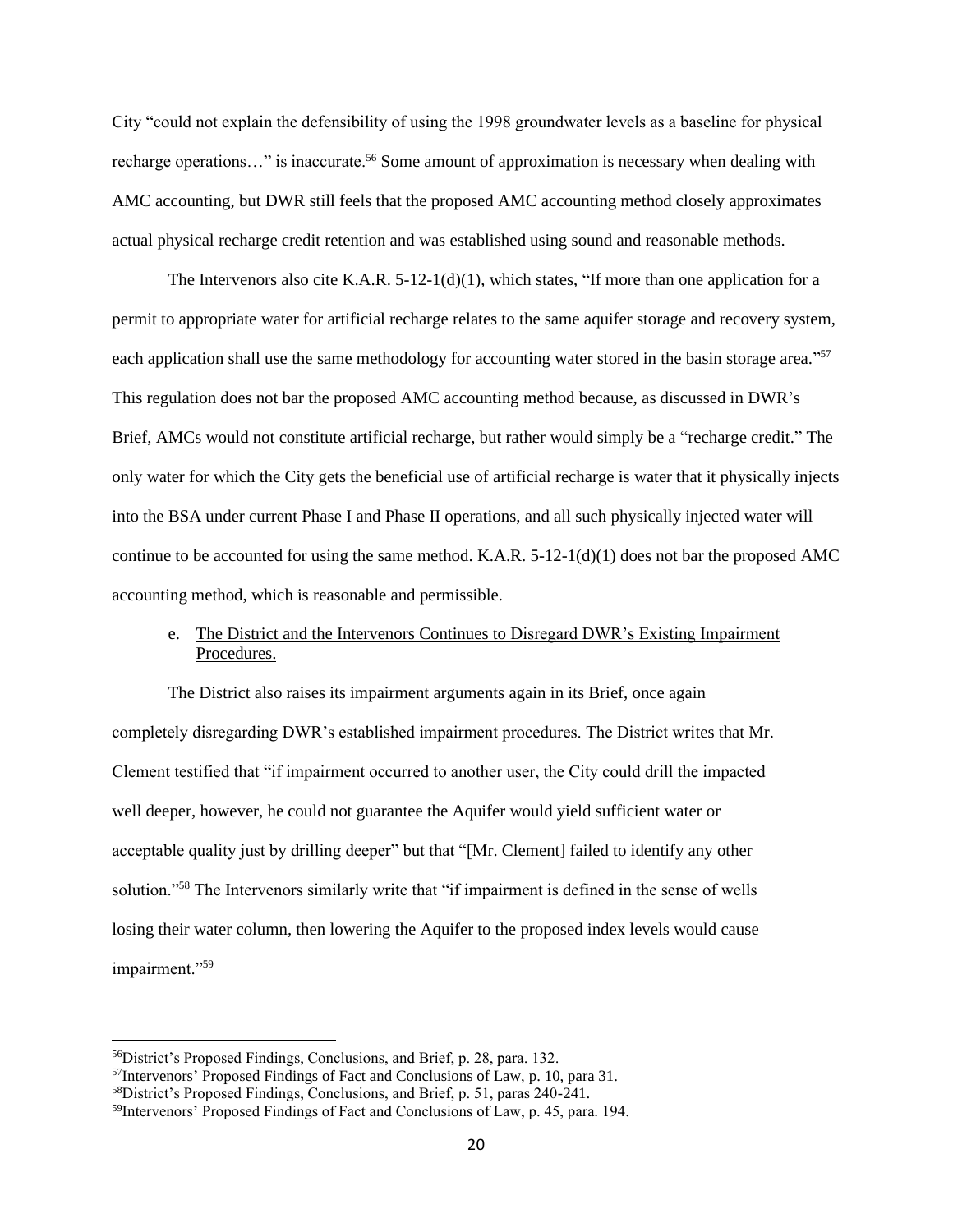First, impairment is not defined in the sense of wells losing their water column. As discussed in DWR's Brief, a well that reaches usable water if it is drilled deeper is not legally impaired. This is not at odds with the holding in *Garetson Bros. v. Am. Warrior, Inc*., wherein the Kansas Court of Appeals defined impairment to mean water use by a junior water right owner that "diminishes, weakens, or injures the prior right."<sup>60</sup> Rather, the *Garetson* holding should be read together with DWR's existing impairment regulations to reach the conclusion that a water right that has been impacted in some way by a junior right is not truly diminished, weakened, or injured just because it has be drilled deeper. This outcome makes sense, as, again, it encourages the full development of the water of the state. Moreover, permit conditions requiring the City to compensate another user who finds themselves faced with having to drill a well deeper can easily be crafted. Further, the "other solution" that is available when drilling deeper does not allow a well to reach water is DWR's impairment procedures. As has been discussed at length, those procedures are intended to allow DWR to remedy a specific impairment that has been shown to exist. They are not intended to be used to preemptively deny water use when no concrete evidence that impairment is even likely has been shown.

The Intervenors' Brief raises concerns regarding the redress available to an impaired, allegedly impaired, or otherwise impacted landowner during the time that it would take the City to address an issue or DWR to complete an impairment investigation, arguing that "[N]either the City nor DWR presented a cure for the injury caused while waiting for the City to address domestic well issues or during the impairment process." The private right of action provided by K.S.A. 82a-716 provides the cure that the Intervenors are concerned about.<sup>61</sup> Such an action would provide a forum for making determinations regarding the value of the specific water right at issue and the amount of the specific affected landowner's damages, which as the Intervenors'

<sup>60</sup>56 Kan. App. 2d 623, 648; Intervenors' Proposed Findings of Fact and Conclusions of Law, p. 66, para. 18. 61*See* K.S.A. 82a-716.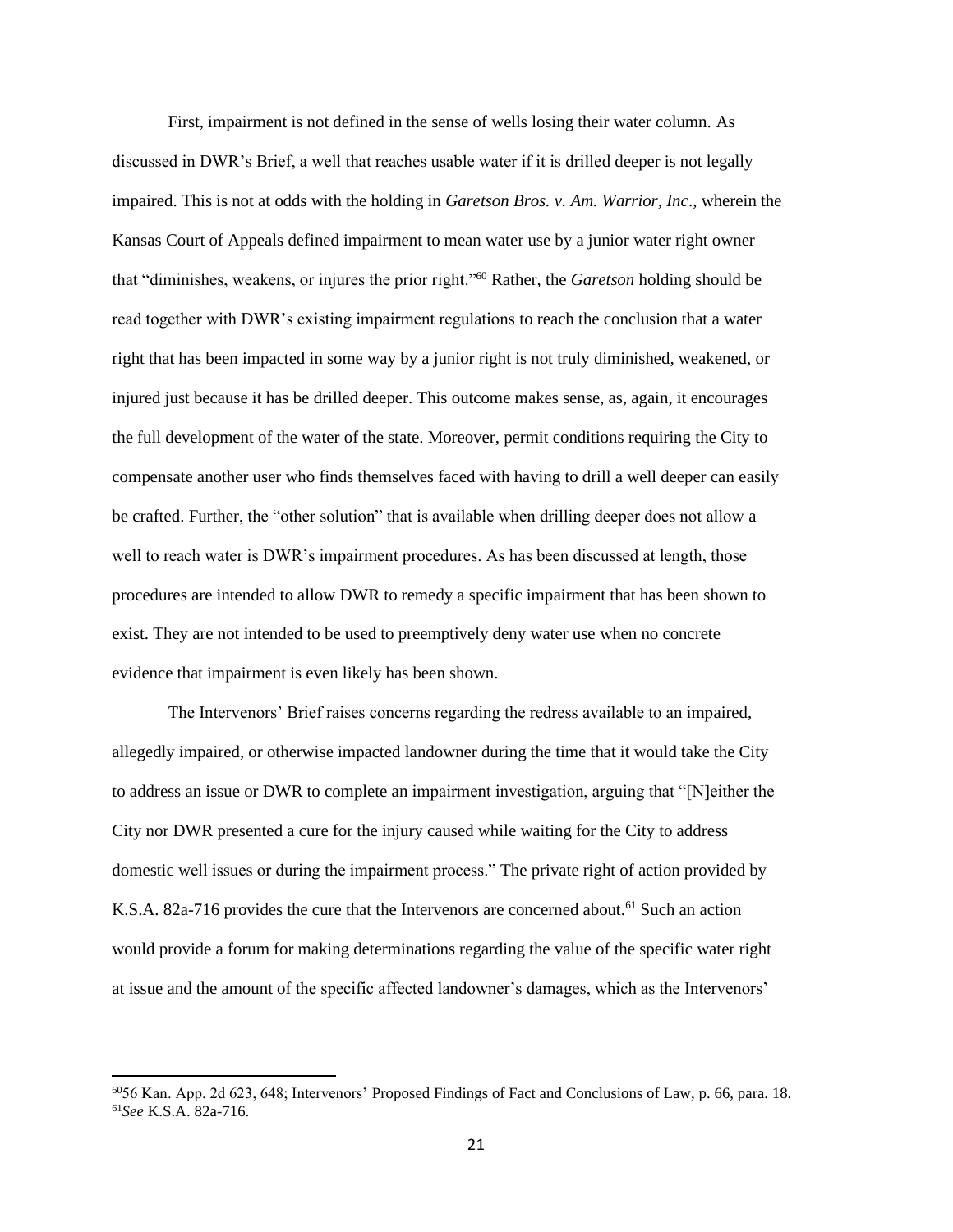Brief discusses, can be very difficult to quantify as a general matter.<sup>62</sup> Overall, DWR still feels that actual legal impairment is very unlikely to occur as a result of the Proposal, and, moreover, DWR is confident that adequate procedures exist to remedy an impairment or an otherwise damaged landowner if such becomes necessary.

#### f. Practical Saturated Thickness Concerns do not Warrant the Proposal's Dismissal.

The District and the Intervenors continue to argue that the Proposal should be dismissed due to the impact that the City's water use under the Proposal would have on the practical saturated thickness of the Aquifer. On this topic, the District's Brief makes much of the monitoring well logs that the District introduced during the hearing.<sup>63</sup> The District says that Mr. Letourneau testified that he "could not say that the New Minimum Index Level was in the public interest" after reviewing these well logs. <sup>64</sup> Mr. Letourneau actually said that he could not say that the new minimum index levels were *not* in the public interest without further review.<sup>65</sup> Moreover, Mr. Letourneau's testimony when he was asked as a witness to quickly evaluate a document he had not spent time reviewing before does not override the totality of the hearing record in this matter, which indicates that further review by DWR, particularly on the subject of practical saturated thickness, is not necessary.

Cross examination of Mr. Letourneau revealed that this well log data does not bolster the District's case to the extent that the District's lengthy recitation of it implies. First, the relevant wells are not production wells, but observation wells used for environmental monitoring purposes.<sup>66</sup> Mr. Letourneau testified that environmental monitoring wells are not relevant to a determination of practical saturated thickness.<sup>67</sup> Additionally, for each well that the District cites

<sup>62</sup>*See* Intervenors' Proposed Findings of Fact and Conclusions of Law, p. 52, para. 228.

<sup>63</sup>District's Proposed Findings, Conclusions, and Brief, pp. 45-50.

<sup>64</sup>*Id.* at p. 49, para. 223.

<sup>65</sup>Transcript, Vol. VI, p. 1604, ll. 5-8.

<sup>66</sup>Transcript. Vol. VIII, p. 1990, ll. 3-5, p. 1991, l. 1.

<sup>67</sup>*Id.* at p. 1991, ll. 11-15.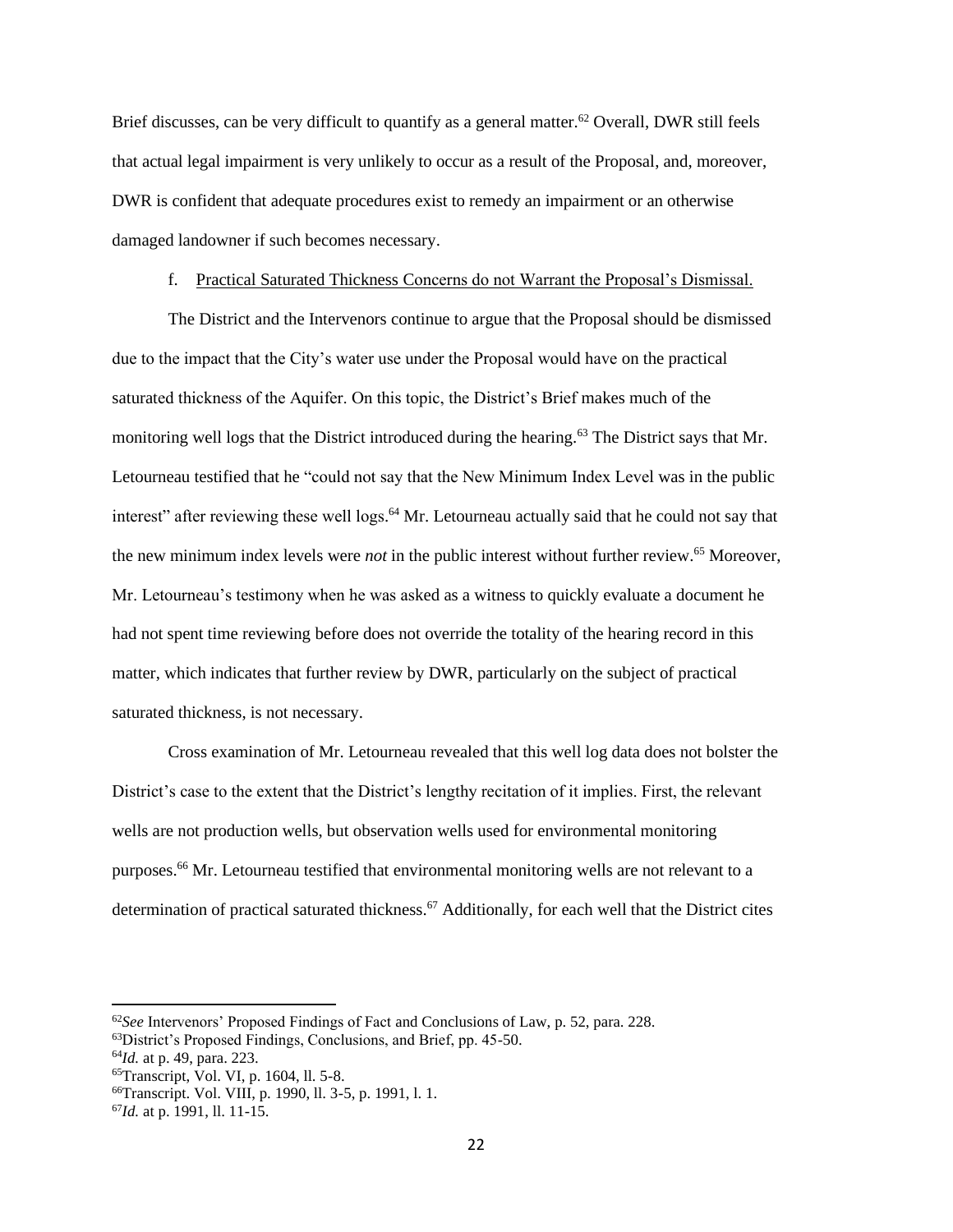the practical saturated thickness of, the District relied on a single data point in an index cell.<sup>68</sup> Mr. Letourneau testified that lithographic data from a single data point in an index cell cannot be used to determine the lithography for an entire index cell.<sup>69</sup> Further, Mr. Letourneau testified that the practical saturated thickness shown on each well log offered by the District was adequate for each well.<sup>70</sup>

The District says that Mr. Oleen "accused" it of cherry-picking results as to this well-log testimony, but an examination of the record reveals that the District did in fact clearly cherry-pick these well logs for the purpose of exaggerating something that is actually a non-issue. As has been noted numerous times, the Proposal will leave the Aquifer 80 percent full even at the end of one percent drought in which the City has used all of the water the Proposal would entitle it to. Nothing about the monitoring well data put forward by the District changes DWR's opinion that the issue of practical saturated thickness does not pose any grounds for dismissal of the Proposal.

#### g. The Proposal will Benefit Water Quality More than it will Harm it.

The District and the Intervenors both make much of the various evidence presented that withdrawals of water under the Proposal during a one-percent drought would likely accelerate the migration of the Burrton salt plume. DWR acknowledges that that is likely during the worst years of a severe drought. However, DWR believes that the benefits the Proposal will provide by allowing the Aquifer to be maintained at a full level (and not requiring the water table to be raised and lowered repeatedly) during the 99 percent of the time that the area is not experiencing a one percent drought outweighs the potential harms posed by the one percent drought scenario. Additionally, salt plume migration is likely to accelerate during a severe drought even if the Proposal is not approved, as the City would likely pump its native water rights in the Equus Beds Wellfield harder than normal, and other area users would likely do the same with their irrigation rights.

<sup>68</sup>*Id.*, ll. 2-4.

<sup>69</sup>Transcript, Vol. VII, p. 1991, ll. 5-10.

<sup>70</sup>*Id.* at p. 1990, ll. 18-22.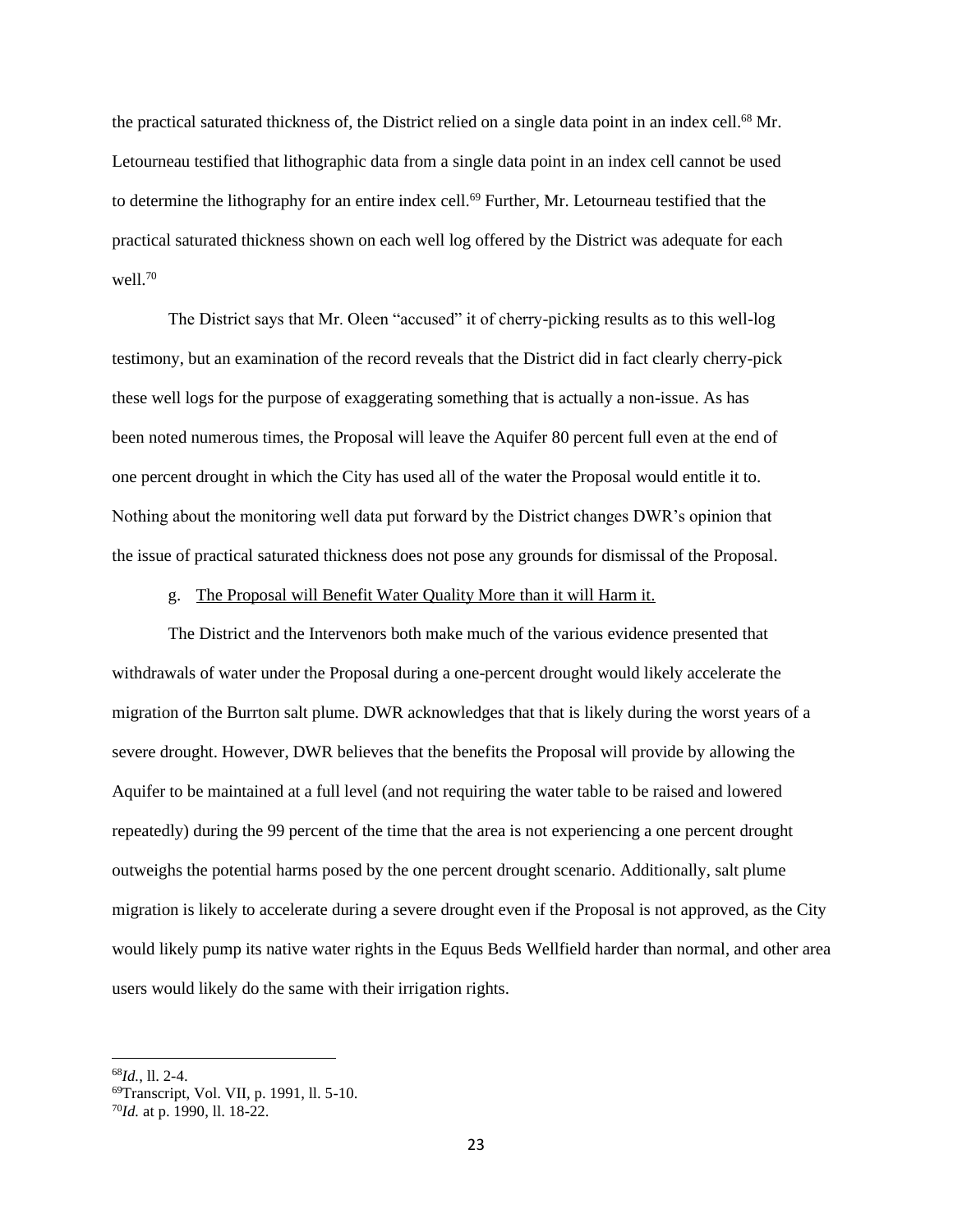The District cites testimony from Mr. Henry that, during the planning for Phase I, the City was concerned that withdrawing water below the lowest established minimum index level could adversely impact water quality.<sup>71</sup> However, such testimony should not be taken to mean that the City has the same concerns about lowering this minimum index levels within the current context of the Project. Mr. Henry expanded on the cited testimony just a few questions later by saying, "It [withdrawing water below the Phase I minimum index levels] could [impact water quality], but you have to consider that in the context of operations when it comes to the Proposal. Because with the current terms and conditions it would result in lower aquifer levels. In the context of the Proposal, the lower index levels would result in higher aquifer levels."<sup>72</sup> It is true that water quality could be impacted during a severe drought, but the water quality benefits the Proposal will present the vast majority of the time outweigh that potential harm.

Related to the issue of water quality, the Intervenors point out that the City's existing Phase I and Phase II permits were subject to approval from the Kansas Department of Health and Environment. ("KDHE") and that KDHE approval has not been sought in relation to the Proposal.<sup>73</sup> This is true, but the reason KDHE approval has not been sought as to the Proposal is because the KDHE approval that was required for the Phase I and Phase II permits related to the quality of water injected in to the BSA—such water was required to meet or exceed drinking water standards. Nothing about the Proposal changes that aspect of the Project, and additional approval from KDHE as it relates to the Proposal is thus not necessary.<sup>74</sup>

## h. The City's Modeling Work was Adequate.

The District's Brief criticizes the adequacy of the City's modeling work, including its drought modeling and the inherent adequacy of the MODFLOW model.<sup>75</sup> First, the District criticizes the City's drought modeling on the grounds that it used a more severe drought than a one-percent drought would

<sup>71</sup>District's Proposed Findings, Conclusions, and Brief, p. 3, para. 9.

<sup>72</sup>Transcript, Vol. III, p. 580, ll. 16-22.

<sup>73</sup>Intervenors Proposed Findings of Fact and Conclusions of Law, p. 35, para. 147.

<sup>74</sup>Transcript, Vol. VIII, p. 1997, ll. 21-24.

<sup>75</sup>District's Proposed Findings, Conclusions, and Brief, pp. 72-73.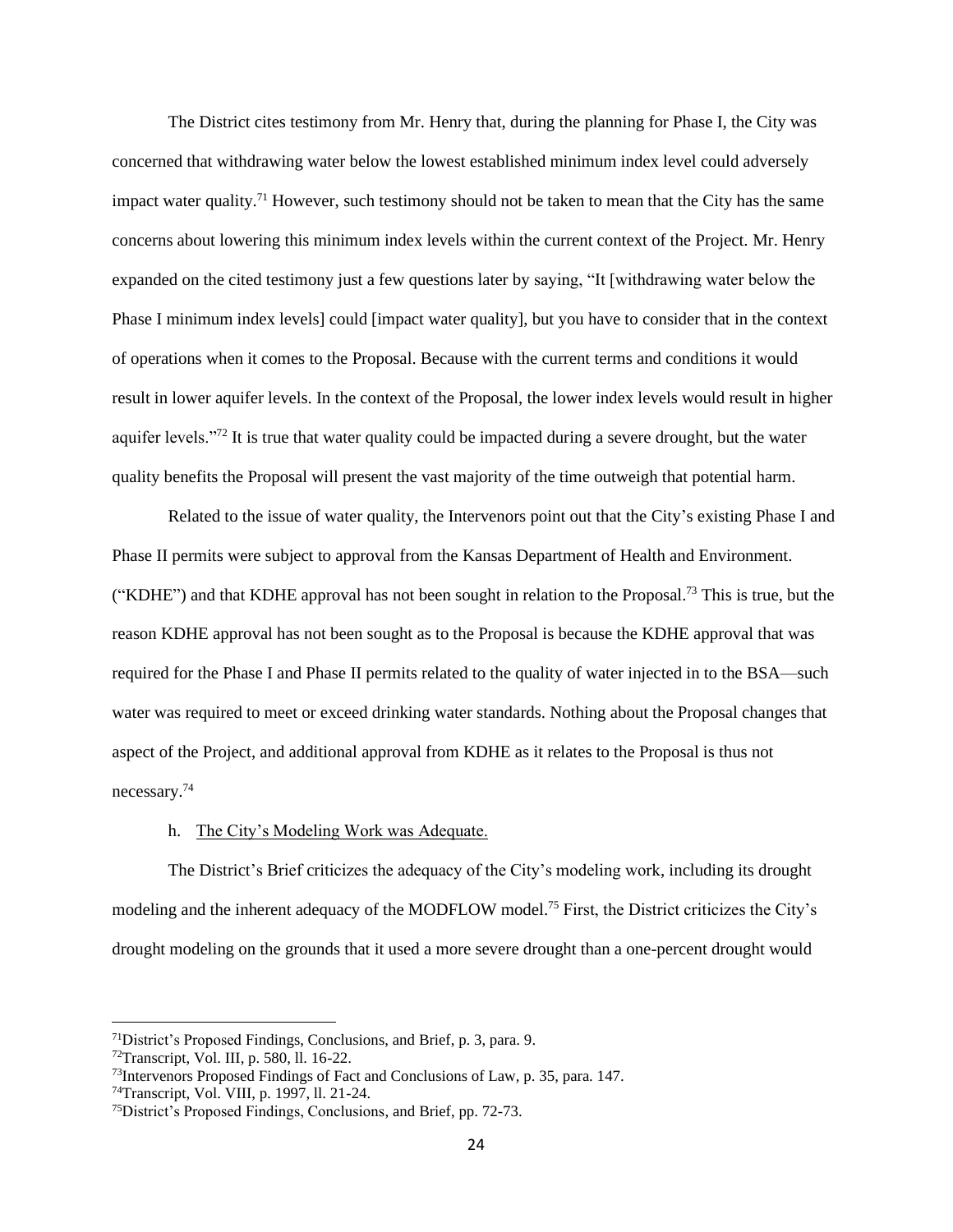actually represent and that the City's actual population growth has "flat-lined" compared to its projections.<sup>76</sup> Even if both of those things are true, they are not shortcomings of the Proposal—they simply mean that there is likely to be even more water left in the Aquifer at the end of a one-percent drought than the modeling shows. The District also points out that State of Kansas guidelines only require cities to plan for a 2 percent drought, but this is not evidence that the City's planning was inappropriate.<sup>77</sup> The City should not be penalized for essentially attempting to be more prepared than state guidelines require. The District further attempts to bolster its case in regards to the adequacy of the City's drought modeling by citing Mr. Winchester's testimony that "there is no such thing as a normal or average one percent drought."<sup>78</sup> This testimony does not actually help the District's case—instead it illustrates exactly why it is so important for a municipality to have policy-making leeway in matters of drought planning and water resource management, which, in the City's case, affect the health and welfare of hundreds of thousands of people.

The District also argues that the City "failed to account for additional sources of supply available to it…such as the Bentley Reserve and E&S wellfields."<sup>79</sup> It is true that the Proposal does not account for significant water being available to the City from the Bentley Reserve Wellfield or the E&S Wellfield. However, again, this is not evidence of a deficiency. As Mr. Letourneau testified, the water quality in the Bentley Reserve Wellfield is sub-par, and the quantity available from the E&S Wellfield is not substantial.<sup>80</sup> Mr. Letourneau also did not testify that the City "should" have accounted for those water

<sup>76</sup>*Id.* at p. 24, para. 109; p. 25, para. 112; p. 26, para. 118; Transcript, Vol. V, pp. 1286-1287, ll. 19-6. Mr. Winchester testified that he had used the 1933-1940 drought, which represents a more severe drought than a onepercent drought, in his simulations. The 2011-2012 drought repeated four times, which the City used in its modeling to simulate an eight year one-percent drought, represents even more severe drought conditions than the 1933-1940 drought.

<sup>77</sup>District's Proposed Findings, Conclusions, and Brig, p. 8, para. 37.

<sup>78</sup>*Id.* at p. 25, para. 111.

<sup>79</sup>*Id. at* p. 26, para. 122.

<sup>80</sup>Transcript, Vol. V, p. 1368, ll. 11-19. Mr. McCormick expanded on the quantity and quality of water available from the Bentley and E&S wellfields, saying, "The E&S well field is a alluvial wellfield, it is a shallow aquifer at that location that very, very much relies on surface water flows for support. And what we know is that during lower flows, the water quality in the Arkansas River gets poor. We also know that during lower flows, the capacity of the well field diminishes greatly. So that is the reason it is not necessarily a firm source of supply because of both the water quality challenges and the shallow aquifer at that particular location. If we don't have sustained river flows, we don't have the water quality that makes it a viable source or a good source of water for the City, nor do we have the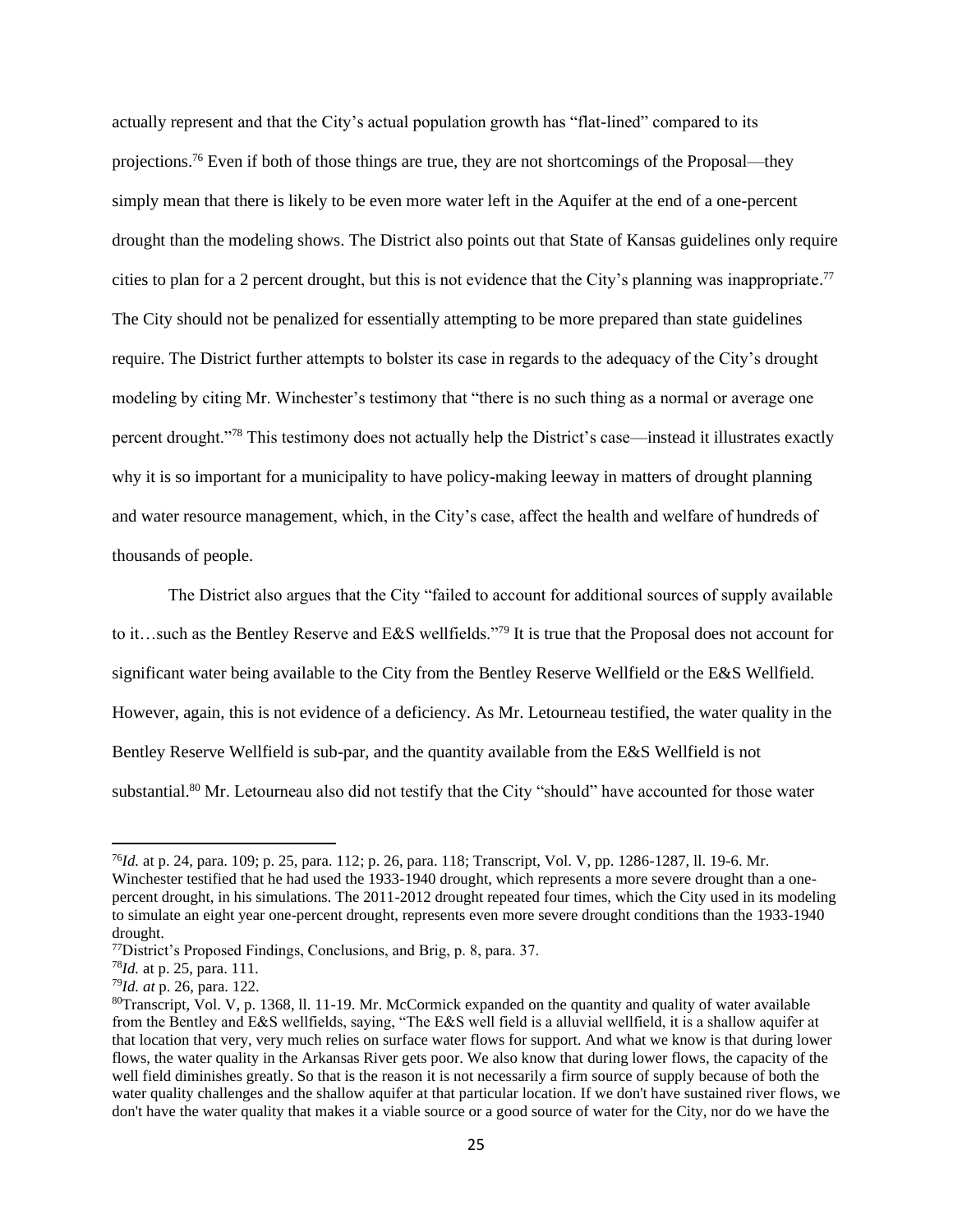sources in the Proposal, as the District states he did. While Mr. Letourneau did agree that the City "could have" accounted for the Bentley Reserve Wellfield and the E&S Wellfield in its modeling, the totality of his testimony in that regard was that "...the quantities are so small, I don't know if it would have made a difference either way."<sup>81</sup> The fact that the City's modeling did not account for significant water availability from the Bentley Reserve Wellfield or the E&S Wellfield does not reflect a shortcoming of the Proposal—it simply reflects the reality of the City's available water resources. The District also argues that the City's model failed to adequately account for impact to minimum desirable streamflow, water quality, or impairment. DWR's Brief addresses all of those issues in detail.

The District also argues that the MODFLOW model is inherently inadequate, but the District's own experts contradicted each other on this point, and the District's most credentialed modeler testified the City's model was reasonably suitable for its purpose. Mr. Romero testified that he believed the City's modeling work in conjunction with determining the new proposed minimum index levels was done reasonably and that the City's modeling work was reasonably valid.<sup>82</sup> Additionally, despite Dr. Akhbari's opinion that the modified USGS model used by the City is "incapable" of determining drawdowns at individual wells, Mr. Romero, who has much more real-world modeling experience than Dr. Akhbari, testified that, in his opinion, "it is suitable to use the model to understand drawdown that happens in well areas" and that, in fact, he himself had used the model for this purpose.<sup>83</sup> Mr. Romero further testified that he did not recalibrate the model for the type of well-by-well analysis that Dr. Akhbari believed was necessary before using the model and that he did not think doing so was necessary for the analysis he was performing.<sup>84</sup>

yield that we would like to see from that particular well field during drought. So in other words, as things get drier, very, very much that well field gets poor in yield and water quality both." Transcript, Vol. IV, p. 882, ll. 3-21. As to the Bentley reserve wellfield, Mr. McCormick said, "So that would refer to, there are a string of wells that I believe have a specific trigger relative to the flow in the Arkansas River; I'm not sure if it's an elevation or if it's a flow level. But if flow does not exceed a certain point or if the river elevation does not exceed a certain point, those wells cannot come on by their permit conditions." Transcript, Vol. IV, pp. 883, ll. 1-7.

<sup>81</sup>Transcript, Vol. V, p. 1369, ll. 5-7.

<sup>82</sup>Transcript, Vol. X, p. 2566, ll. 1-10.

<sup>83</sup>*Id.* at p. 2583, ll. 17-18; p. 2584, ll. 4-11.

<sup>84</sup>*Id.* at pp. 2587, l. 8 – p. 2588, l. 1.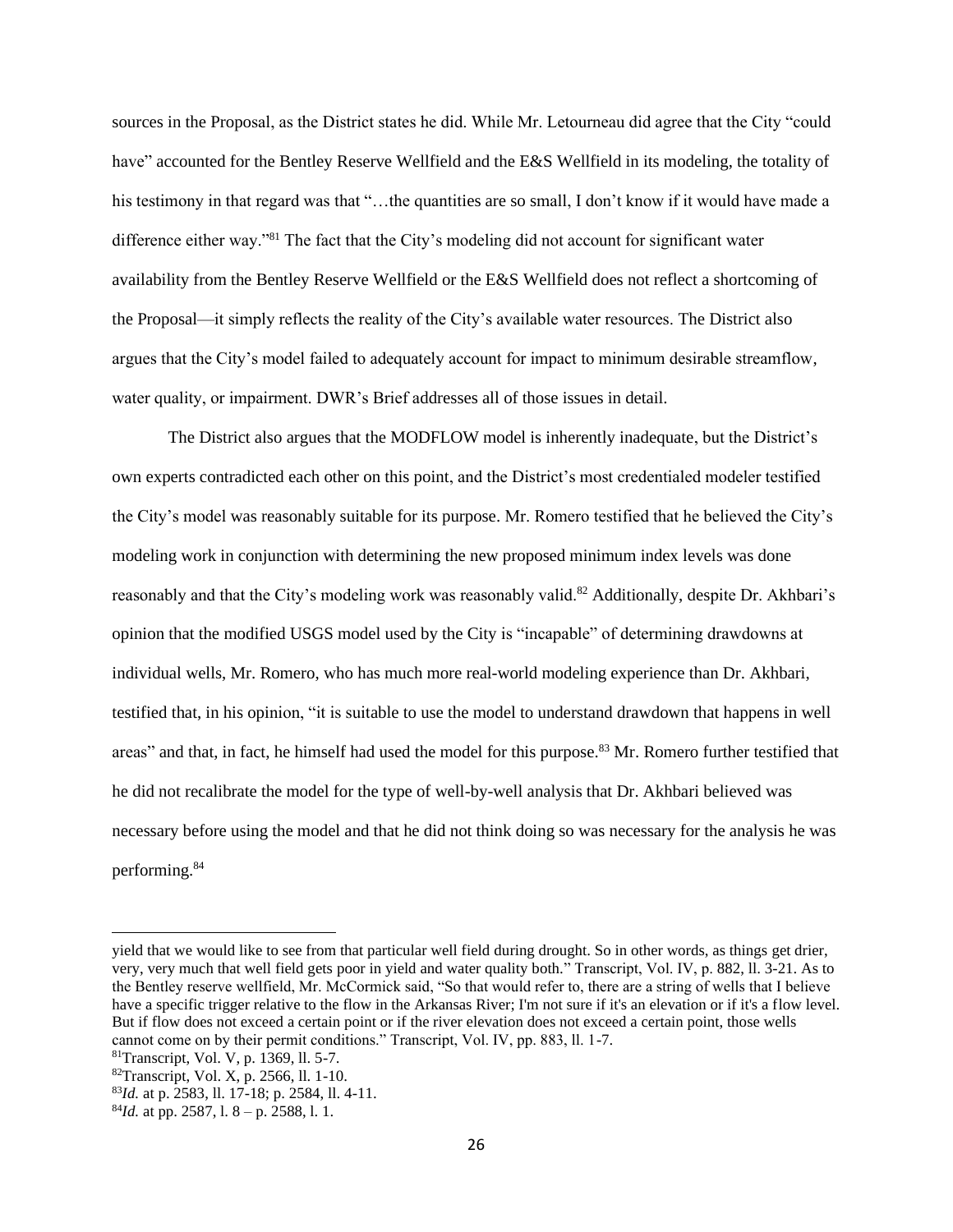Further, Mr. McCormick testified at length as to the relative lack of value in pursuing the alternative modeling scenarios advocated for by the District and the Intervenors. For example, when asked whether it would have been beneficial to "alter the different pumping scenarios in the modeling," Mr. McCormick replied, "I don't believe it would provide significant water level changes in this instance…the amount of water over that period of time, I don't believe would result in significant water level changes."<sup>85</sup> On the utility of modeling various different scenarios or undertaking the type of wellby-well analysis the District advocates for, Mr. McCormick testified, "Basically, you get down into the weeds so far that…the precision of your answer doesn't change much…you could go to a lot of effort…with diminishing return on the value of your answer…we have DWR reported values that I think are adequately representative…we're not talking about, in my opinion, substantial water level changes to justify going at a water-right-by-water-right basis and doing an examination."<sup>86</sup>

When asked whether the City could have better predicted "what return flows would look like during a wet year versus a drought year as far as modeling goes," Mr. McCormick replied, "In this instance taking a basin water approach, probably not…again, relative to the value of the improvement of the model results, you could probably do it. I just...wouldn't at this level [of] detail.<sup>87</sup> All of this testimony by credentialed and experienced modelers illustrates very clearly what an unrealistic standard the District and Intervenors would have the City held to in terms of modeling and only bolsters DWR's initial conclusion that the City's modeling work was more than adequate.

The District and the Intervenors also criticize the ten-foot contingency that the City added to its model, arguing that the City "did not provide a scientific justification" for such contingency.<sup>88</sup> However, Mr. Clement did testify about the justifications for the proposed contingency, saying that the City added the contingency to account for future changes in pumping by "ag and other interests" and "…we wanted to be prepared for distribution of pumping, any changes in future ag pumping that may occur and changes

<sup>85</sup>Transcript. Vol. IV, p. 868, ll. 23-24; p. 869, ll. 23-25.

<sup>86</sup>*Id.* at p. 870, ll. 17-22; p. 871, ll. 1-12.

<sup>87</sup>*Id.* at p. 880, ll. 9-18.

<sup>88</sup>Intervenors' Proposed Findings of Fact and Conclusions of Law, p. 33, para. 139.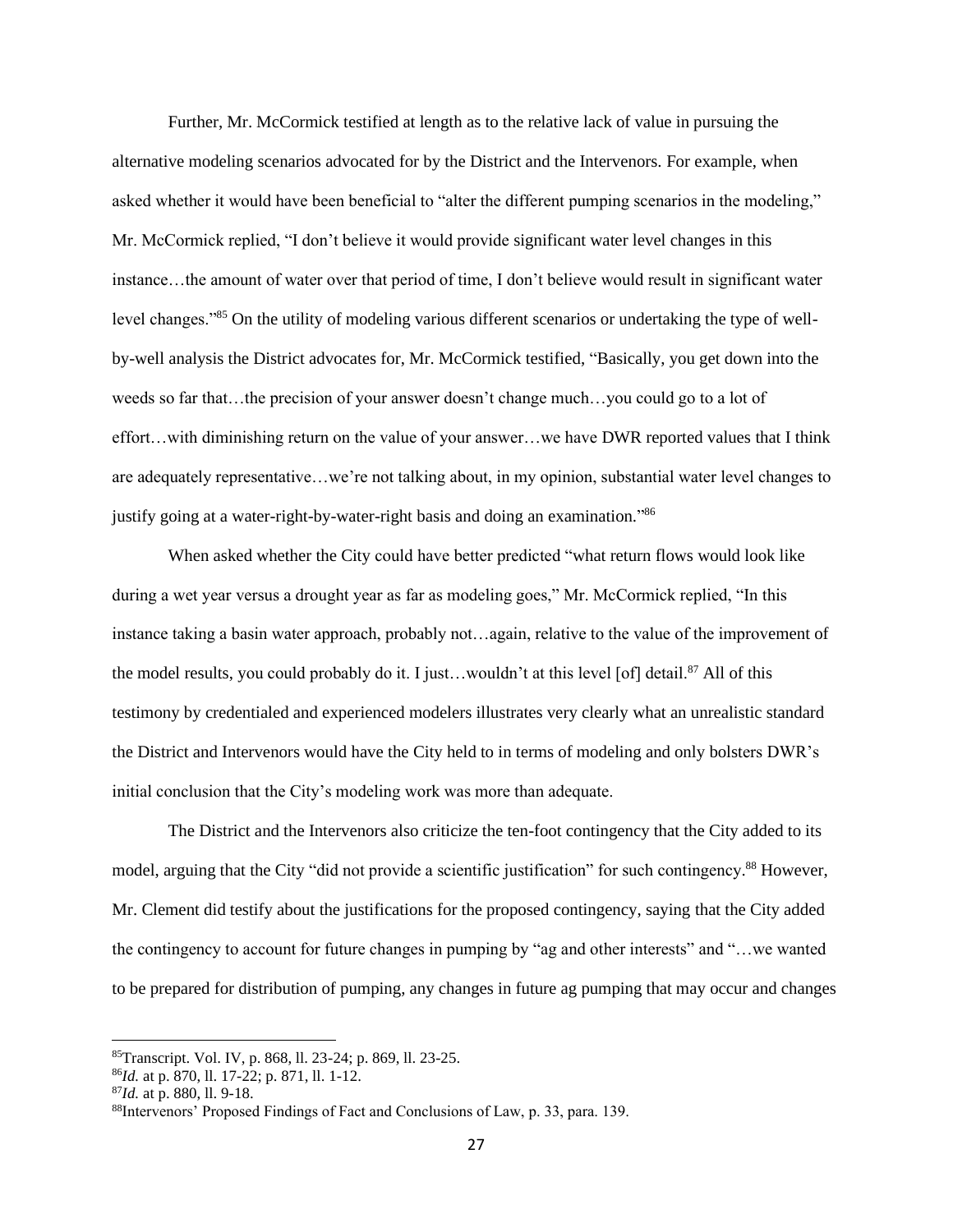in multiyear flex accounts...."89 Mr. McCormick testified, "...you predict things that you can control. I cannot control what an individual ag user does or doesn't do, whether they enroll in a multi-year flex account or they don't.<sup>90</sup> The 10-foot contingency is reasonable when one considers that the City had to attempt to account for potential changes in water use by so many different types of entities over time. Further, the issue of the contingency is tied to the latitude that a municipality should have in drought planning. As DWR has previously discussed, significant latitude in this area is necessary. DWR does not feel there is anything unreasonable about the 10-foot contingency.

## i. DWR's Review of the Proposal and the Supporting Modeling was Adequate and Unbiased.

In addition to alleging shortcomings with the City's modeling itself, the District also seems to imply bias on the part of DWR in evaluating the Proposal and its accompanying modeling work. The District writes in its Brief that Chief Engineer Barfield "acknowledged his support for the…Proposal some time before it was submitted. As early as 2017, he promoted the idea behind the Proposal through both letters and during public meetings."<sup>91</sup> The District notes that, in contrast to Chief Engineer Barfield's initially expressed support regarding the Proposal, DWR "remained neutral" in advance of the hearings regarding Phase I and Phase II of the Project.<sup>92</sup> Chief Engineer Barfield never actually exhibited any bias in this matter. While he did make the statements quoted above, he was, throughout this process, very clear that he was committed to holding a public hearing regarding the Proposal. From the beginning, Chief Engineer Barfield explicitly acknowledged the need to gather information and determine permit conditions that would best ensure the protection of existing water rights.<sup>93</sup> Moreover, that the District even spends time on this point (when Chief Engineer Barfield has been retired from DWR for more than a

<sup>89</sup>Transcript, Vol. III, p. 739, ll. 12-15.

<sup>90</sup>Transcript, Vol. IV, p. 870, ll. 10-13.

<sup>91</sup>District's Proposed Findings, Conclusions, and Brief, p. 2, para. 98.

<sup>92</sup>*Id.*

<sup>93</sup>Letter from David W. Barfield, Chief Engineer, Kan. Dep't of Agric. Div. of Water Res., to Groundwater Management Dist. No. 2, June 1, 2018 (on file with the Kan. Dep't of Agric.). In a letter to the District very early on in this process, Chief Engineer Barfield wrote, "I do believe that the public process is important in considering these changes. There may well be additional terms and conditions that will improve the accounting of AMCs or other changes that will better serve the public's interest. That is why I am committed to holding an informational meeting and a public hearing prior to final consideration of Wichita's proposed project." *Id.*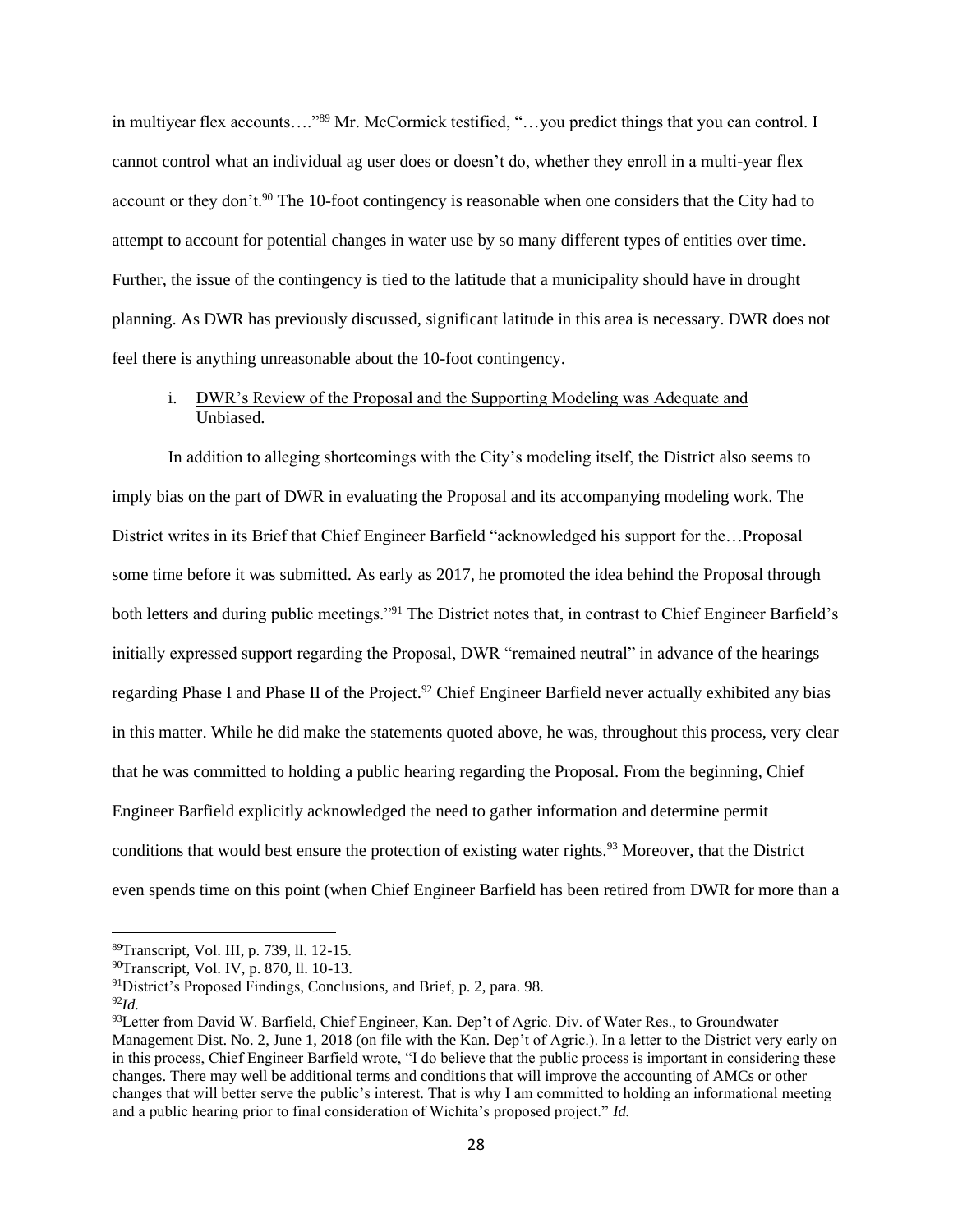year and recused himself as Presiding Officer in this matter more than two years ago) again illustrates the District's determination to focus these proceedings on baseless grievances rather than engage in meaningful dialogue.<sup>94</sup>

Related to the issue of bias, the District attempts to paint DWR's initial review of the Proposal as inadequate, relying on Mr. Letourneau's testimony that "he had not performed any modeling of the City's Proposal nor had [he] analyzed any of the City's modeling" to support its position that DWR's review of the City's modeling work was inadequate.<sup>95</sup> This contention is ridiculous. Mr. Letourneau is not a modeler. He is not even an engineer. He does not do any modeling work or review models for DWR, and there is no reason that he would have done so in this case. Additionally, as Mr. Letourneau testified, DWR would not have performed additional modeling or independent calculations when using an already-approved model such as this one.<sup>96</sup> A lack of modeling work conducted by Mr. Letourneau personally says precisely nothing about the adequacy of DWR's review of the Proposal overall.

Additionally, Mr. Letourneau's testimony that he was unaware what work DWR's modelers had done regarding the Proposal is not the damning evidence of inadequate review that the District seems to believe it is. The District's and Intervenors' Briefs conveniently omit testimony wherein Mr. Letourneau stated he was aware of at least five DWR modelers who had reviewed the City's model.<sup>97</sup> Further, as the District is well aware, Mr. Letourneau was prohibited from discussing this matter with the DWR modeling team that worked on the Proposal once preparations for formal proceedings were underway. Given that the District filed a motion to ensure Chief Engineer Barfield's impartiality based partially upon deposition testimony that the District argued indicated Mr. Letourneau intended to speak to Chief Engineer Barfield about this

<sup>94</sup>*See* Notice of Delegation and Temporary Postponement, March 19, 2019.

<sup>&</sup>lt;sup>95</sup>District's Proposed Findings, Conclusions, and Brief, p. 41, para. 203.

<sup>96</sup>Transcript, Vol. XV, p. 1528, ll. 13-23.

<sup>97</sup>Transcript, Vol. V, p. 1370, ll. 2-3; p. 1372, ll. 16-19. Mr. Letourneau testified that DWR modelers Sam Perkins, Jim Bagley, Chris Beightel, and Ginger Pugh would have reviewed the City's modeling work.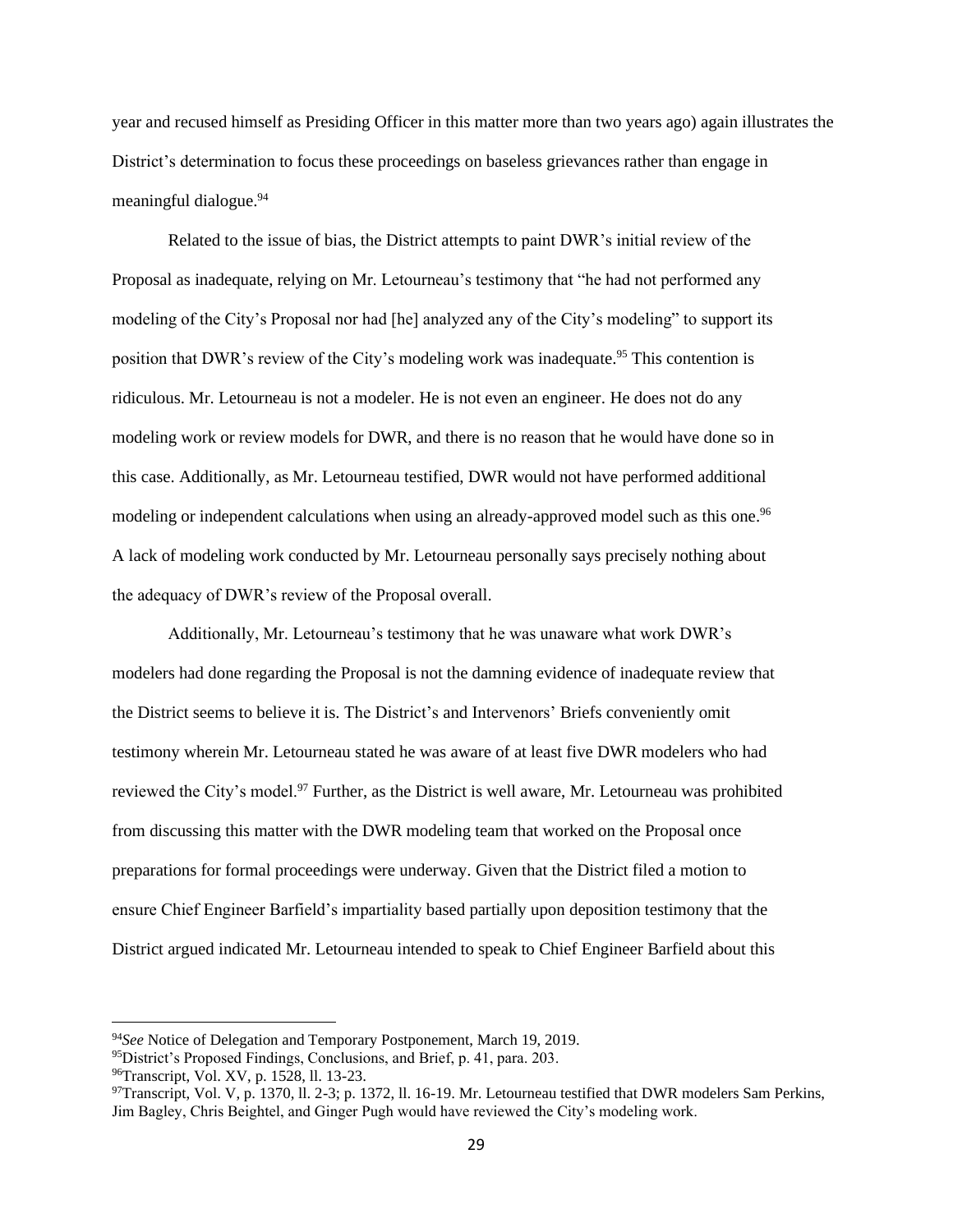matter, one can only imagine the accusations of bias that would have ensued had Mr. Letourneau claimed to be knowledgeable about the modeling work DWR had done regarding the Proposal. The District's attempt to have it both ways by now arguing that Mr. Letourneau's lack of knowledge indicates lack of attention to the Proposal by DWR is disingenuous and inaccurate.

In a further attempt to make DWR's review of the City's modeling work appear inadequate, the District points out that Mr. Letourneau testified that DWR had not considered the impact of the withdrawal of AMCs on minimum desirable streamflow.<sup>98</sup> However, as discussed extensively in DWR's Brief, this testimony was consistent with DWR's standard procedures— Mr. Letourneau also testified that DWR does not typically consider MDS even for new applications to appropriate water, which, as discussed in DWR's Brief, the Proposal does not constitute. <sup>99</sup> Additionally, Mr. Letourneau testified that DWR does not ever administer groundwater rights in the Equus Beds Wellfield in order to restore MDS on the Little Arkansas River.<sup>100</sup> Further, as discussed in DWR's Brief, the City's Phase II Little Arkansas River surface water intake right will, by the terms of its own permit, cease diversions well before MDS is impacted.<sup>101</sup> In light of all those factors, there was no reason DWR would have considered the Proposal's potential impact to MDS during its initial review.

## **VII. ARGUMENTS RELATED TO FUTURE PROJECT PERMITS ARE NOT RELEVANT.**

A new argument advanced in the District's Brief is that the "potential for harm" under the Proposal is "greater in the future."<sup>102</sup> The District mentions the City's plans for Phase III of the Project and argues that, because the future construction of additional bank storage wells could give the City the potential to accumulate (and ostensibly withdraw) AMCs at a faster rate in the future, the harms that the

<sup>101</sup>*See* Approval of Application and Permit to Proceed for Water Right File number 46,627, issued by David W. Barfield, Chief Engineer, Kan. Dep't of Agric., Div. of Water Res., Sept. 18, 2009.

<sup>98</sup>District's Proposed Findings, Conclusions, and Brief, pp. 42-43, para. 207.

<sup>99</sup>Transcript, Vol. VII, p. 1876, ll. 10-15.

<sup>&</sup>lt;sup>100</sup>Transcript, Volume VII, p. 1754, lines 8-25; Transcript, Volume VII, p. 1755, lines 1-8.

<sup>102</sup>District's Proposed Findings, Conclusions, and Brief, p. 79.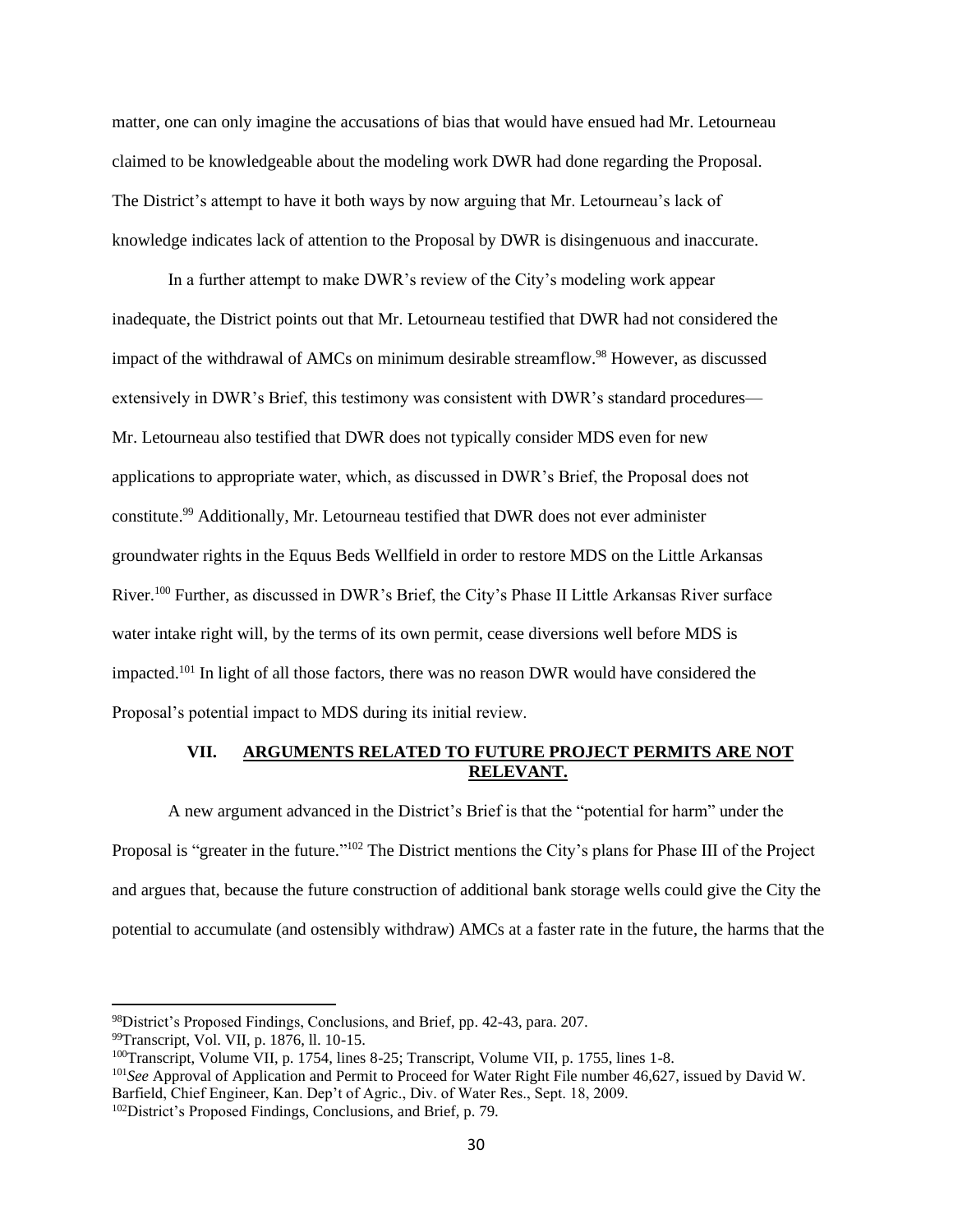District alleges the Proposal will cause to the Aquifer will be correspondingly accelerated in the future.<sup>103</sup> Any new bank storage wells or other Project-related permit the City wishes to obtain, along with any future modifications to the Project, would be carefully considered at the time they are proposed and are not the topic of these proceedings. This aspect of the District's argument is simply not relevant to the Proposal currently at issue.

Relatedly, the District argues that the Proposal does not adequately clarify whether it would apply to future Project applications.<sup>104</sup> This argument is irrelevant, and the District misstates the hearing record in making it. First, whether the terms of this Proposal would apply to any "ASR Phase III" or future Phase II applications is properly made at the time any such applications are considered. As Mr. Pajor testified, the City has not filed such applications yet, and there is no certainty that it ever will.<sup>105</sup> Additionally, the District alleges that Mr. Pajor testified that the proposed modifications would apply to "all ASR Phase II and all future ASR permits sought by the City."<sup>106</sup> To the contrary, Mr. Pajor actually repeatedly said that he did not know or could not give an opinion as to whether the Proposal's terms would apply to any hypothetical future applications.<sup>107</sup> Further, the portion of the record that the District cites to attempt to say that Mr. Pajor testified that the Proposal would apply to all of the City's future permits actually simply states that an early draft DWR order "refer[ed] to all existing permits of the City..."<sup>108</sup> Aside from this blatant misrepresentation of the record, a draft order is obviously not binding in any way. The District's arguments pertaining to future applications or permits are inaccurate and irrelevant.

## **VIII. THE PROPOSAL WILL NOT RESULT IN UNFAIR TREATMENT AMONG WATER USERS.**

The District and the Intervenors also bring up issues of equal treatment among water users in several different places within its Brief, arguing that approving the Proposal would result

<sup>105</sup>Transcript, Vol. II, p. 346, ll. 20-23.

<sup>103</sup>*Id.* at p. 20, p. 79.

<sup>104</sup>*Id.* at p. 21, para. 92.

<sup>106</sup>District's Proposed Findings, Conclusions, and Brief, p. 20, para. 89.

<sup>107</sup>Transcript, Vol. II, p. 346, ll. 20-23; p. 347, ll. 4-10.

<sup>108</sup>*Id.* at p. 347, ll. 11-17.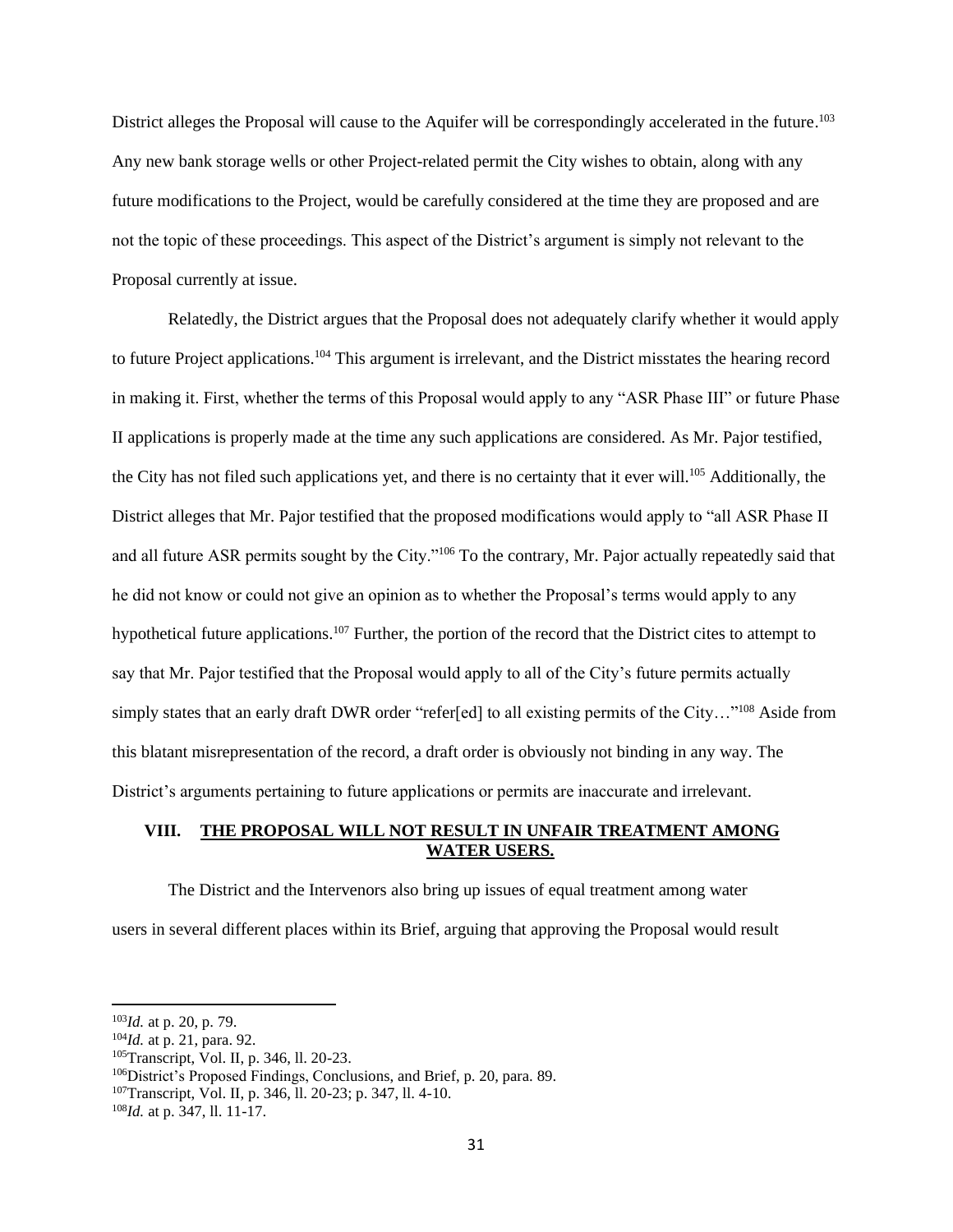in unfairly favorable treatment for the City. In support of this contention, the District cites testimony wherein Mr. Pajor and Mr. Letourneau both testified that irrigators should not be credited for leaving water in an aquifer and also recounts testimony wherein several of the Intervenors testified that they "felt like the rules were not being equally applied to them and to the City."<sup>109</sup> The District touts Mr. Pajor's testimony in this regard as "illuminating," but the only thing that it actually sheds light on is the District's willful disregard for the realities of the Proposal.

The point is not that the City would be receiving credit in the BSA simply for conserving water or using a source other than the Aquifer, as the Intervenors' Brief provides many examples of irrigators and other agricultural users doing. Of course, DWR wishes to encourage all water conservation efforts, but the point here is that the City would be receiving credit in the BSA for using an alternative source that is *connected* to the Aquifer by infrastructure provided by the City. It is not unfair to treat an irrigator who does not possess anything resembling an aquifer storage and recovery system differently from a large municipality that has developed the means to artificially connect a river to an aquifer. If any water user developed an aquifer storage and recovery system, DWR would consider it, and that user could potentially receive credit in an aquifer for using a surface water source instead. However, as Mr. Pajor testified to, since no other water user in the state currently has such a system, comparisons in this regard are simply not apt.<sup>110</sup> Again, this argument illustrates either a lack of understanding of or a refusal to acknowledge the most basic aspects of the Project.

Additionally, the Intervenors argue that "AMCs do not store water in the unsaturated portion of the aquifer" but fail to acknowledge that currently there is no unsaturated portion of the Aquifer, due largely to the good management practices (and the Project-related injection

<sup>&</sup>lt;sup>109</sup>District's Proposed Findings, Conclusions, and Brief, pp. 15-16, paras 65-67; p. 55, para. 267. <sup>110</sup>Transcript. Vol. II, p. 367, l. 18 – p. 368, l. 3.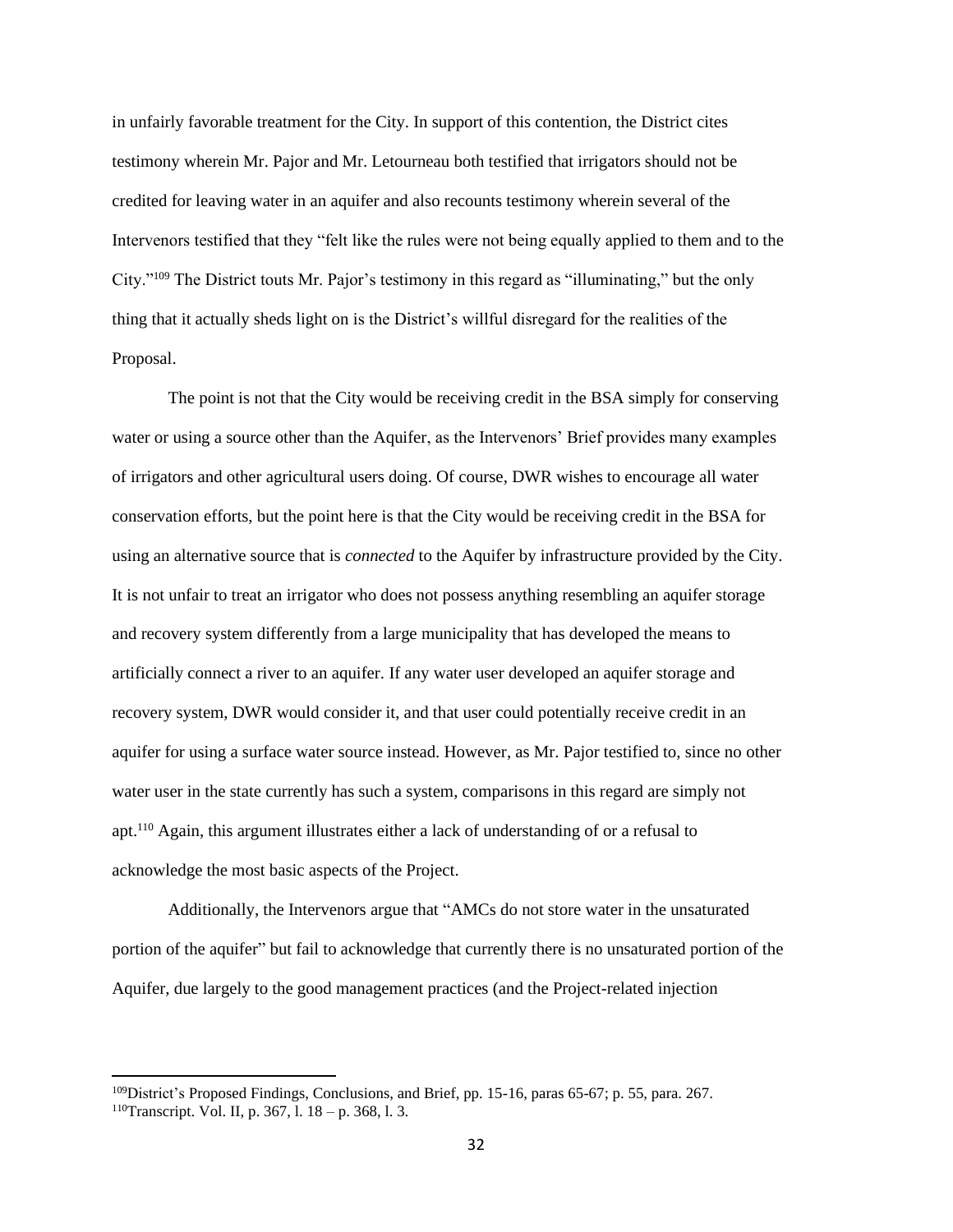capabilities) of the City.<sup>111</sup> To reject the City's attempt to use the Project to its full potential (particularly when doing so will serve a universal benefit) simply because not all water users have the means to create a similar system would not be a sound outcome from a policy perspective.

It is also not DWR's opinion that the City has violated existing MOU terms or "walked away from prior commitments made to landowners," as the District alleges.<sup>112</sup> DWR has always believed that the Proposal should not be approved absent either the renegotiation of relevant MOU terms of the inclusion of permit conditions that achieve the same ends as existing MOU terms. As discussed, permit conditions that ensure the same protections as the City's existing MOU commitments can be included in any order ultimately approving the Proposal. Additionally, DWR does not feel that the City has "thumbed its nose" prior orders from the agency.<sup>113</sup> The City has not taken any action that is in violation of existing Project permits, and it is not a violation of any existing orders for the City to simply request its existing permits be modified. The City has not been a bad actor in this regard, as the District alleges, and the Proposal will not produce unequitable results.

### **IX. THE DISTRICT'S BRIEF MISCONSTRUES THE HEARING RECORD IN NUMEROUS PLACES.**

Finally, DWR feels it necessary to point out that the District's Brief misconstrues the hearing record and applicable laws in numerous places in addition to those already mentioned. For example, the District reiterates its claim that "the City committed to the fact that it would only withdraw recharge credits if the static water level in each index well was above that established minimum level."<sup>114</sup> As discussed in DWR's Brief, that statement is demonstrably untrue. The City never agreed that it would not withdraw water below the currently-established Phase II index levels—it was ordered not to do so by the Chief Engineer when Phase II was approved, and it is that very order that the City now seeks to have

<sup>111</sup>Intervenors' Proposed Findings of Fact and Conclusions of Law, p. 50, para. 216.

<sup>112</sup>District's Proposed Findings, Conclusions, and Brief, p. 94.

<sup>113</sup>*Id.*

<sup>114</sup>*Id.* at p. 3, para. 10.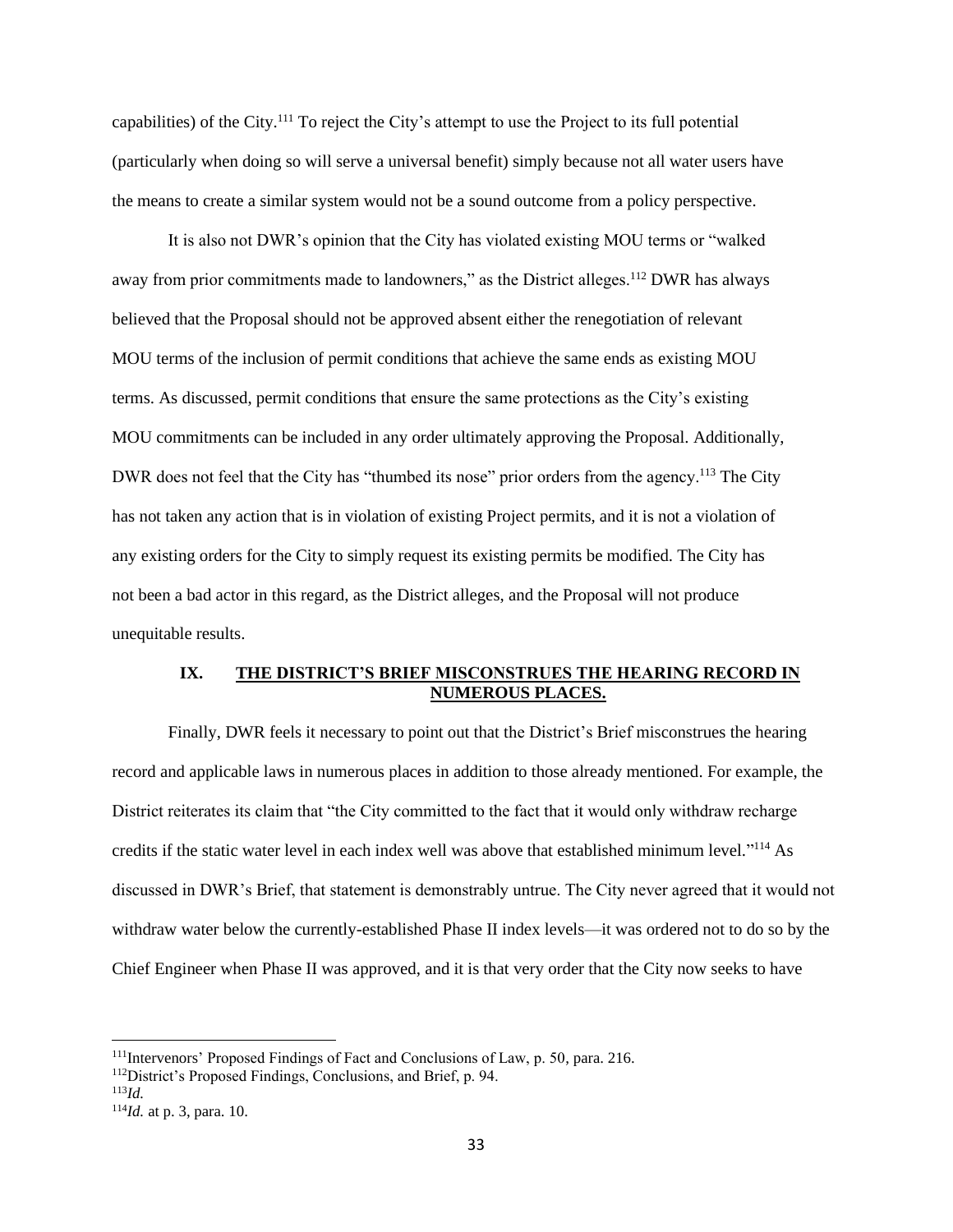modified with the Proposal. Following the paragraph regarding the City's alleged commitment pertaining to minimum index levels, the District sets forth testimony outlining the current operation of the Project under Phase II and in several places uses quotation marks to set off the District's counsel's questions in an attempt to make it seem as though the quoted language was actually Mr. Letourneau's testimony.<sup>115</sup> That issue aside, DWR simply wishes to point out that, while this testimony may accurately reflect current Phase II operations, it should not be taken as evidence that current Phase II principles are required to be applied going forward and that the Proposal is therefore somehow impermissible. Changing some aspects of current Phase II is the very point of the Proposal.

The District also cites Mr. Letourneau's testimony that, on average, irrigators statewide use approximately 65-70 percent of their annual authorized quantity each year and claims that Mr. Letourneau pointed to that fact as a reason for the Aquifer's recovery.<sup>116</sup> That is a patently misleading recitation of the record. Mr. Letourneau was speaking about statewide average use, not use by Equus Beds irrigators specifically, when he gave the relevant testimony, and nowhere did he actually cite the 65-70 percent number as a reason for the Aquifer's recovery.<sup>117</sup> Next, the District writes that "Mr. Letourneau agreed that the DWR's support [for the Proposal] was based *solely* on the belief that the Aquifer would be kept full while AMCs are accumulated and did not consider any other outcomes of the City's Proposal, and DWR did not cite any other reasons for its support."<sup>118</sup> This assertion is also blatantly misleading, as the District attempts to make it seem as though Mr. Letourneau testified that DWR did not consider anything other than Aquifer levels in its entire review of the Proposal. What Mr. Letourneau was actually asked when he testified that DWR had only considered the Aquifer being managed at a fuller level was what factors DWR had weighed when considering whether the Proposal was *in the public interest*. <sup>119</sup> The cited line of questioning was not directed at what factors DWR had taken into account when considering

<sup>115</sup>*Id.* at pp. 3-6.

<sup>116</sup>*Id.* at p. 8, para 39.

<sup>117</sup>*See* Transcript, Vol. VII, p. 1749, ll. 6-13.

<sup>118</sup>District's Proposed Findings, Conclusions, and Brief, p. 22, para. 99.

<sup>119</sup>Transcript, Vol. V, pp. 1403-1405.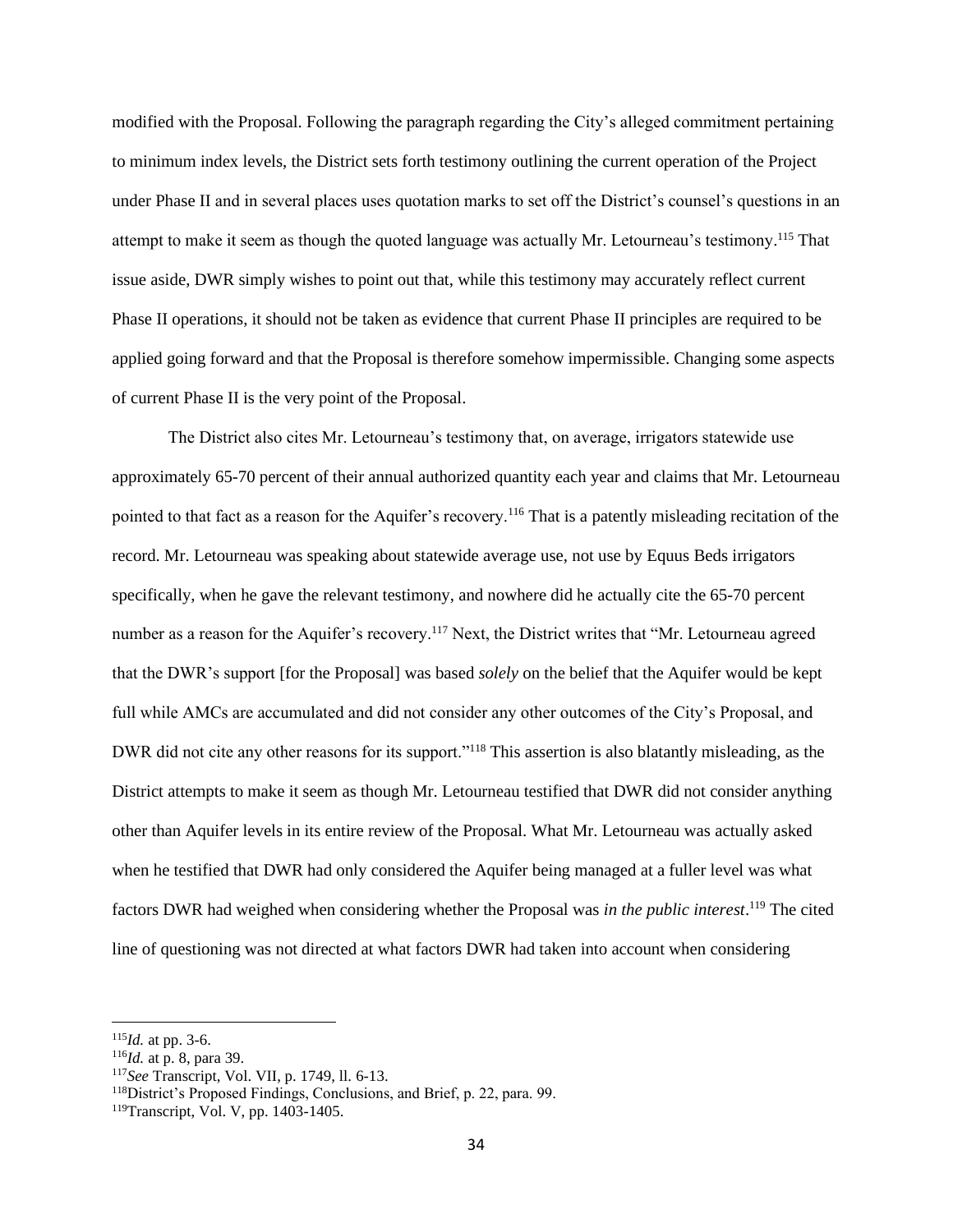whether the Proposal was reasonable on the whole.<sup>120</sup> The public interest is only one aspect of the Proposal, and Mr. Letourneau's answer makes perfect sense when considered in the proper context— Aquifer fullness is by far the most important aspect of a public interest determination here because all other topics relevant to the public interest stem from the Aquifer's water table. DWR in fact considered many other factors when determining whether the Proposal was reasonable overall, which have been set out repeatedly. Those factors include the fact that the Proposal is unlikely to cause impairment to existing water rights and the fact that it will not allow the City to use any more water than it is already entitled to.

The very next paragraph of the District's Brief is even more egregiously misconstrued. The District alleges that Mr. Letourneau "agreed during his cross-examination…that there had been 'little discussion' about the impacts of withdrawing the corresponding water associated with an AMC."<sup>121</sup> This paragraph immediately follows the paragraph regarding DWR's internal consideration of the Proposal and is a clear attempt to imply that Mr. Letourneau testified that DWR had not discussed the impacts of the City withdrawing AMCs under the Proposal. That is a completely inaccurate characterization of Mr. Letourneau's testimony. The line of questioning that the District cites was actually about the depth of discussion that had been devoted to various topics at that point *during the hearing itself*—it had nothing to do with what DWR had or had not discussed internally regarding the Proposal prior to the hearing. Mr. Letourneau simply answered "yes" when the District's counsel asked him, "*with respect to this hearing*, we've talked a lot about the – how an AMC, an aquifer maintenance credit, would be accumulated and the fact that it leaves water in the aquifer. However, we've had very little discussion about the impacts that would occur when one actually withdraws that water from the aquifer. Would you agree that there's been less discussion of that aspect?"<sup>122</sup> Clearly, neither the question nor Mr. Letourneau's corresponding answer concerned DWR's pre-hearing review of the Proposal at all. That the District has the gall to try to mischaracterize Mr. Letourneau's testimony to this degree is, frankly, astounding.

<sup>120</sup>*Id.*

<sup>&</sup>lt;sup>121</sup>District's Proposed Findings, Conclusions, and Brief, pp. 22-23, para. 100.

<sup>122</sup>Transcript, Vol. VI, p. 1660, ll. 3-12.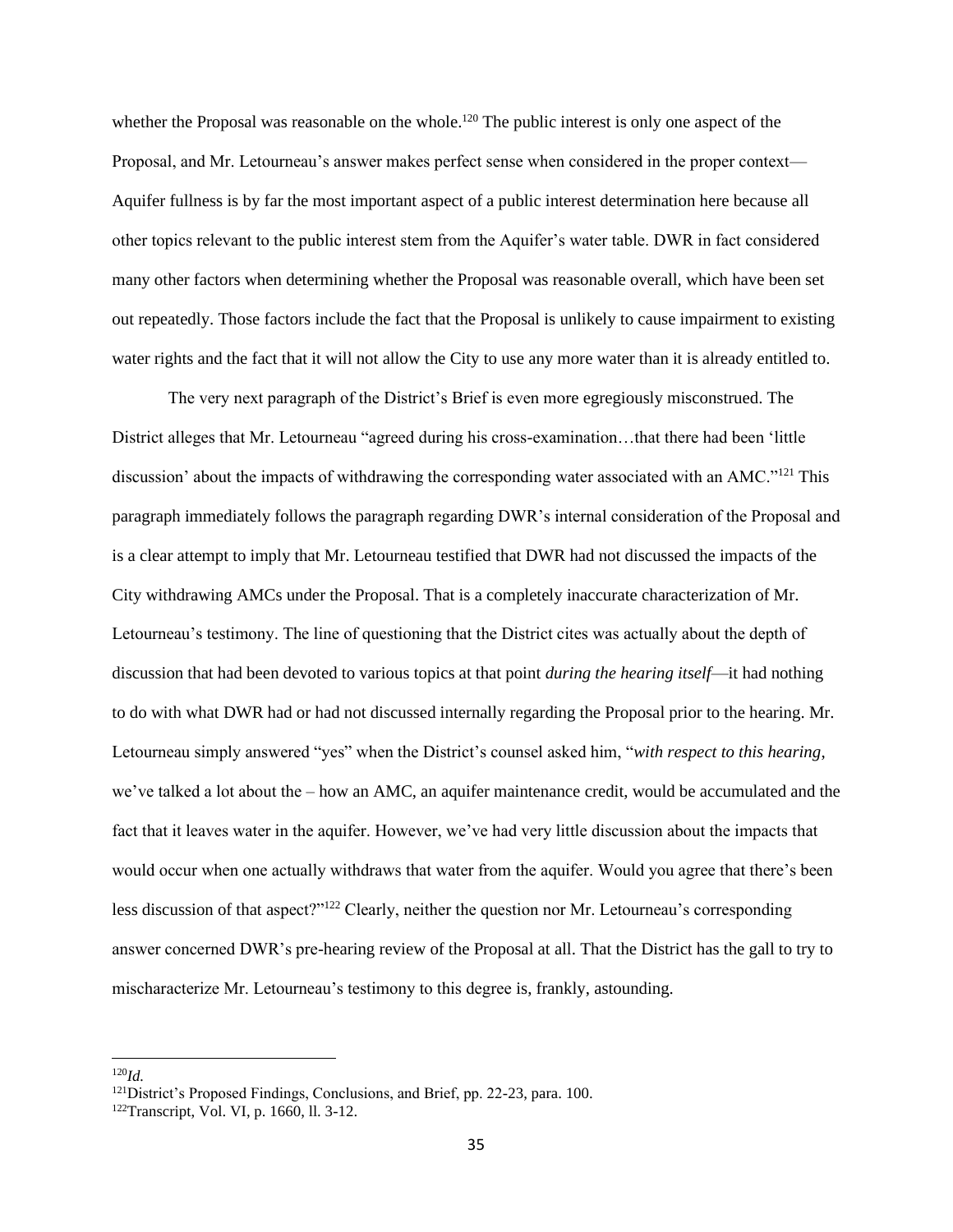The District also takes the completely ridiculous position that an objection by DWR counsel during Mr. Letourneau's cross-examination "undermined" Mr. Letourneau's "credibility" on the subject of relevant DWR requirements and "paved the way" for Mr. Pope and Mr. Boese to be considered the "supreme authority" on the relevant statutes and regulations.<sup>123</sup> This assertion is ludicrous. The objection at issue was made on the basis of the relevant line of questioning calling for a legal conclusion and did not reflect "concern" on the part of DWR regarding Mr. Letourneau's "credibility" as to the regulations he has dealt with day in and day out for over 30 years. Any suggestion to the contrary is an insult to the expertise of DWR. Additionally, when the question was rephrased following DWR's objection, Mr. Letourneau gave a lengthy answer that illustrates his "credibility" on this topic.

It is not surprising that the District omitted any citation to this testimony, as it both bolsters Mr. Letourneau's experience and expertise on the topic and illustrates the ridiculousness of the District's insistence that physical injection into the Aquifer should be required in all cases. When asked whether he interpreted the word "storage" to contemplate "water…put in [the] unsaturated portion of the aquifer," Mr. Letourneau stated, "Yes, but I have to add that because part of the aquifer maintenance credit was not requiring the City to unsaturate the portion of the Aquifer just to put water back into it. So you're correct [that] the unsaturated portion of the Aquifer is the dewatered space in the Aquifer to put a physical recharge credit in. We just didn't want to require the City to unsaturate that to put water back in."<sup>124</sup>

In support of its argument that physical injection of water into the BSA is always required in order for the City's operation of the Project to be lawful, the District quotes the following testimony from Mr. Letourneau:

Q: So my question is if there's a concern here about degrading water quality in the groundwater of a basin storage area, doesn't that contemplate putting this source water that we got from this overflow into an aquifer?

A: Yes, or not take it out. Either not take it out or whatever you put in has to be as good or better.<sup>125</sup>

<sup>&</sup>lt;sup>123</sup>District's Proposed Findings, Conclusions, and Brief, p. 62, para. 294.

<sup>124</sup>Transcript, Vol. VII, pp. 1732-1733, ll. 11-5.

<sup>&</sup>lt;sup>125</sup>District's Proposed Findings, Conclusions, and Brief, p. 63, para. 297.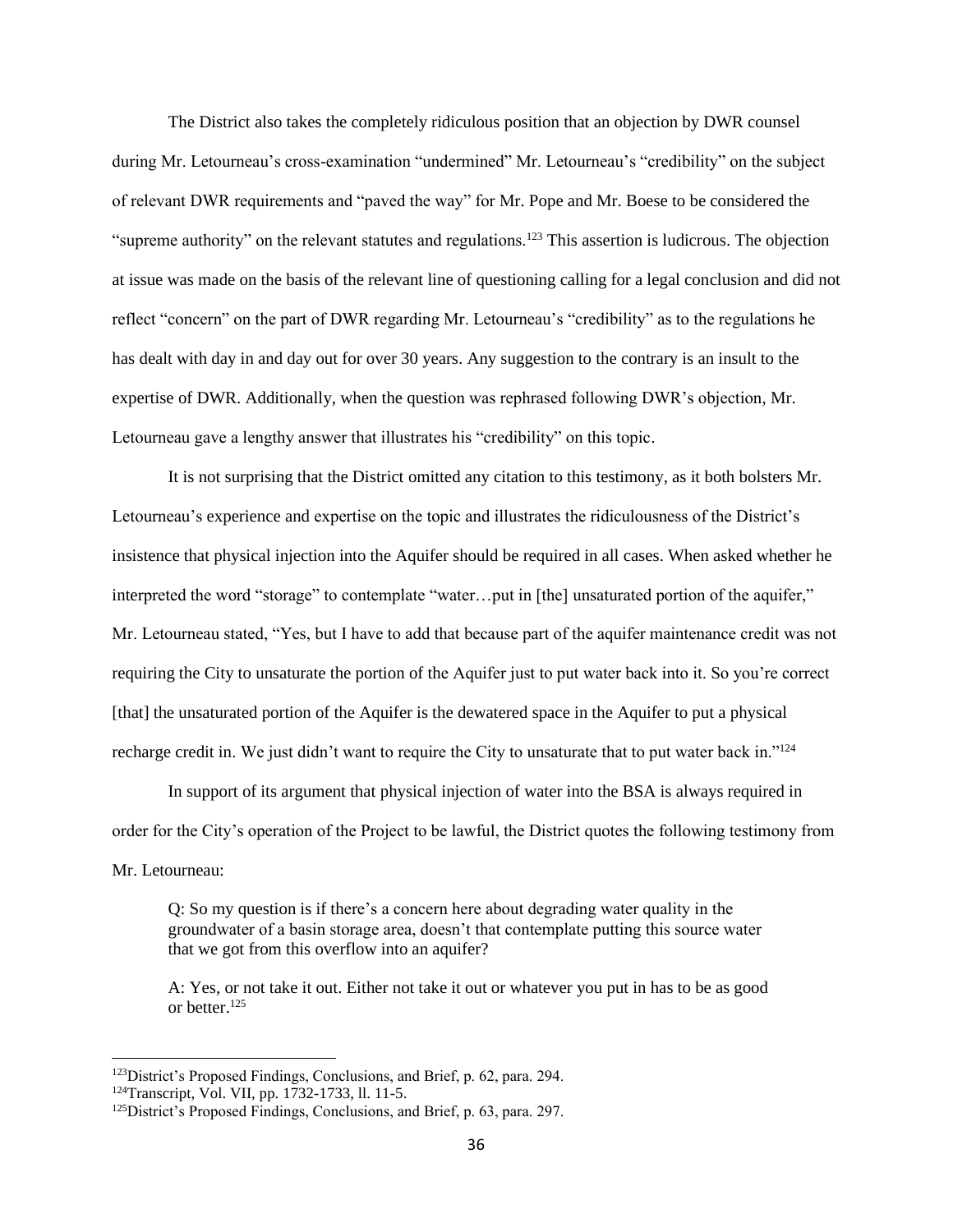The District sets out this testimony and then provides a completely inaccurate restatement of it, writing, "So in other words, to qualify under the Aquifer Storage and Recovery Statutes, water must be injected into the Aquifer for storage." The District's use of the phrase "in other words" is baffling, as its summary patently does not reflect the words Mr. Letourneau actually said. Mr. Letourneau clearly did not testify that water "must be injected" in order to "qualify under the Aquifer Storage and Recovery statutes—he clearly testified that water quality could be protected either by injecting Little Arkansas River surface water into the BSA or by leaving groundwater stored in the BSA in place there.

In the very next paragraph of its Brief, the District uses Mr. Letourneau's testimony out of context in an attempt to support its position that physical injection of water should be required in all cases. The District writes, "Mr. Letourneau summed up another portion of the relevant statutes in a manner that necessitated the need for physical recharge to qualify under the Aquifer Storage and Recovery Statutes, stating: 'well my thought on that is it took an appropriation to put the water in—it took an appropriation to pump it back out and use it for municipal use.'"<sup>126</sup> Mr. Letourneau was not testifying that physical injection was necessary in order for "storage" to be accomplished. In fact, in the very question that Mr. Letourneau was responding to, the District's counsel said, "…So I guess my question is if there's some sort of act that occurs of storing water in a basin storage area, whatever that act is, *and of course we may disagree on what that act constitutes*, what is meant by this concept of subsequent appropriation as outlined in this regulation?" (emphasis added). $^{127}$ 

Mr. Letourneau then gave the testimony that the District cites by way of explaining that removing water from the BSA was the "subsequent appropriation" contemplated in the relevant regulation. While it does not do so very clearly, presumably the District intends to highlight Mr. Letourneau's testimony that "it took an appropriation to put the water in…" and argue that Mr. Letourneau thereby testified that the initial appropriation he referenced was necessarily physical injection into the BSA. That is not the case. When the Aquifer is too full for water to be injected, the initial appropriation would be the withdrawal of

<sup>126</sup>*Id.* at p. 63, para. 298.

<sup>127</sup>Transcript, Vol. VIII, p. 1960, ll. 9-23.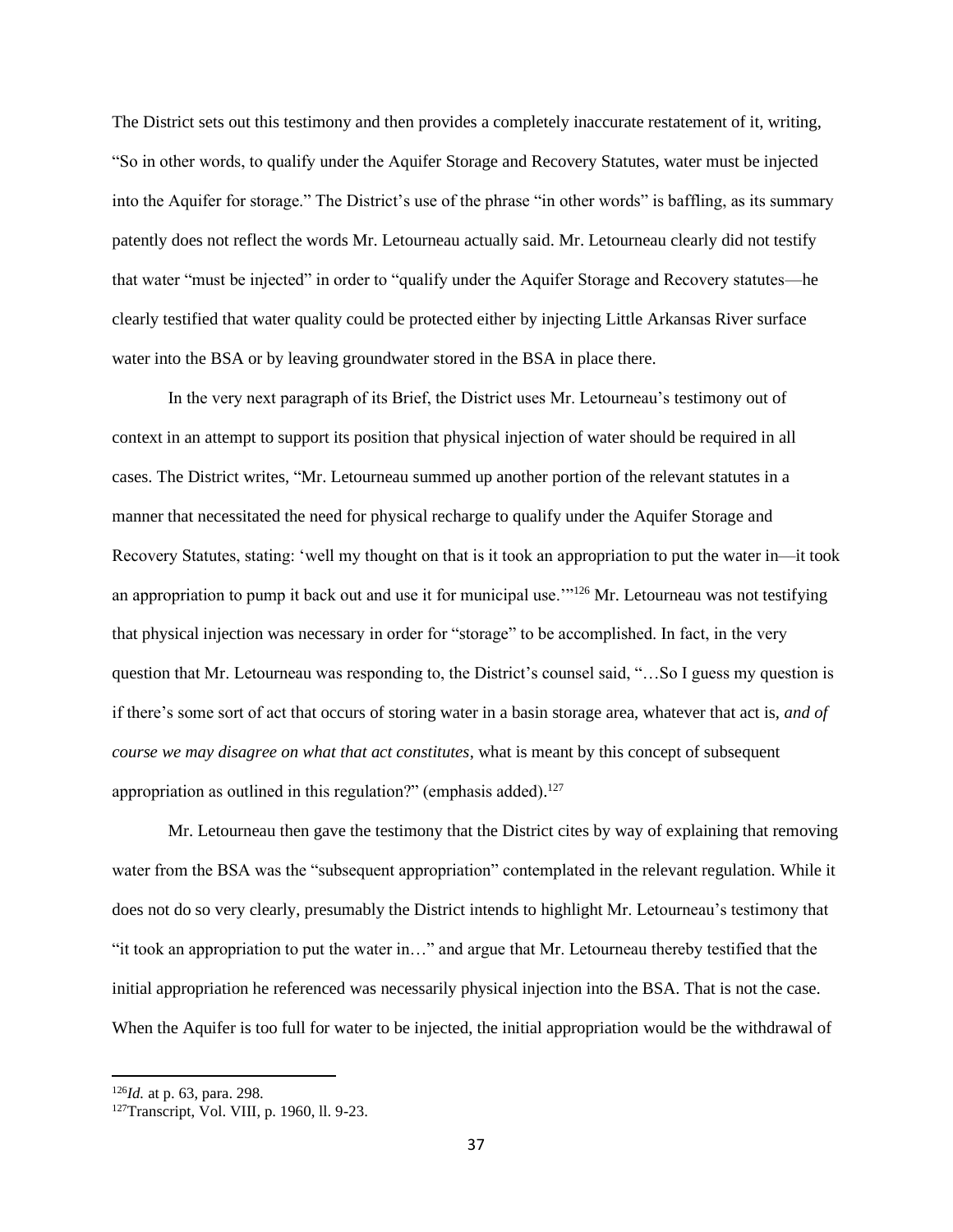surface water from the Little Arkansas River and the "subsequent appropriation" would be the withdrawal of groundwater from the BSA in the form of an AMC.

The District also completely mischaracterizes Mr. Letourneau's testimony (not to mention relevant regulations and the District's own authority) in recounting a discussion concerning the possibility for impairment under the Proposal and how a determination of impairment is made. The District writes, "Mr. Letourneau identified that it was the District's function to make a determination if the Proposal resulted in a regional lowering of the water table."<sup>128</sup> That is not what Mr. Letourneau testified to, and, more importantly, it is not accurate. Mr. Letourneau's testimony regarded the authority given to the District by K.A.R. 5-4-1a, which governs "distribution of water between users when a prior right is being impaired due to a regional lowering of the water table." K.A.R. 5-4-1a provides that, once it is determined that an impairment within a groundwater management district is caused by a regional lowering of the water table, "the GMD board shall recommend the steps necessary to satisfy senior water rights."<sup>129</sup>

The exact lines of testimony that the District cites in its Brief are as follows:

A. And, yes, David, that [K.A.R. 5-4-1a] -- it does talk about impaired -- prior right being impaired due to a regional lowering of the water table, and  $(b)(1)$  talks about if the area of complaint is located within the boundaries of a groundwater management district, the GMD Board shall **recommend** steps necessary to satisfy senior water rights.

Q. So in other words, when we're talking about a general regional lowering or -- lowering of the water table, if we're in a groundwater management district, it's the job of the GMD to make a **recommendation** in that regard. Is that a true statement?

A. That's true.

Mr. Letourneau's testimony itself accurately summarized K.A.R. 5-4-1a, but the District attempts in its Brief to cite such testimony for the proposition that the District has the authority to determine whether the Proposal will cause a regional lowering of the Aquifer's water table. Such a proposition is unabashedly dishonest in light of the record. It is also patently incorrect, given that K.A.R. 5-4-1 makes clear that it is the Chief Engineer who is to determine whether an

<sup>&</sup>lt;sup>128</sup>District's Proposed Findings, Conclusions, and Brief, p. 33, para. 162. 129K.A.R. 5-4-1a.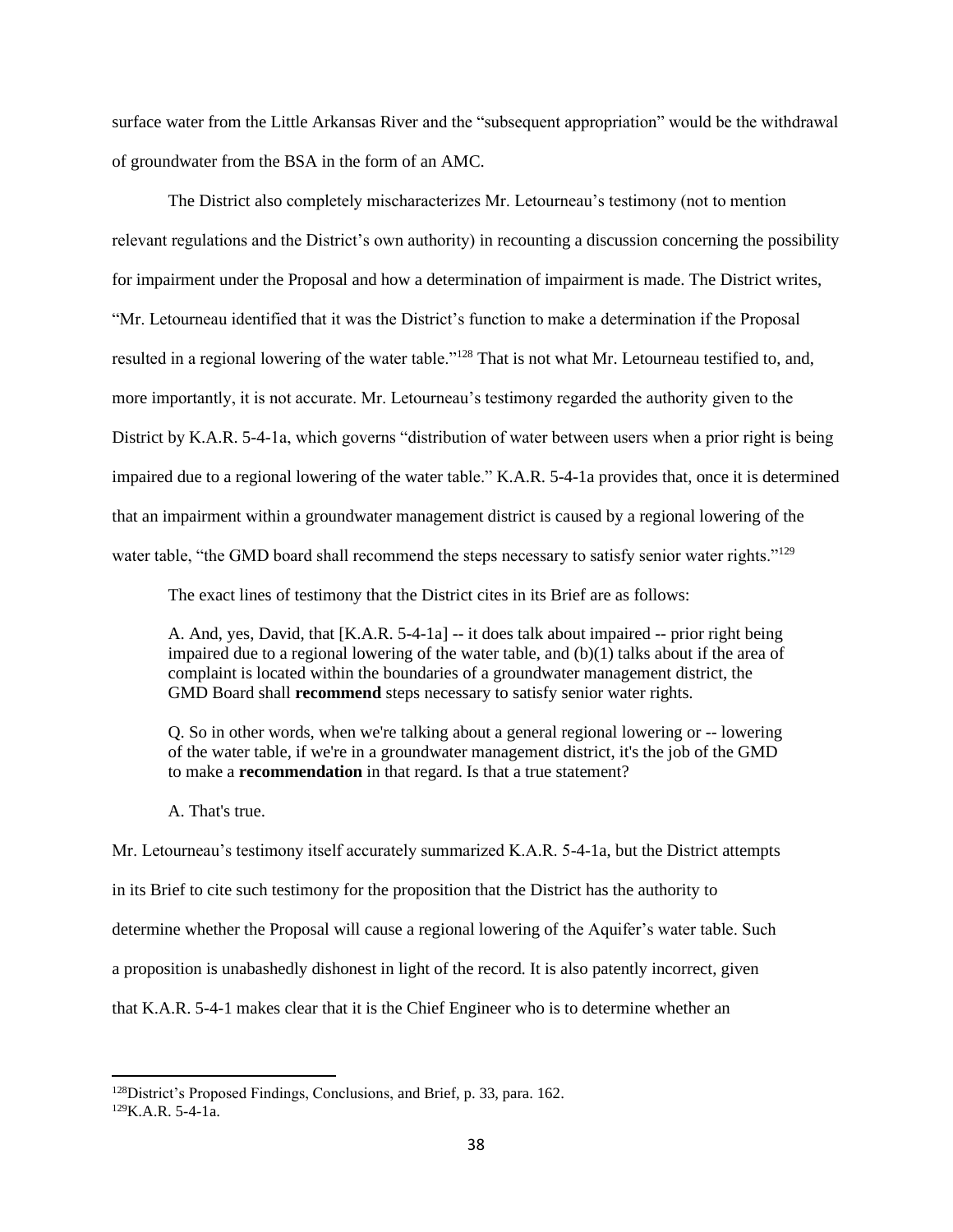impairment is due to a regional lowering of the water table.<sup>130</sup> Again, the District has resorted to misconstruing hearing testimony because the fact of the matter is that the actual testimony (not to mention applicable laws) simply do not support its position.

## **X. CONCLUSION**

Overall, the Briefs of the District and the Intervenors do not raise any issues that DWR has not already devoted substantial time and thought to, and DWR's opinion that the City's Proposal is reasonable and lawful has not changed. As discussed in DWR's Brief, the Proposal does not constitute a new appropriation of water or a true statutory change to any existing Project water rights, the City is permitted to increase its consumptive use under its existing unperfected water rights, AMCs as proposed do not contravene the KWAA, and the *Clawson* holding does not apply to the Proposal. The minimum desirable streamflow, Takings Clause, and standing arguments advanced by the District and the Intervenors are inaccurate and do not support rejection of the Proposal. Additionally, as discussed in greater detail herein, other potential drought planning alternatives available to the City are not relevant, and determining appropriate permit conditions to accompany the Proposal has always been one of the primary purposes of these proceedings. The District cites hearing testimony that fundamentally mischaracterized background facts giving rise to the Proposal and current Phase II operations.

The District's Brief also repeatedly misstates its own authority and invokes laws that are wholly inapplicable to these proceedings. The uses the City would make of its water under the Proposal would be permissible, and the proposed method for accumulating AMCs would not amount to passive recharge. Further, the District and the Intervenors continue to mischaracterize true legal impairment and also disregard DWR's existing impairment procedures. The Proposal is unlikely to result in impairment, and DWR's existing statues, regulations, and procedures will provide an adequate remedy in the event impairment does occur. The Proposal should not be

<sup>130</sup>*See* K.A.R. 5-4-1.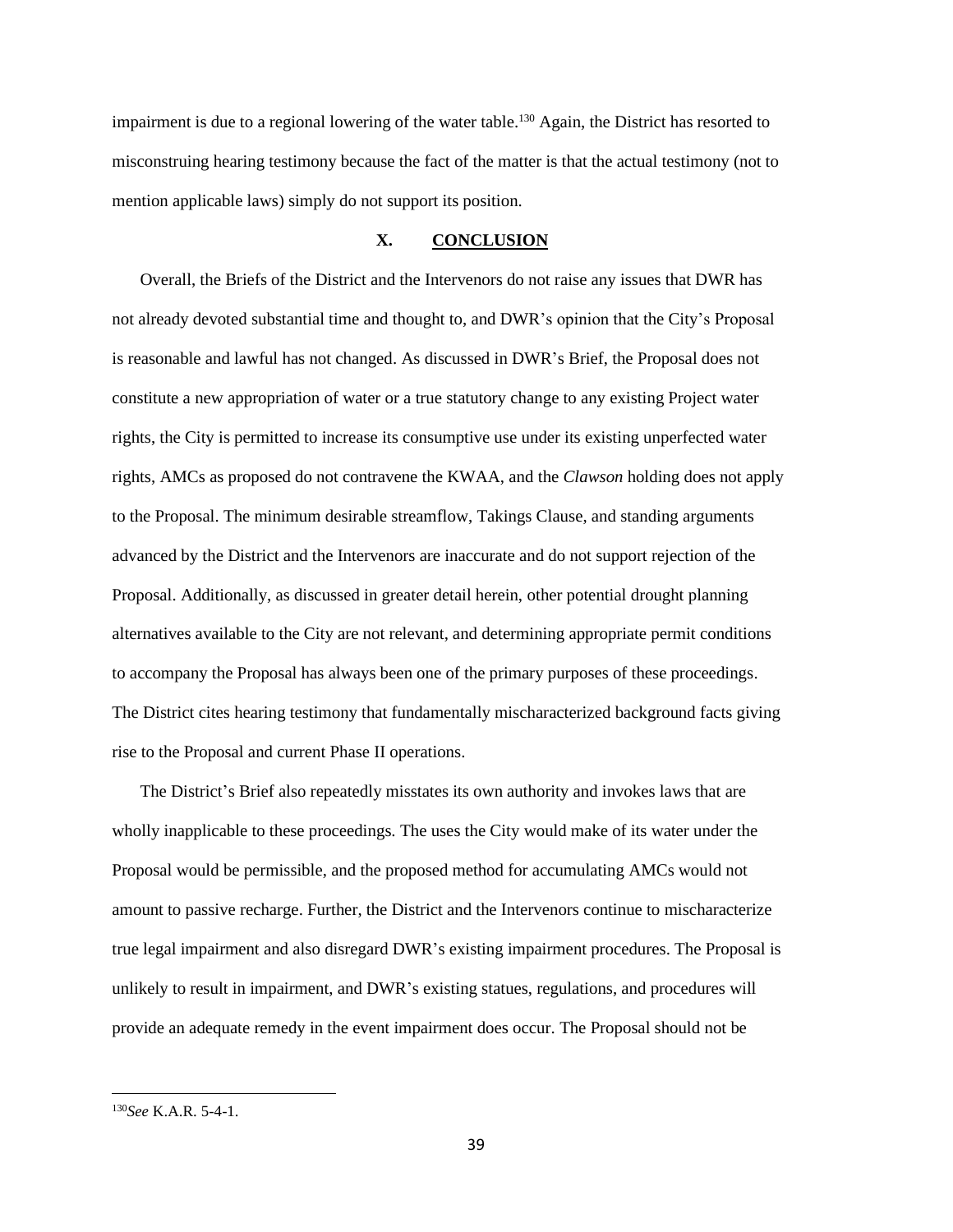rejected due to practical saturated thickness concerns, and it is not likely to result in environmental or water quality harm. The City's modeling work conducted in support of the Proposal was adequate and reasonable, and DWR's review of such modeling and the Proposal itself was adequate and unbiased. The District's arguments related to future hypothetical applications or permits are not relevant. The Proposal will not result in unfair treatment among water users. Finally, the District's multiple patently inaccurate recitations of the hearing record speaks for itself.

DWR does believe a permit condition requiring the City to exhaust its native water rights before it withdraws recharge credits would be appropriate, but DWR otherwise feels that its previously-submitted Proposed Findings of Fact and Conclusions of Law set out all of the permit conditions that DWR feels are necessary to adequately ensure the protection of existing area water rights under the Proposal. DWR still believes the Proposal is reasonable and lawful and believes that it should be approved subject to said permit conditions.

Respectfully submitted,

*/s/Stephanie A. Murray*  Stephanie A. Murray, S. Ct. #27635 1320 Research Park Drive Manhattan, Kansas 66502 TEL: (785) 564-6715 FAX: (785) 564-6777 stephanie.murray@ks.gov *Attorney for KDA-DWR*